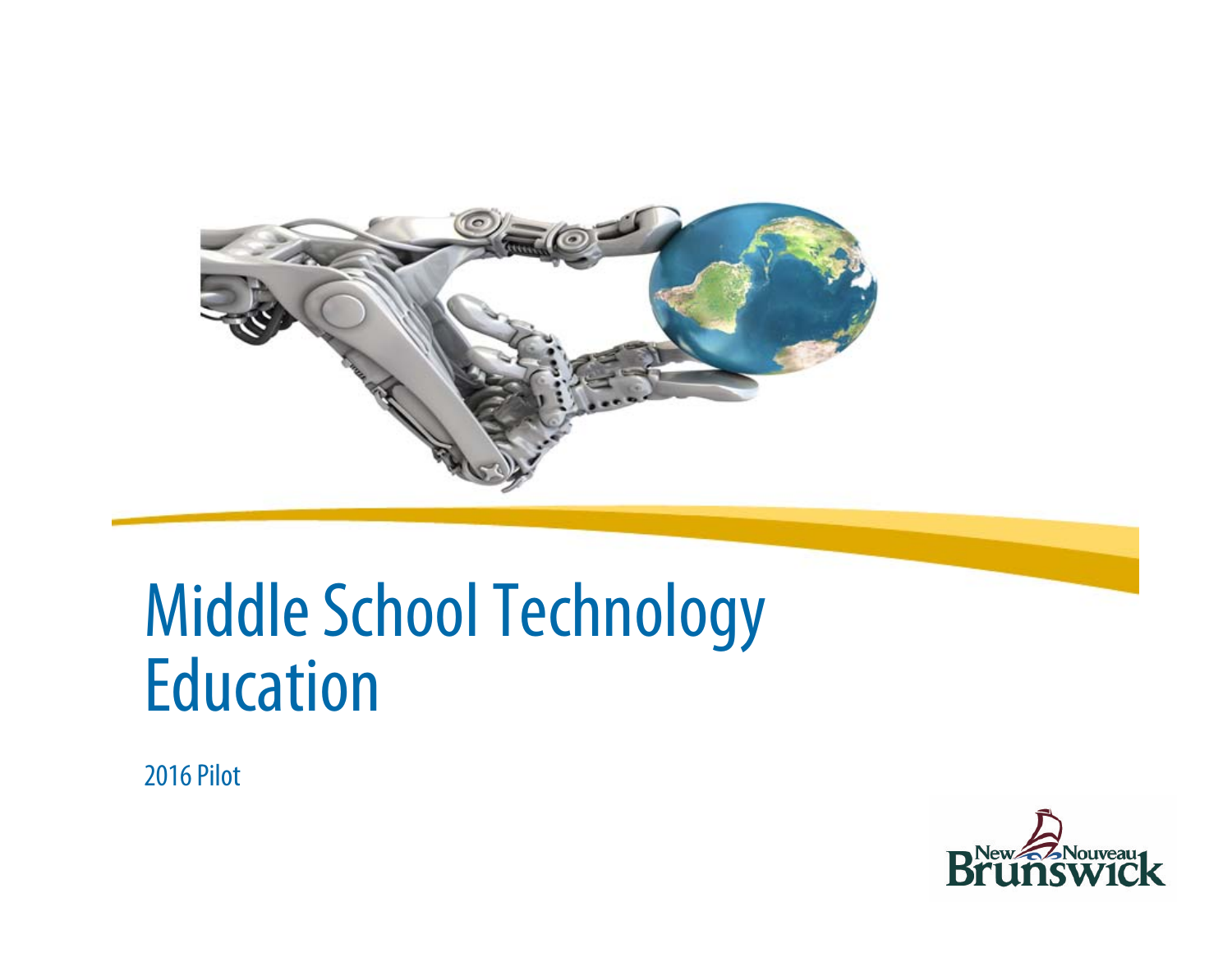## **Acknowledgments**

The Department of Education and Early Childhood Development of New Brunswick gratefully acknowledges the contributions of the following groups and individuals toward the development of the New Brunswick Middle School Technology Curriculum Document:

- Moira Sherwood Technology Area Coordinator ASD-S
- Scott Parks Middle School Technology Educator Bliss Carman Middle School
- John Pomeroy Middle School Technology Educator Ridgeview Middle School
- LeRoy Vincent Middle School Technology Educator River Valley Middle School
- Ben Kelly High School Technology Educator Caledonia Regional High School
- Jeff Dempsey Dean New Brunswick Community College
- Melissa LeBlanc Technology Mentor ASD-E
- Craig Duplessie Technology Lead ASD-N
- Jamie O'Toole Skilled Trades Subject Coordinator ASD-N
- Brian Gray Learning Specialist EECD
- Dan Steeves Acting Learning Specialist EECD

2016 Department of Education and Early Childhood Development Curriculum Branch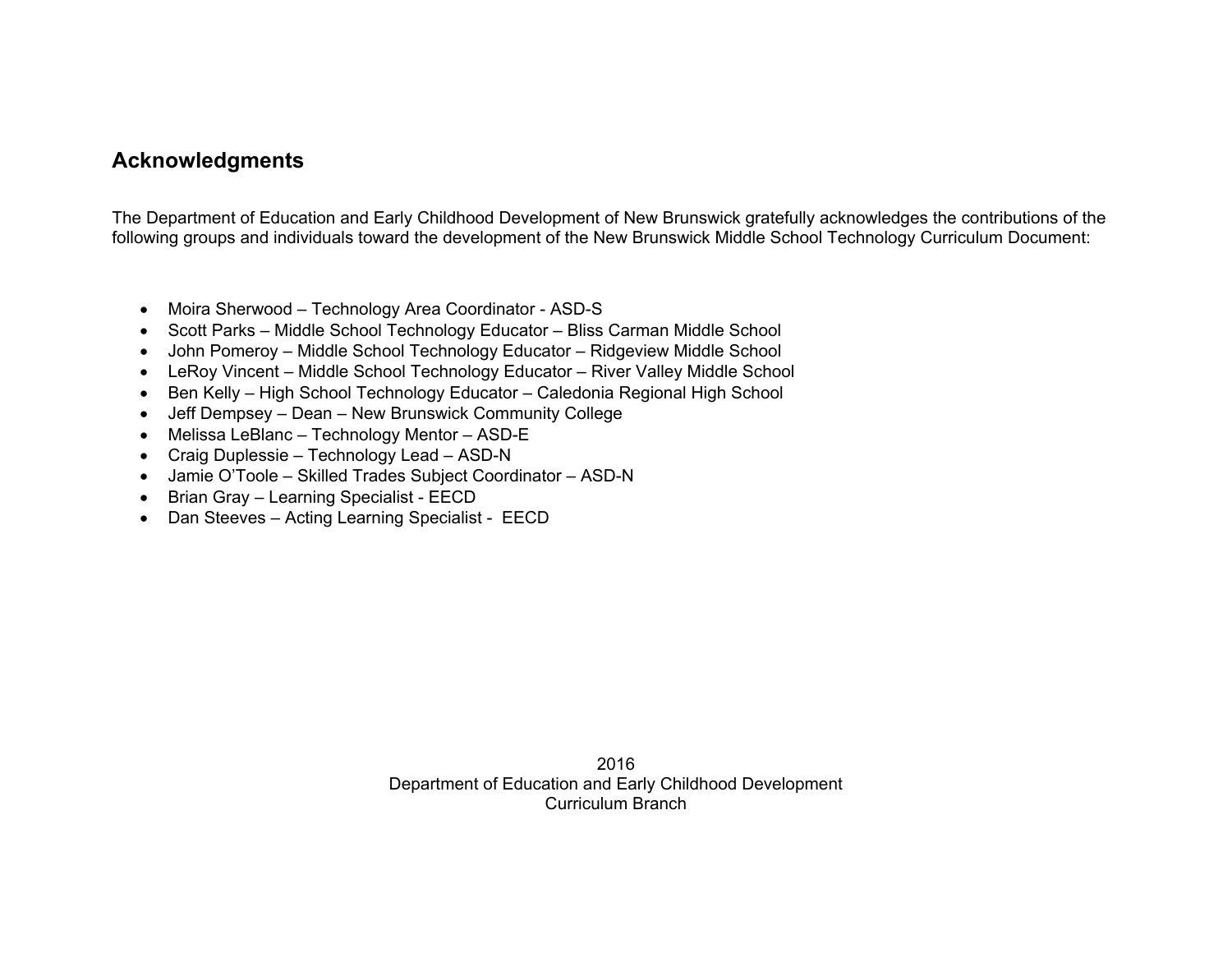## **Table of Contents**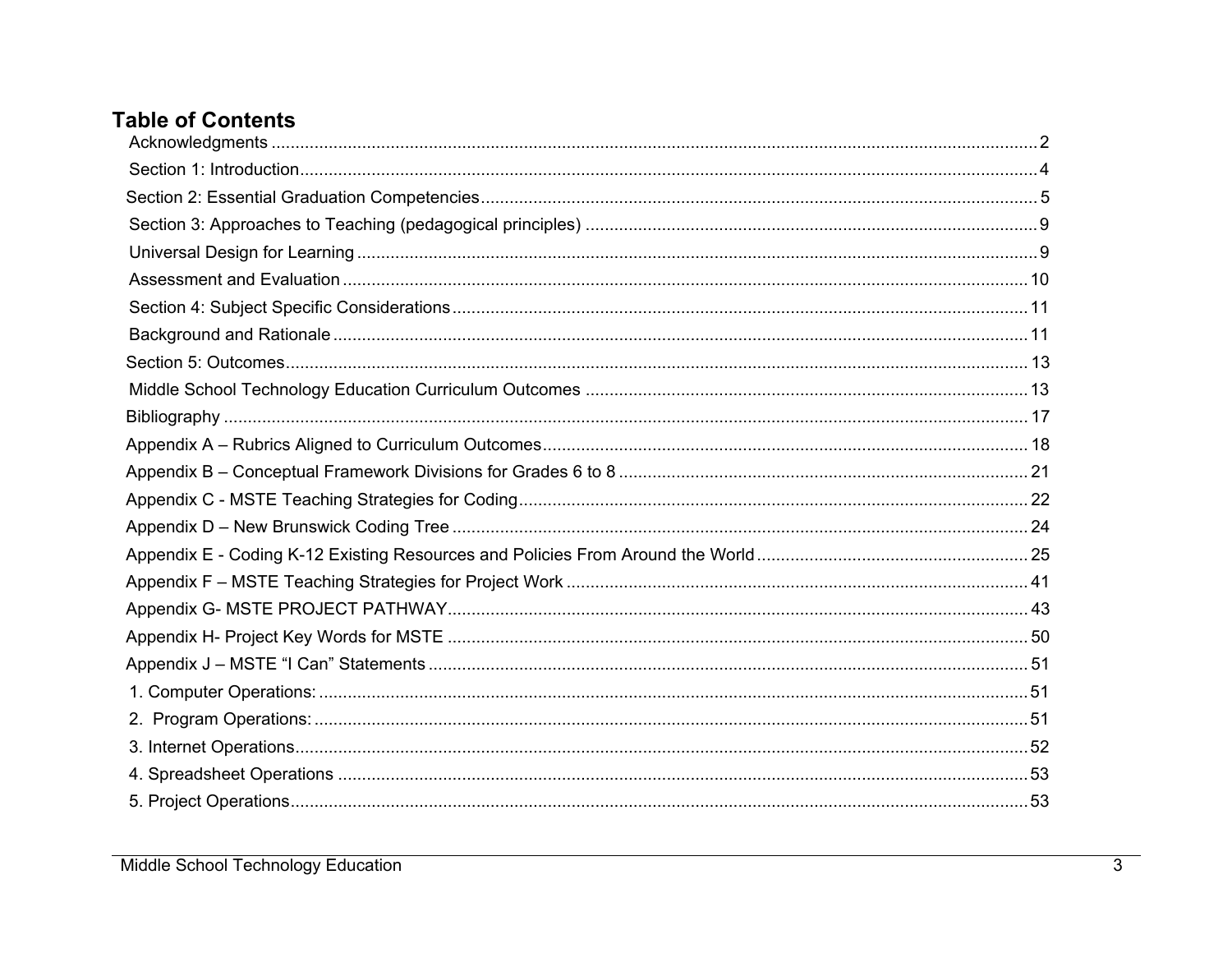## **Section 1: Introduction**

Mission statement for New Brunswick Schools

### *To have each student develop the attributes needed to be a lifelong learner, to achieve personal fulfillment and to contribute to a productive, just and democratic society.*

Middle School Technology Education is intended to cover the needs of grade 6 to 8 students with respect to practical skills in technology and creative project work. Rather than being tightly limited to computer usage operations, it gives the teacher a degree of flexibility in adjusting course work according to the strengths of their unique facility. Gaining a wide array of skills helps the individual prepare for life and the career choices required in a modern economy. This curriculum is designed so that students can experience a wide range of project types, and thereby, be introduced to a broader spectrum of life-long skills. There are three main subject areas in Middle School Technology:

- 1. Coding Often know as programming, this study area is recognized as strengthening logical thinking and problem solving skills. Programming is often seen as the mysterious side of technology usage. However, modern platforms have made entry level programming user friendly and well adapted for the technology classroom.
- 2. Computer Operations From the basic creation of folders and saving work to creating multimedia presentations and the operation of modern technologies, it is expected that the modern student should be able to use digital technologies with fluency. Although no schools have access to all the imaginable technology, we want our students to have an open mind when it comes to adopting new technologies.
- 3. Project Work Essential to the development of any student is the process by which projects are proposed, designed, completed and assessed. Considering the facility differences in New Brunswick schools these projects can range from wood shop to culinary technology, from creating prototypes to working with fabric. The essential components of Middle School Technology projects is that students have the opportunity to design, create using their hands and basic tools, experience making mistakes with real materials, measure, problem solve, analyze mistakes, devise solutions, assess their work, and see connections to everyday life in a safe and creative setting.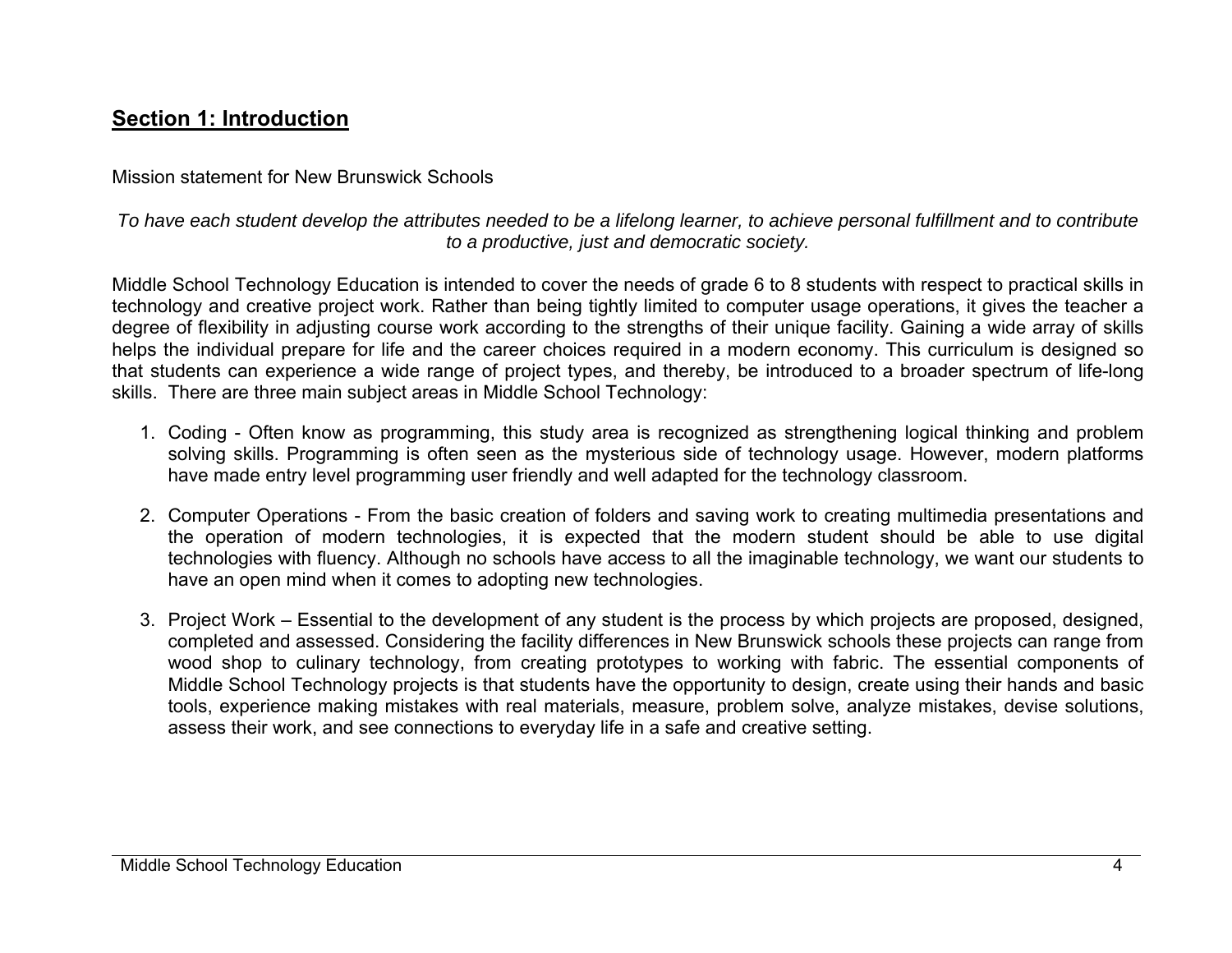## **Section 2: Essential Graduation Competencies (DRAFT)**

Attitudes, skills, and knowledge that prepare learners to successfully participate in lifelong learning and life/work transitions

## **Citizenship**

Learners are expected to contribute to the quality and sustainability of their environment, communities, and society. They analyze cultural, economic, environmental and social issues, make decisions, judgment, solve problems, and act as stewards in a local, national and global context.

Learners are expected to be able to:

- recognize the principles and actions of citizens in a just, pluralistic and democratic societies
- $\bullet$ demonstrate the disposition and skills necessary for effective citizenship
- $\bullet$ consider possible consequences of decisions, judgments, and solutions to problems
- $\bullet$ participate in civic activities that support social and cultural diversity and cohesion
- $\bullet$ promote and protect human rights and equity
- $\bullet$ appreciate the complexity and interconnectedness of factors in analyzing issues
- demonstrate understanding of sustainable development

## **Personal-Career Development**

Learners are expected to become self-aware and self-directed individuals who set and pursue goals. They understand and appreciate how culture contributes to work and personal life roles.

They make thoughtful decisions regarding health and wellness, and career pathways.

Learners are expected to be able to:

- connect learning to personal and career development
- demonstrate behaviors that contribute to the well-being of self and others
- build healthy personal and work relationships
- establish skills and habits to pursue physical, spiritual, mental and emotional well-being
- develop strategies to manage career balance and wellness
- create and implement a personal, education, career, and financial plan to support transitions and achievement of education and career goals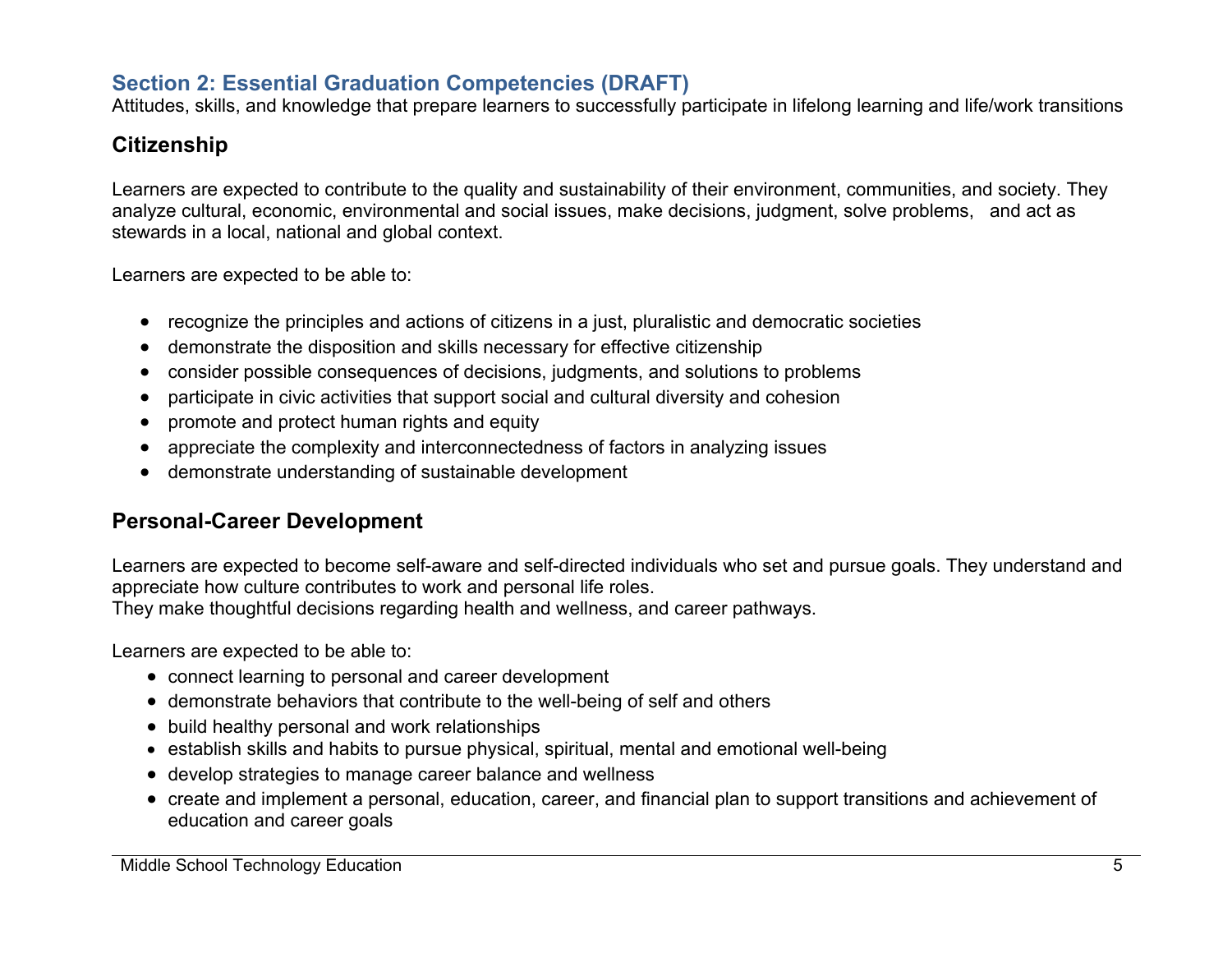demonstrate preparedness to learn and work in diverse, evolving environments

## **Communication**

Learners are expected to interpret and express themselves effectively through a variety of media. They participate in critical dialogue, listen, read, view and create for information, enrichment and enjoyment.

Learners are expected to be able to:

- listen and interact purposefully and respectfully in formal and informal contexts
- engage in constructive and critical dialogue
- understand, interpret, and respond to thoughts, ideas and emotions presented through multiple media forms
- express ideas, information, learnings, perceptions and feelings through multiple media forms, considering purpose and audience
- assess the effectiveness of communication and critically reflect on intended purpose, audience, and choice of media
- analyze the impact of information communication technology on social equity
- demonstrate the provincially-defined level of proficiency in a second official language

## **Creativity and Innovation**

Learners are expected to demonstrate openness to new experiences, engage in creative processes, to make unexpected connections, and to generate new and dynamic ideas, techniques and products. They value aesthetic expression and appreciate the creative and innovative work of others.

Learners are expected to be able to:

- gather information through all senses to imagine, create, and innovate
- develop and apply creative abilities to communicate ideas, perceptions and feelings
- take responsible risk, accept critical feedback, reflect and learn from trial and error
- $\bullet$ think divergently, and embrace complexity and ambiguity
- $\bullet$ recognize creative processes are vital to innovation
- use creation techniques to generate innovations
- collaborate to create and innovate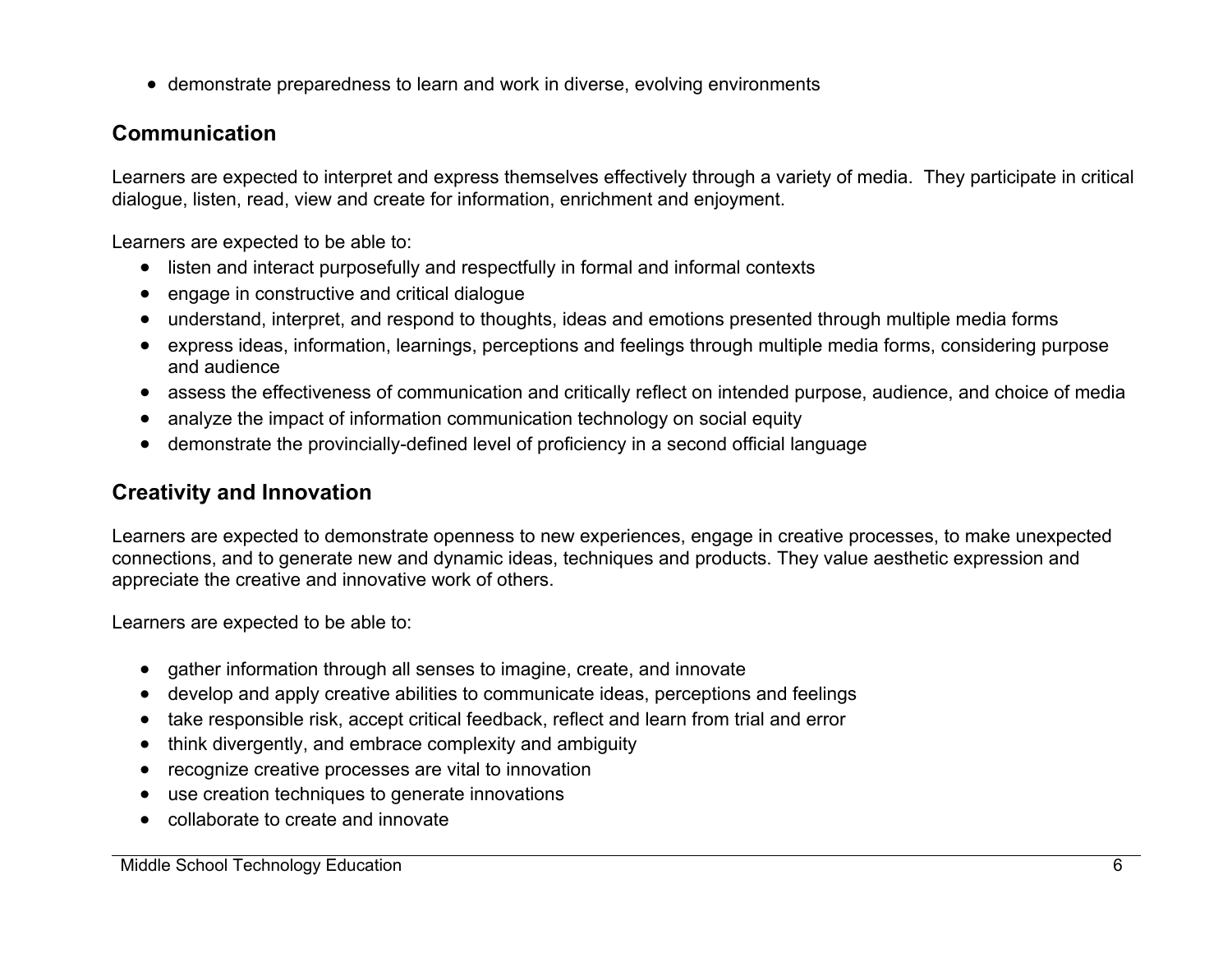- critically reflect on creative and innovative works and processes
- value the contribution of creativity and innovation to social and economic well-being

## **Critical Thinking**

Learners are expected to analyze and evaluate evidence, arguments and ideas using various types of reasoning and systems thinking to inquire, make decisions, and solve problems. They reflect critically on thinking processes.

Learners are expected to be able to:

- use critical thinking skills to inquire, make decisions and solve problems
- $\bullet$ recognize critical thinking is purposeful
- demonstrate curiosity, inquisitiveness, creativity, flexibility, persistence, open and fair-mindedness, tolerance for ambiguity, and suspension of judgment
- ask powerful questions which support inquiry, decision-making, and problem solving
- $\bullet$ acquire, interpret, and synthesize relevant and reliable information from a variety of sources
- $\bullet$ analyze and evaluate evidence, arguments, and ideas
- work individually, cooperatively and collaboratively to use various types of reasoning and strategies, draw conclusions, make decisions, and solve problems based on evidence
- reflect critically on thinking processes used and acknowledge assumptions
- effectively communicate ideas, conclusions, decisions, and solutions
- 0 value the ideas and contributions of others who hold diverse points of view

## **Technological Fluency**

Learners are expected to use and apply technology to collaborate, communicate, create, innovate, and solve problems. They use technology in a legal, safe, and ethically responsible manner to support and enhance learning

Learners are expected to be able to:

- recognize technology encompasses a range of learning tools and contexts
- use and interact with technology to the create new knowledge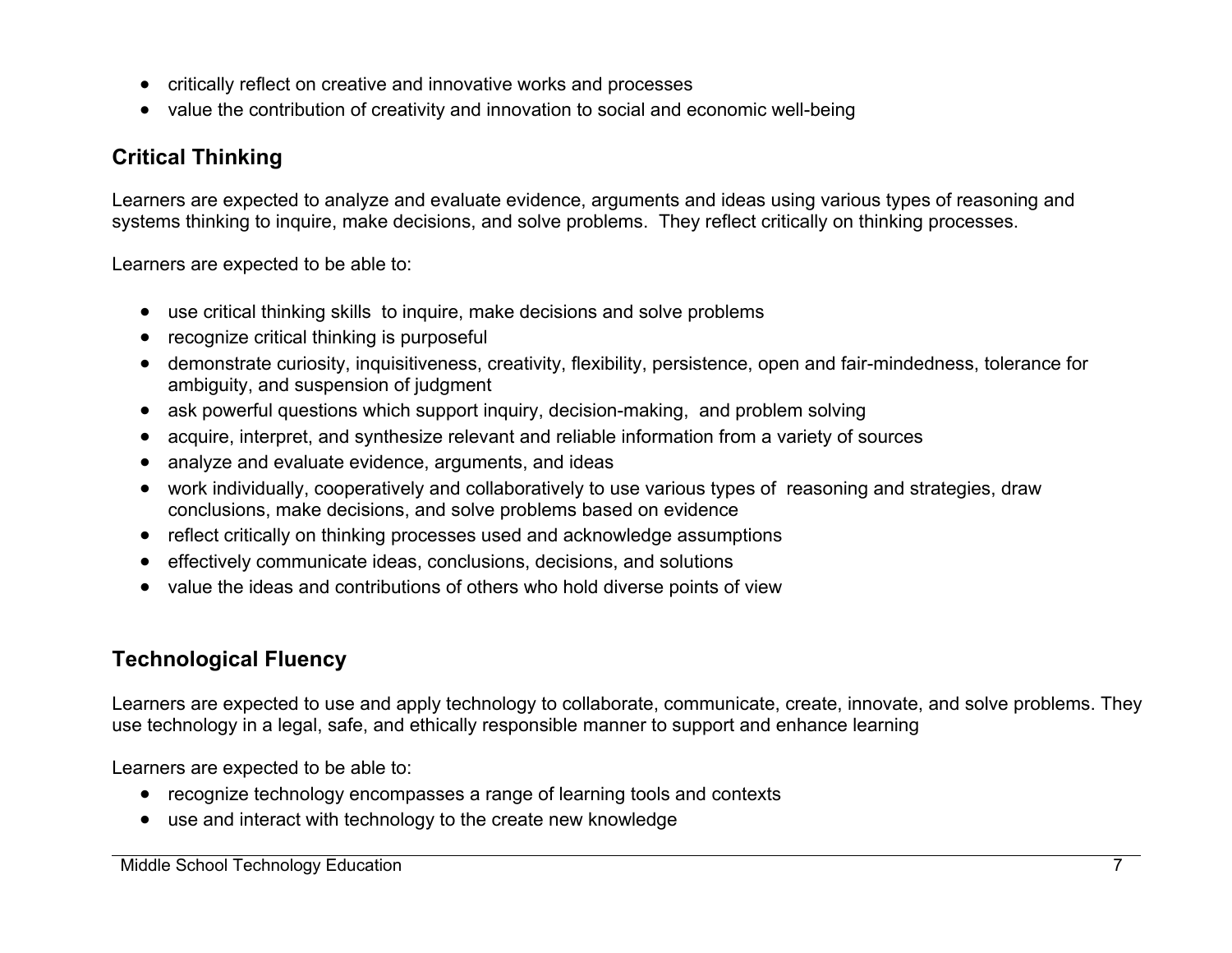- apply digital technology to gather, filter, organize, evaluate, use, adapt, create, and share information
- $\bullet$  select and use technology to create and innovate
- analyze how technology and society impact and advance one another
- adopt, adapt, and apply technology efficiently, effectively, and productively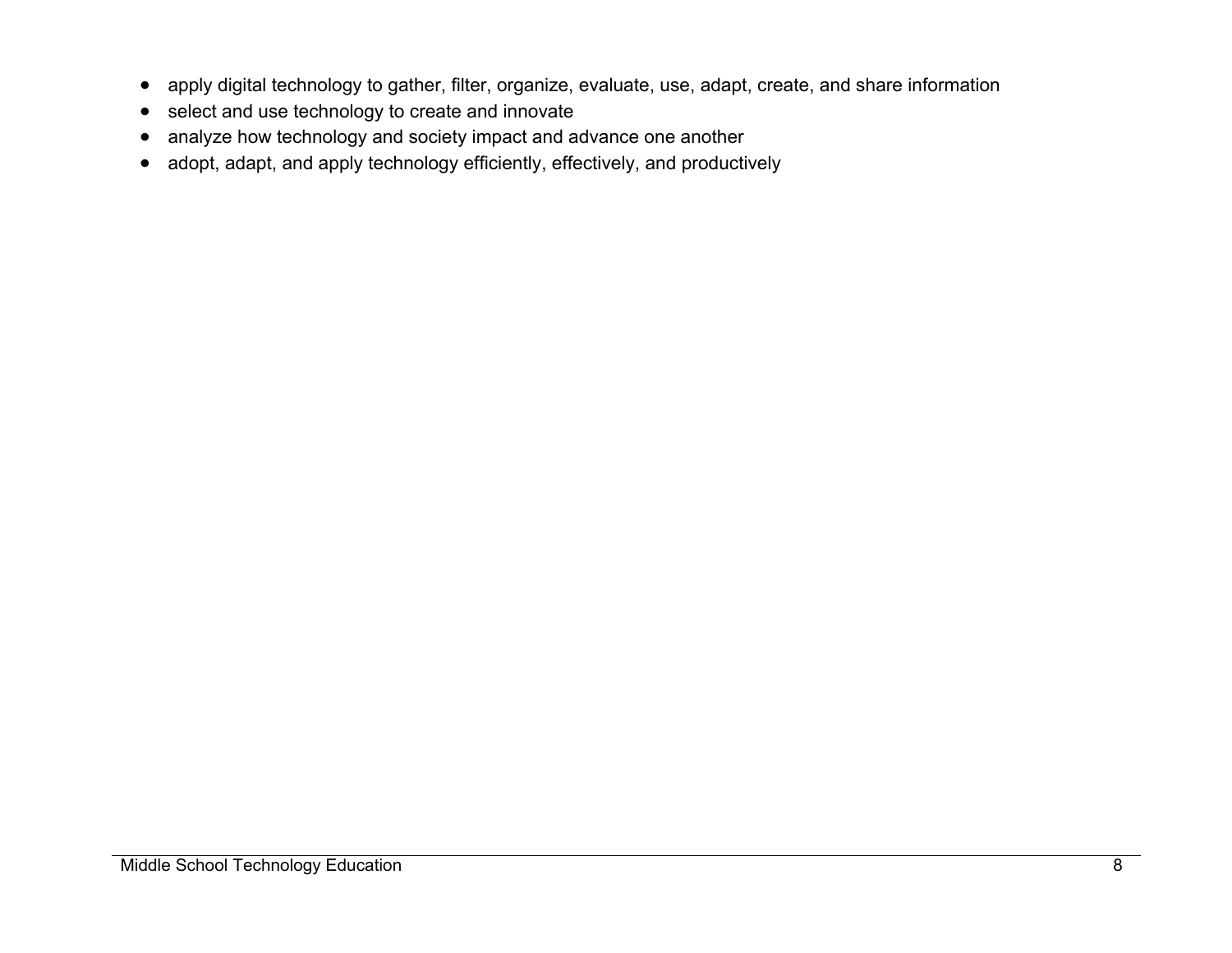## **Section 3: Approaches to Teaching (pedagogical principles)**

## **Universal Design for Learning**

Every student has the right to reach curriculum goals in a way that recognizes their diverse needs. *Universal Design for*  Learning is a "framework for guiding educational practice that provides flexibility in the ways information is presented, in the ways students respond or demonstrate knowledge and skills, and in the ways students are engaged. It also "...reduces barriers in instruction, provides appropriate accommodations, supports, and challenges, and maintains high achievement expectations for all students, including students with disabilities and students who are limited English proficient." (CAST, 2011)

The wide range of projects available within MSTE offers the educator an excellent opportunity to adapt materials and projects according to the diversity of the students. Strong skills learning can take place if the specifications for project work are adjusted to the students' needs.

New Brunswick curricula are created with universal design principles in mind. Outcomes are written so that students may access and represent their learning in a variety of ways, through a variety of modes. Three tenets of universal design inform the design of this curriculum. Teachers are encouraged to follow these principles as they plan and evaluate learning experiences for their students:

**Multiple means of representation:** provide diverse learners options for acquiring information and Knowledge

**Multiple means of expression and action:** provide learners options for demonstrating what they know

**Multiple means of engagement:** tap into learners' interests, offer appropriate challenges, and increase motivation

For further information on *Universal Design for Learning*, view online information at http://www.cast.org/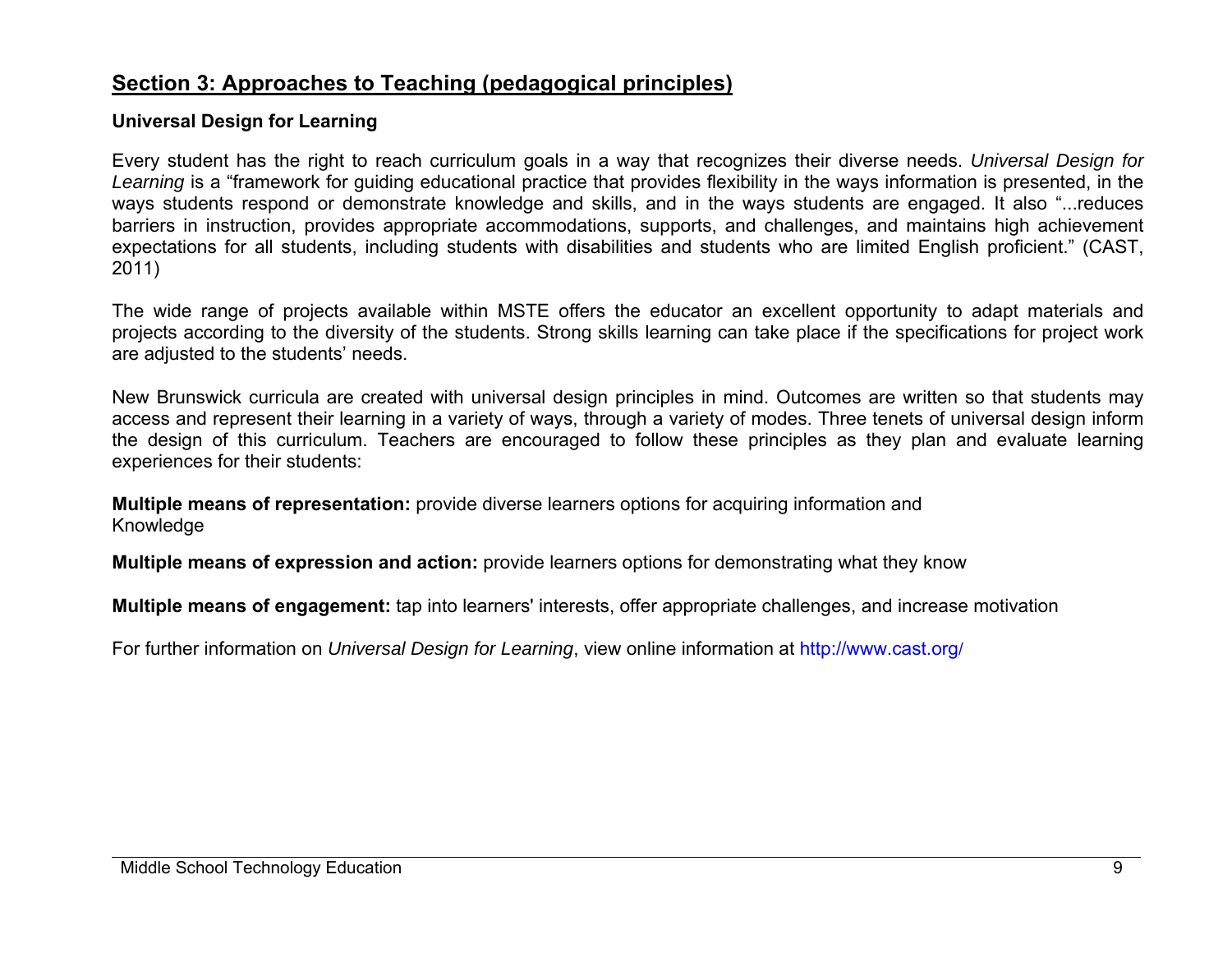## **Assessment and Evaluation**

Assessment is the systematic gathering of information about what students know and are able to do. Student performance is assessed using the information collected during the evaluation process. Teachers use their professional skills, insight, knowledge, and specific criteria that they establish to make judgments about student performance in relation to learning outcomes. Students are also encouraged to monitor their own progress through self-assessment strategies such as goal setting and rubrics.

Research indicates that students benefit most when assessment is regular and ongoing and is used in the promotion of learning (Stiggins, 2008). This is often referred to as formative assessment. Evaluation is less effective if it is simply used at the end of a period of learning to determine a mark (summative evaluation).

It is recognized that summative evaluation is usually required in the form of an overall mark for a course of study and rubrics are recommended for this task. Sample rubrics templates are referenced in this document, acknowledging teachers may have alternative measures they will apply to evaluate student progress.

Some examples of current assessment practices include:

- 
- 
- 
- 
- 
- 
- 
- Questioning **Contract Contract Contract Contract Contract Contract Contract Contract Contract Contract Contract Contract Contract Contract Contract Contract Contract Contract Contract Contract Contract Contract Contract**
- Observation **Checklists** Checklists/Rubrics  **Checklists** Checklists  **Checklists** Checklists  **Checklists Checklists Checklists Checklists Checklists Checklists Checklists Checklists C**
- Conferences Responses to texts/activities
- Demonstrations **Constrations Constrations Reflective Journals**
- Presentations  **Self and peer assessment**
- Role plays **Career Portfolios Career Portfolios**
- Technology Applications **Exercise 2018** Projects and Investigations

For further reading in the area of assessment and evaluation, visit the Department of Education and Early Childhood Development's Assessment and Evaluation site at:

https://portal.nbed.nb.ca/tr/AaE/Documents/,DanaInfo=portal.nbed.nb.ca,SSL+Assessment%20Framework.pdf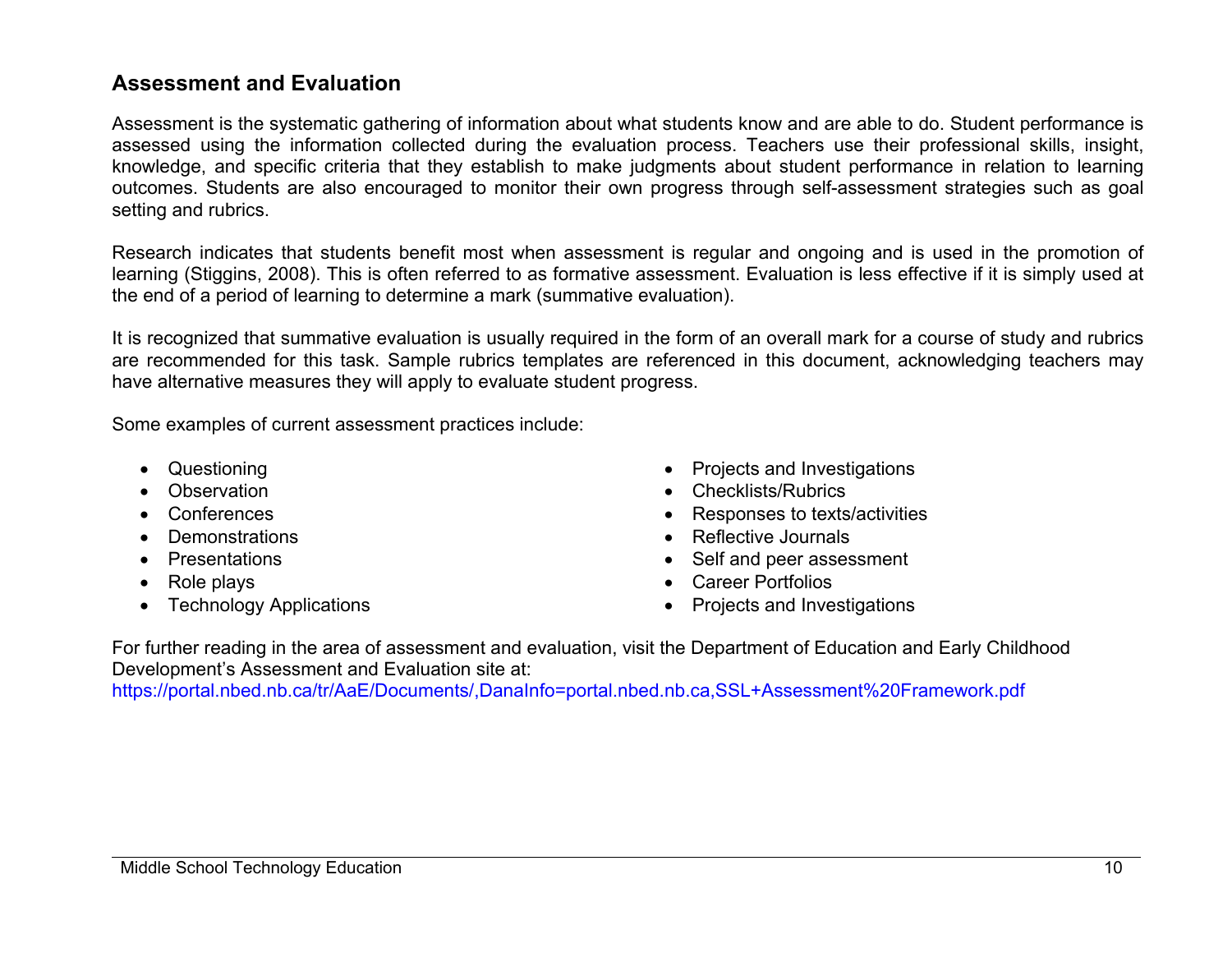## **Section 4: Subject Specific Considerations**

## **Background and Rationale**

We are teaching in the era of digital citizens. Most youth of today have grown up with a constant interaction with technology – these devices, from televisions, video games, smart phones, tablet computers, digital thermostats, gps locators, touch screens, and more, are changing the way students think and develop.

The importance of designing a MSTE curriculum with brain development in mind cannot be overstated. During the teenage brain development the neural connections "bloom". "Based on usage, our brains "prune" what is not used. Up to 60% of these unused connections are pruned in the teenage years. After this… the brain is fundamentally wired for the rest of a person's life, though some pliability is present into our twenties." (Herman, pp36-37)

The broader the range of skills that a student acquires early in life, the more that individual will be prepared for life. Both their cognitive and practical abilities are strengthened in their adult years by experiences in their youth.

We need to balance the benefits of technology with its shortcomings (sedentary lifestyles, obesity, social alienation, economic change). We need to balance the student's want of instant gratification thru technology with the mind's deeper engagement in tasks of mental substance. (Herman, p.36)

MSTE offers an opportunity for skills acquisition, development, and application. The modern world expects individuals to practice a variety of technologically associated skills. Of course, everything we learn helps with our brain development. From the MSTE perspective, both the refining of fine motor skills and an expansion of practical computer usage abilities promote cognitive advantages.

According to psychologist Albert Bandura, in his social cognitive theory, an individual's knowledge acquisition can be directly related to observing others within the context of social interaction, experiences, and by media influences. (Ives, p9) The Middle School Technology classroom can help to balance the over indulgence in digital media that is part of many of students' lives. Instead of merely participating in online social interaction students can be directed to create digital content and to exercise logic through the exercises of coding.

Project Based Learning (PBL) is central to Middle School Technology. Those projects can be technology oriented and/or involve manual and machine tools skills. The five keys to rigorous PBL are:

- 1. Real World Connections
- 2. Core to Learning
- 3. Structured Collaboration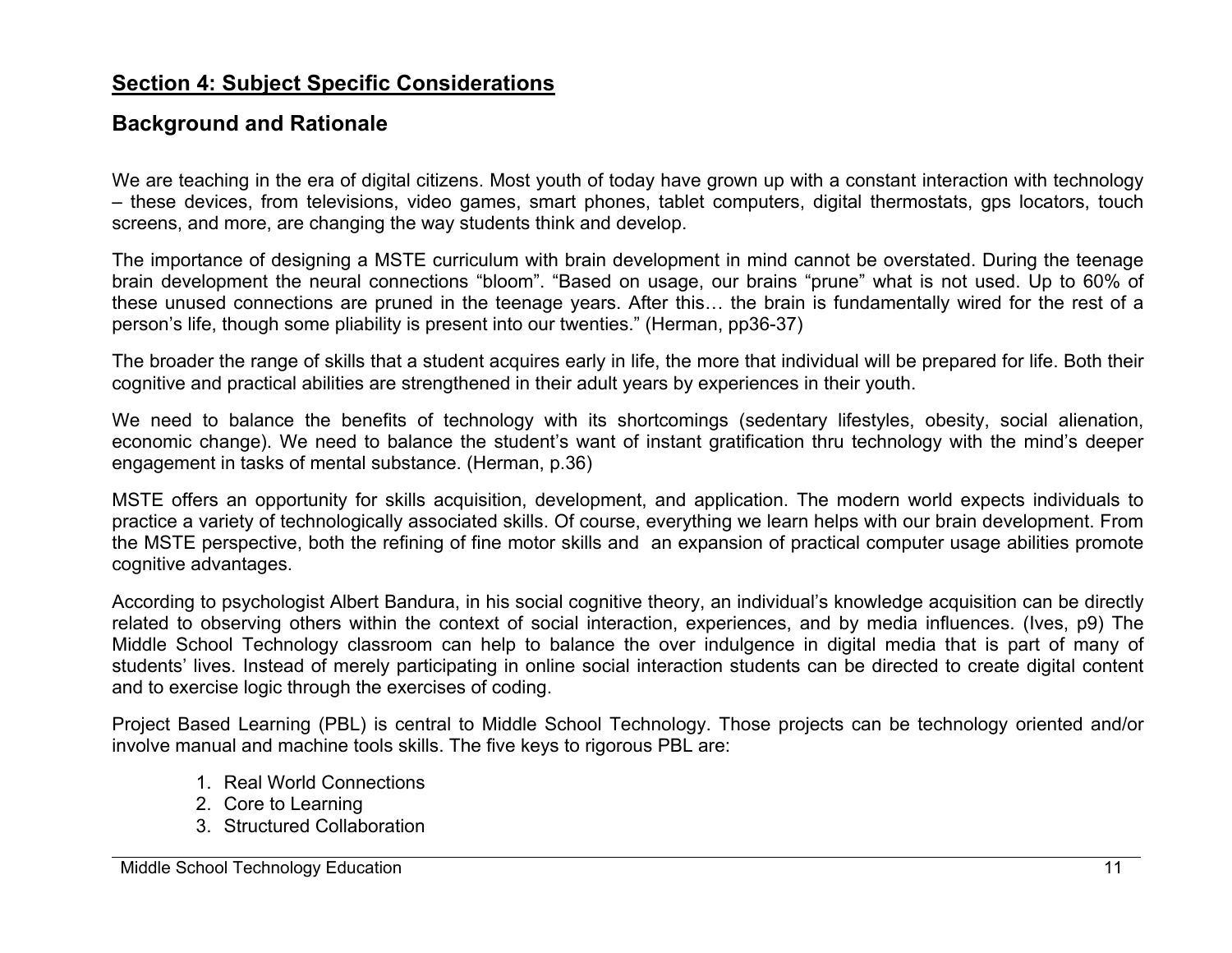4. Student Driven

5. Multifaceted Assessment (source: http://www.edutopia.org/video/five-keys-rigorous-project-based-learning)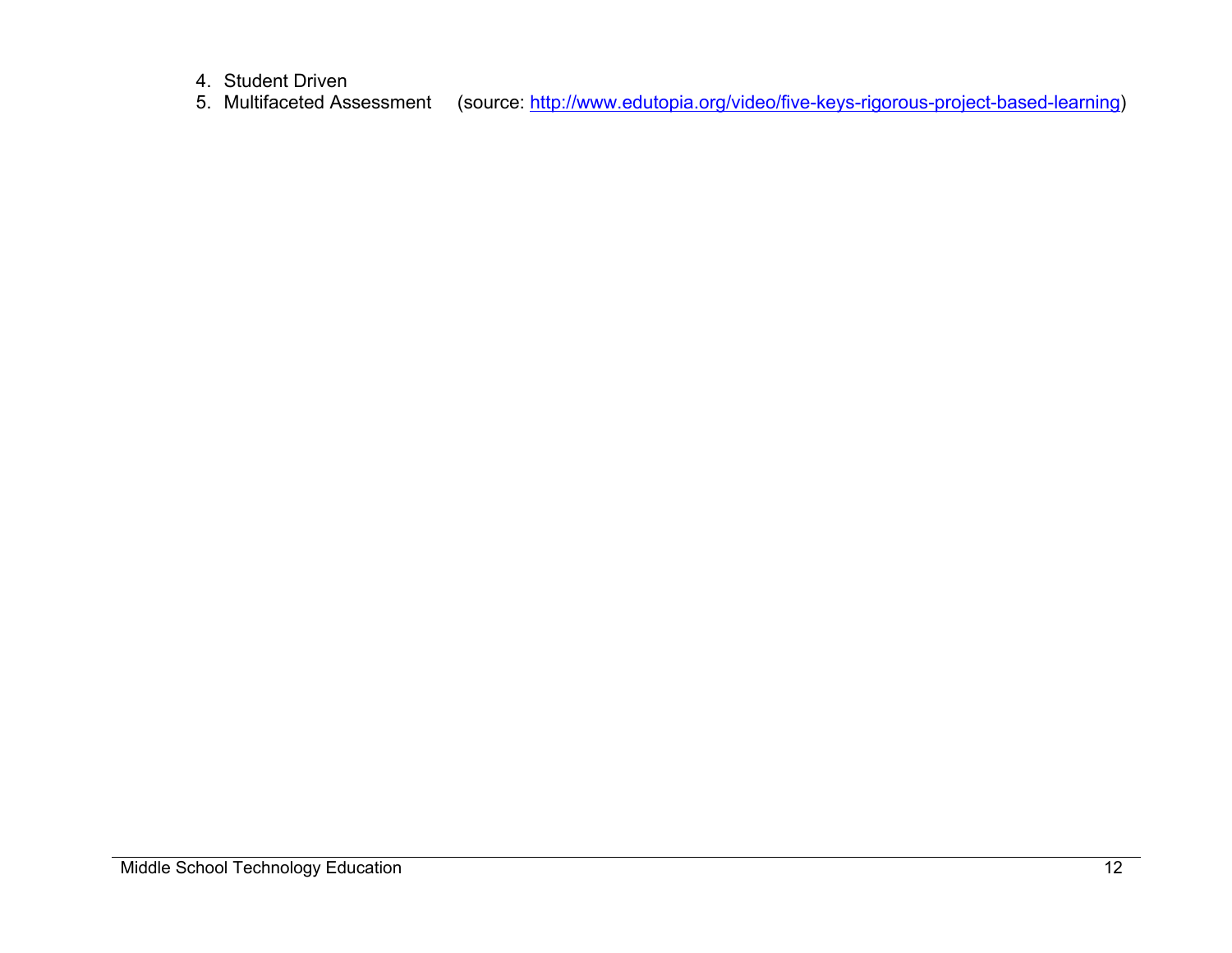## **Section 5: Outcomes**

The New Brunswick Curriculum is stated in terms of general curriculum outcomes, specific curriculum outcomes and achievement indicators.

**General Curriculum Outcomes (GCO)** are overarching statements about what students are expected to learn in each strand/sub-strand. The general curriculum outcome for each strand/sub-strand is the same throughout the grades.

**Specific Curriculum Outcomes (SCO)** are statements that identify specific concepts and related skills underpinned by the understanding and knowledge attained by students as required for a given grade.

## **Middle School Technology Education Curriculum Outcomes**

## GCO 1 – Students will understand technological operations and concepts.

| <b>Specific Outcomes</b>                                                                                       | <b>Concepts and content</b>                                                                        | "I Can" Statements                   |
|----------------------------------------------------------------------------------------------------------------|----------------------------------------------------------------------------------------------------|--------------------------------------|
| 1.1 Students will use technological<br>operations and concepts                                                 | File Management<br>Word processing<br><b>Computer Sketching</b><br><b>Basic Digital Operations</b> | See Appendix J, Sections 1, 2, and 3 |
| 1.2 Students will be able to use tools<br>and technology applications safely.                                  | Hand tools<br><b>Workshop Protocol</b><br>Power Tools<br><b>Electronic Equipment</b>               | See Appendix J, Section 5            |
| 1.3 Students will conceptualize, design,<br>and create products respective of<br>standards and specifications. | Measurement<br>$\bullet$<br>Precision<br>Workmanship<br><b>Pride of Project</b>                    | See Appendix J, Section 5            |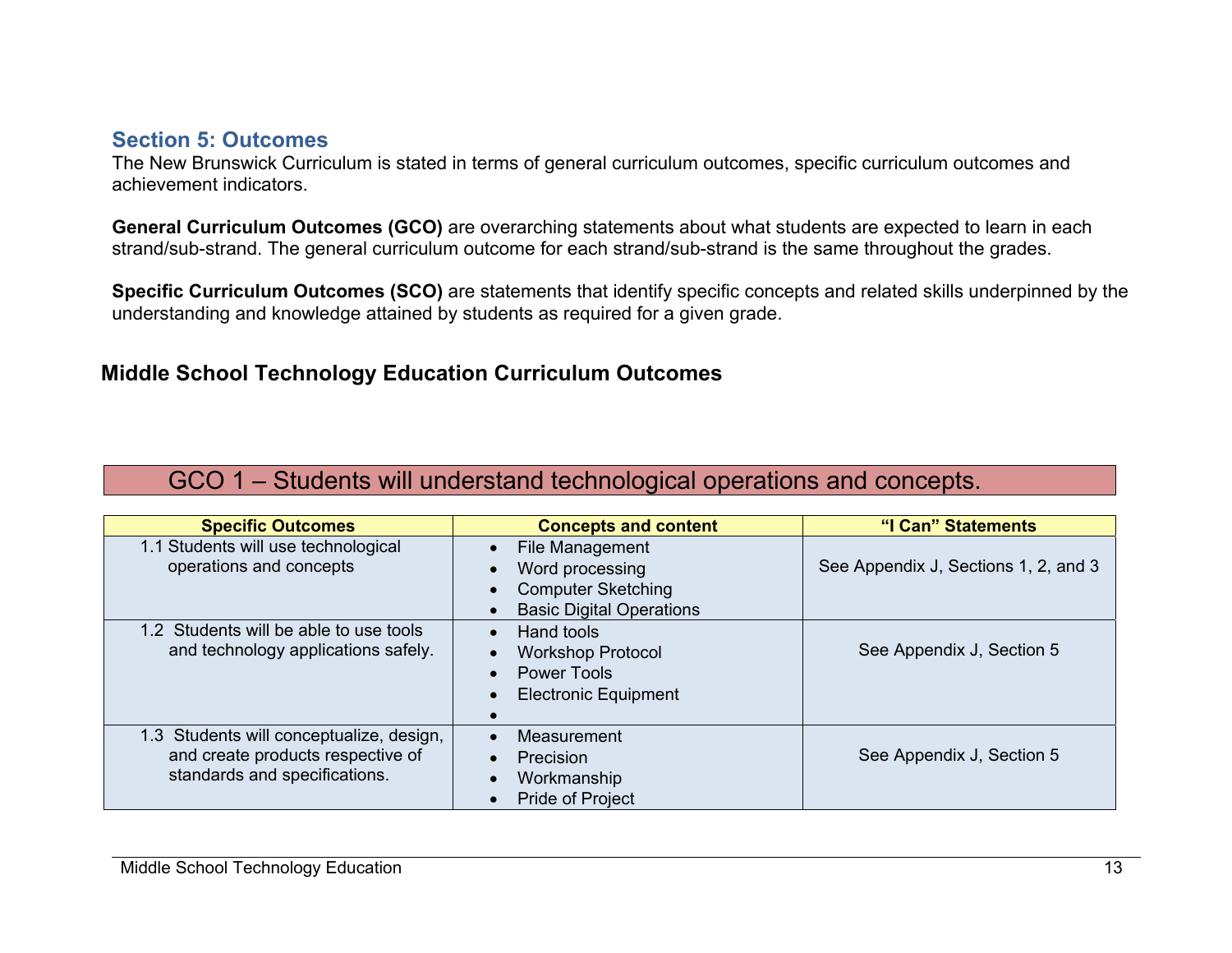| 1.4 Students will communicate<br>information and ideas using a<br>variety of multimedia. | <b>Video Production</b><br>Image Production<br><b>Audio Production</b><br><b>Presentations</b><br>Digital Literacy<br><b>Electronic Portfolio</b> | See Appendix J, Sections 1, 2, 3, and |
|------------------------------------------------------------------------------------------|---------------------------------------------------------------------------------------------------------------------------------------------------|---------------------------------------|
|------------------------------------------------------------------------------------------|---------------------------------------------------------------------------------------------------------------------------------------------------|---------------------------------------|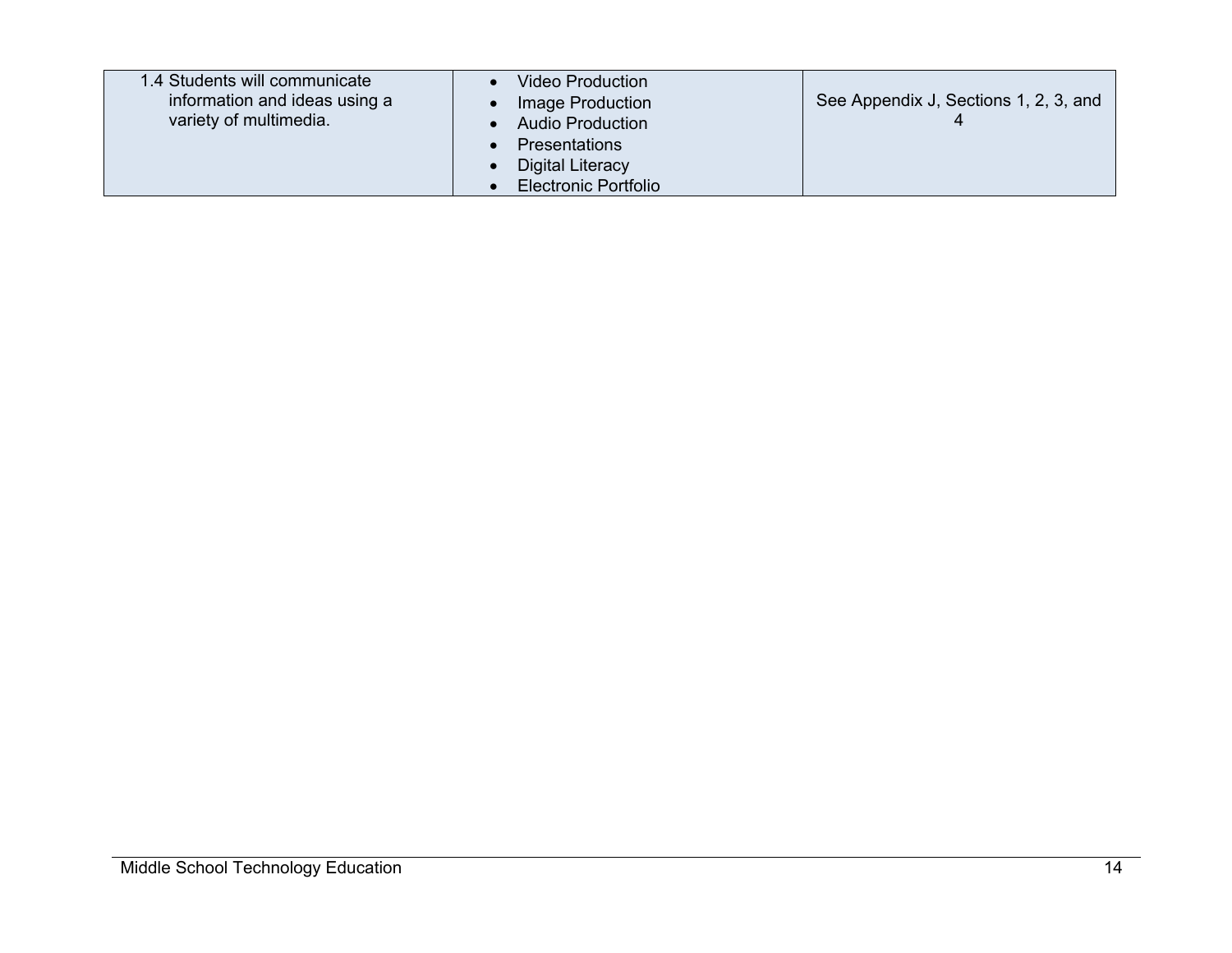## GCO 2 – Students will practice critical thinking and problem solving skills.

| <b>Specific Outcomes</b>                                                                                                | <b>Concepts and content</b>                                                                                        | "I Can" Statements                      |
|-------------------------------------------------------------------------------------------------------------------------|--------------------------------------------------------------------------------------------------------------------|-----------------------------------------|
| Students will investigate and solve<br>2.1<br>technological problems.                                                   | Help function<br>$\bullet$<br>Troubleshooting<br><b>Research Skills</b><br><b>Critical Thinking</b>                | See Appendix J, Sections1, 2, and 3.    |
| 2.2 Students will examine data to draw<br>conclusions and recommend<br>solutions to improve performance.                | Spreadsheets<br>$\bullet$<br>Coding<br>Prototypes<br><b>Product Evaluation</b>                                     | See Appendix J, Sections 1, 2, 4, and 5 |
| Students will work in teams to solve<br>2.3<br>problems.                                                                | Collaboration<br>$\bullet$<br>Communication<br><b>Work Sharing</b>                                                 | See Appendix J, Section 5               |
| 2.4<br><b>Students</b><br>investigate<br>will<br>and<br>demonstrate the relationship between<br>technology and society. | Enterprise<br><b>Environmental Sustainability</b><br>Energy management<br><b>Ethics</b><br>Innovation<br>$\bullet$ | See Appendix J, Section 5               |
| 2.5 Students will understand and<br>demonstrate computer<br>coding/programming concepts and<br>terminology.             | App Development<br><b>Robotics</b><br>Game Development<br>Electronics                                              | See Appendix J, Sections 1, 2, 3, and 5 |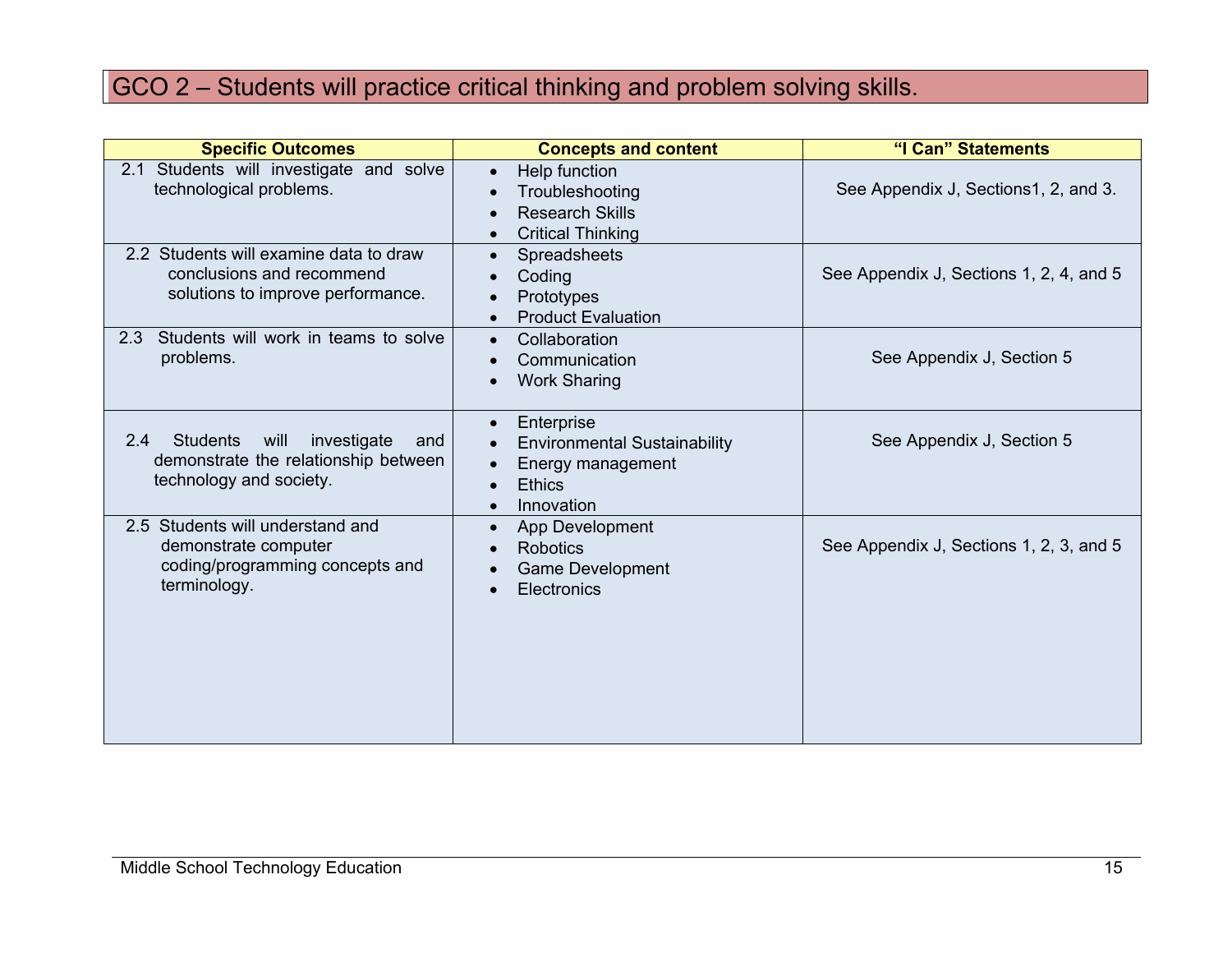## GCO 3 – Students will practice responsible citizenship.

| <b>Specific Outcomes</b>                                                                                                               | <b>Concepts and content</b>                                                                                                                                                                         | "I Can" Statements                     |
|----------------------------------------------------------------------------------------------------------------------------------------|-----------------------------------------------------------------------------------------------------------------------------------------------------------------------------------------------------|----------------------------------------|
| 3.1 Students will demonstrate an<br>awareness of human, cultural, and<br>societal issues related to<br>technology.                     | <b>Digital Access</b><br><b>Digital Etiquette</b><br>Communication                                                                                                                                  | See Appendix J, Sections 2, 3, and 5   |
| 3.2 Students will practice safe,<br>legal, and ethical use of technology.                                                              | <b>Digital Security</b><br>Legal Issues<br>Policy 311                                                                                                                                               | See Appendix J, Section 3              |
| 3.3 Students will explore the<br>educational and career pathways<br>that exist in technology.                                          | <b>Career Exposure</b><br>Online courses                                                                                                                                                            | See Appendix J, Section 5              |
| 3.4 Students will interact,<br>collaborate, and publish using<br>technology respective of copyright.                                   | <b>Responsible Publishing</b><br>Referencing                                                                                                                                                        | See Appendix J, Section 1, 2, 3, and 5 |
| 3.5 Students will understand the<br>concept of, and demonstrate<br>appropriate decision making with<br>regards to, "Digital Footprint" | Privacy<br><b>Social Responsibility</b><br>Legal Issues<br>Security<br>Cyber bullying<br>Rights versus responsibilities<br>Digital finances<br><b>Internet Safety</b><br>Phishing<br><b>Malware</b> | See Appendix J, Sections 2 and 3.      |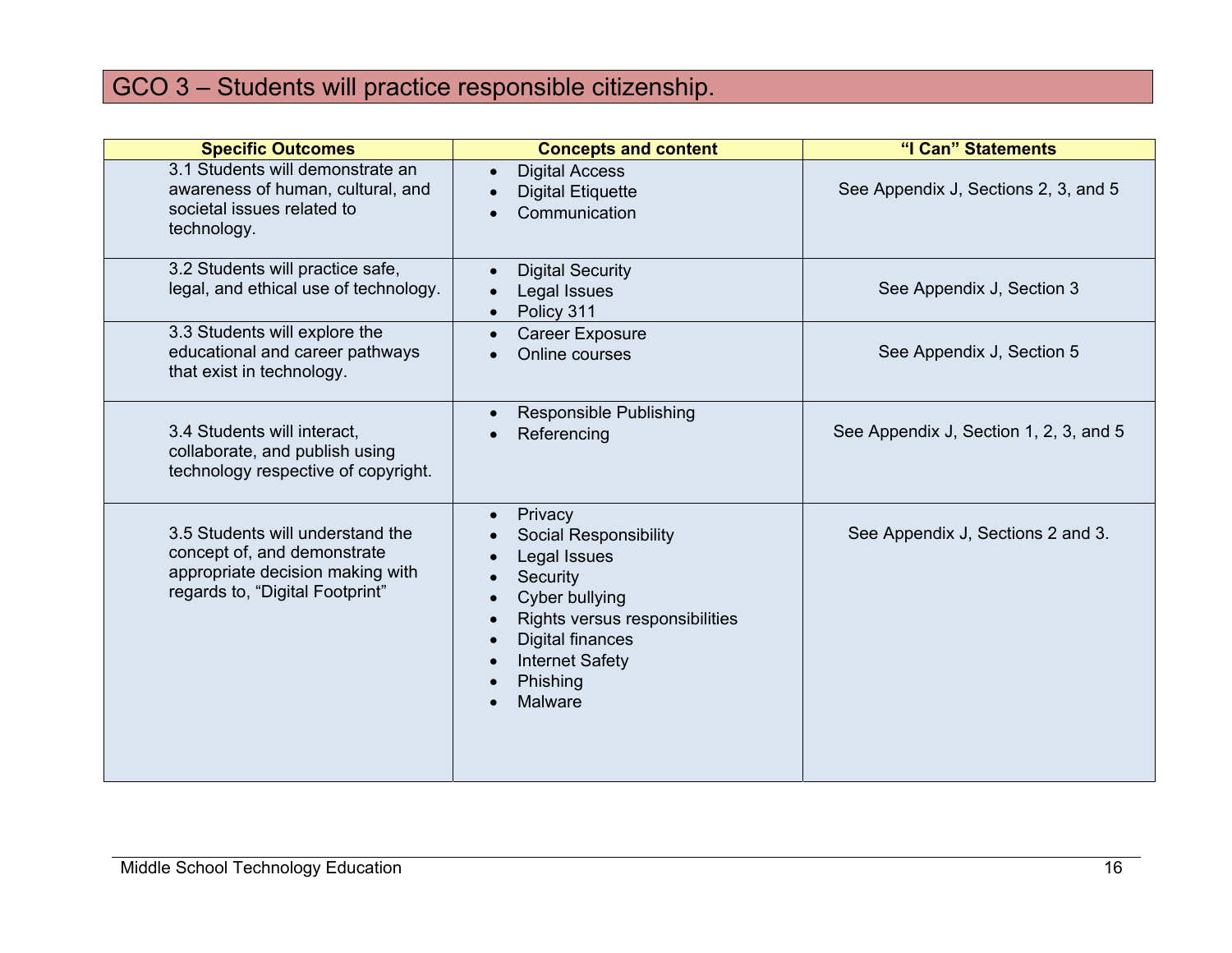## **Bibliography**

Web sources: http://www.edutopia.org/video/five-keys-rigorous-project-based-learning

Herman, Jana Morgan. "Creating Balance in the New Age of Technology." *Montessori Life* 24.3 (2012): 36-43. *Education Research Complete*. Web. 28 Jan. 2015.

Ives, Eugenia A. "iGeneration: The Social Cognitive Effects of Digital Technology on Teenagers." Online Submission (2012). ERIC. Web. 5 Feb. 2015.

VARLAS, LAURA. "Teaching To the Teenage Brain." Education Update 56.9 (2014): 1-5. Education Research Complete. Web. 6 Feb. 2015

Mulholland, Rita. "Woodshop, Technology, and Reading!" Teaching Exceptional Children 37.3 (2005): 16-19. Education Research Complete. Web. 6 Feb. 2015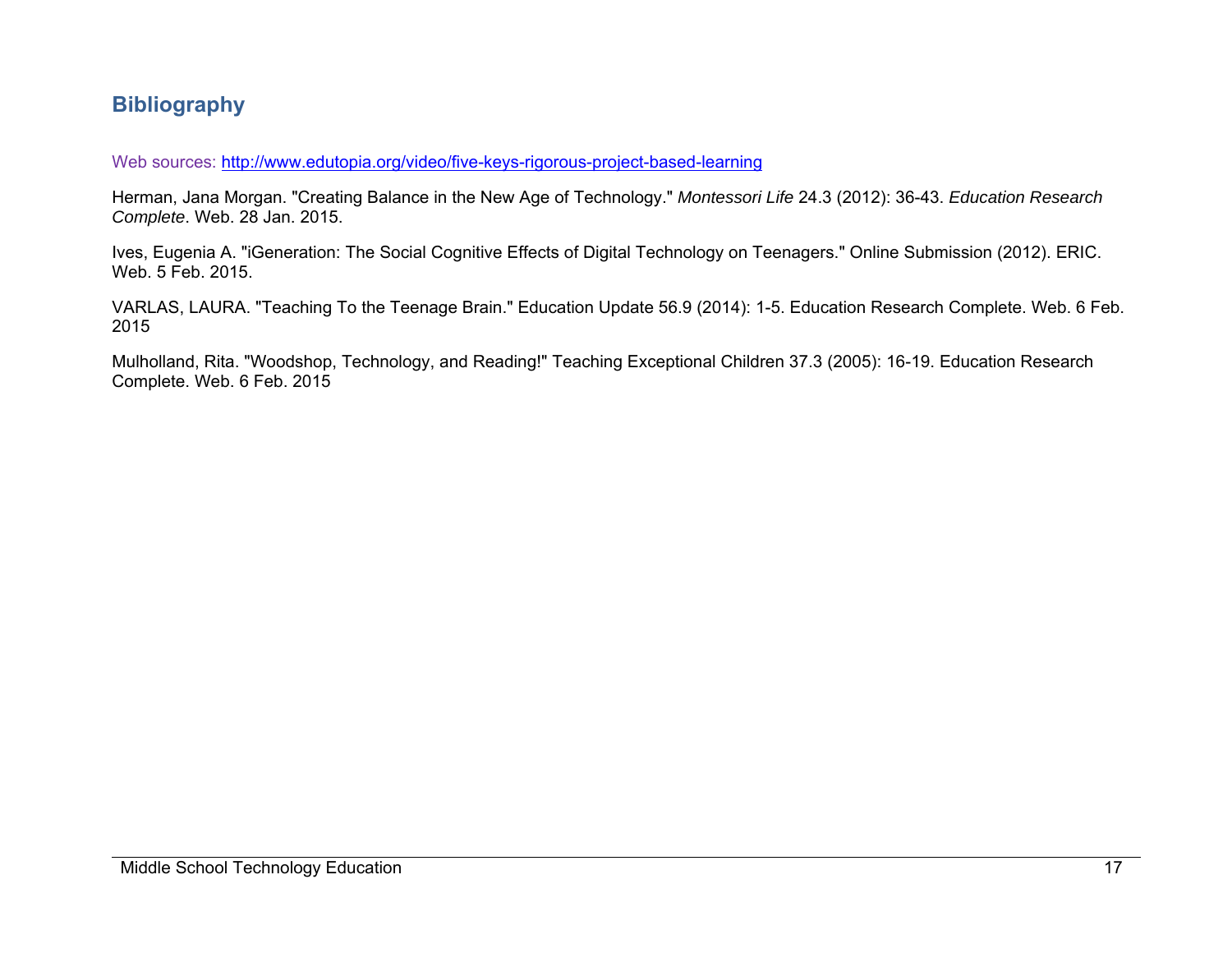## **Appendix A – Rubrics Aligned to Curriculum Outcomes**

| GCO 1. Students will understand technological operations and concepts. |     |                                                                                                      |                                                                        |                               |                                 |  |  |
|------------------------------------------------------------------------|-----|------------------------------------------------------------------------------------------------------|------------------------------------------------------------------------|-------------------------------|---------------------------------|--|--|
| GCO                                                                    | SCO | Exceeding                                                                                            | <b>Meeting</b>                                                         | Approaching                   | Below                           |  |  |
| 1.                                                                     | 1.1 | Students will use technological systems.                                                             |                                                                        |                               |                                 |  |  |
|                                                                        |     | Consistently and                                                                                     | Usually determines effective                                           | Sometimes and with help       | Rarely engages in assigned      |  |  |
|                                                                        |     | independently demonstrates                                                                           | and appropriate uses of                                                | grasps concepts and           | activities, and is unsuccessful |  |  |
|                                                                        |     | effective use of technological                                                                       | technology systems                                                     | marginally achieves success   | when using systems              |  |  |
|                                                                        |     | systems                                                                                              |                                                                        | when learning systems         |                                 |  |  |
| 1.                                                                     | 1.2 |                                                                                                      | Students will be able to use tools and technology applications safely. |                               |                                 |  |  |
|                                                                        |     | Always uses the specified                                                                            | Usually demonstrates the                                               | Occasionally uses appropriate | Not able to select appropriate  |  |  |
|                                                                        |     | procedures and tools to                                                                              | ability to use appropriate tools                                       | tools and applications safely | tools and demonstrate safe      |  |  |
|                                                                        |     | perform tasks safely                                                                                 | and procedures safely                                                  |                               | behaviours                      |  |  |
|                                                                        | 1.3 | Students will conceptualize, design, and create products respective of standards and specifications. |                                                                        |                               |                                 |  |  |
|                                                                        |     | Skillfully generates ideas that                                                                      | Often comes up with ideas                                              | Generates incomplete ideas    | Rarely exhibits idea            |  |  |
|                                                                        |     | lead to the development of a                                                                         | that lead to development of a                                          | that may lead to partial      | generation skills or the        |  |  |
|                                                                        |     | sophisticated project/product                                                                        | project/product                                                        | development of a              | development of a                |  |  |
|                                                                        |     |                                                                                                      |                                                                        | project/product               | project/product                 |  |  |
|                                                                        | 1.4 | Students will communicate information and ideas using a variety of multimedia.                       |                                                                        |                               |                                 |  |  |
|                                                                        |     | Precisely or persuasively                                                                            | Reliably communicates                                                  | Communicates limited          | Unable to communicate ideas     |  |  |
|                                                                        |     | communicates information                                                                             | information and ideas using a                                          | information and ideas using a | and information with            |  |  |
|                                                                        |     | and ideas using a variety of                                                                         | variety of multimedia                                                  | variety of multimedia         | multimedia, or does so with     |  |  |
|                                                                        |     | multimedia                                                                                           |                                                                        |                               | extreme difficulty              |  |  |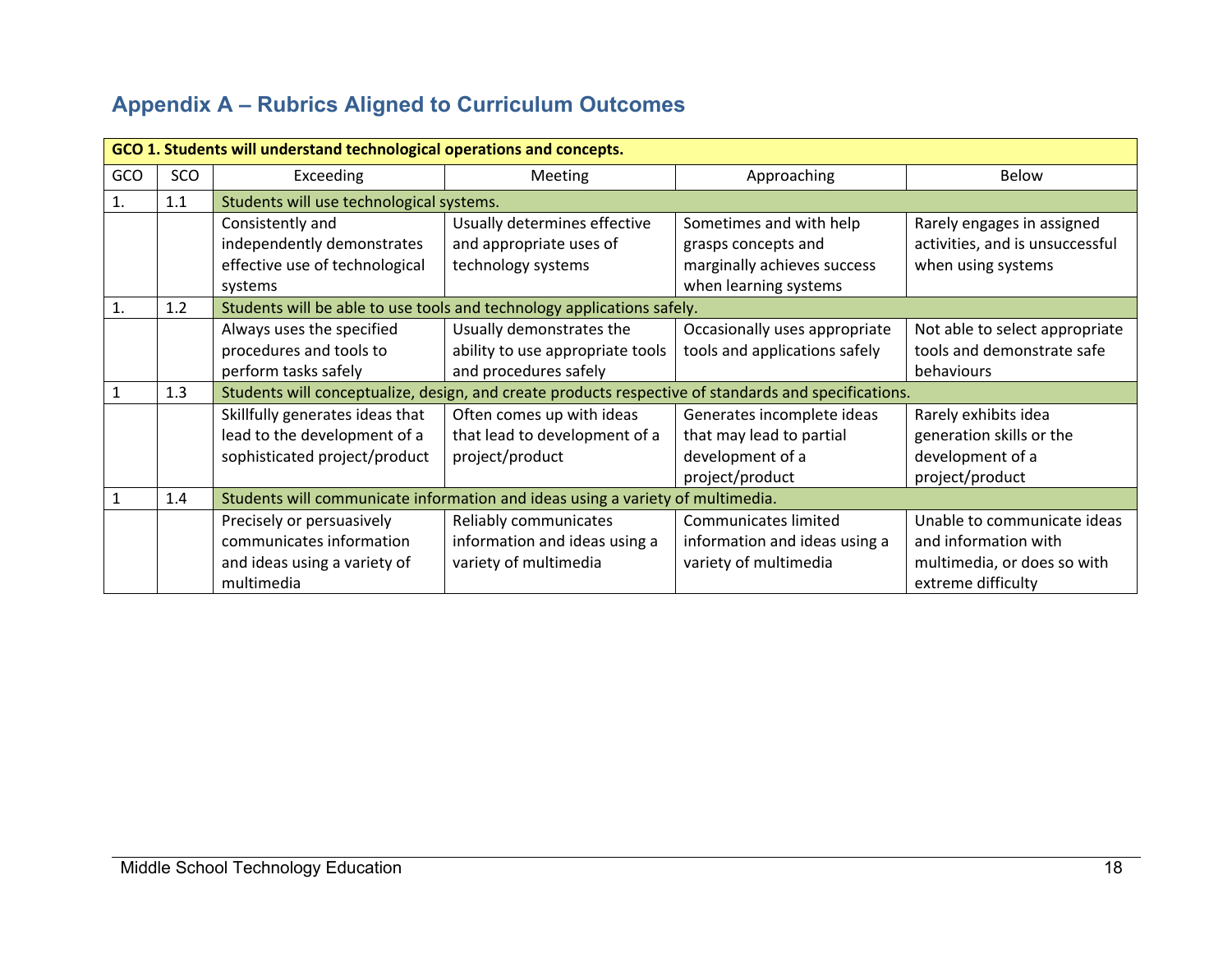|                | GCO 2. Students will practice critical thinking and problem solving skills. |                                                             |                                                                                                |                              |                                |  |  |
|----------------|-----------------------------------------------------------------------------|-------------------------------------------------------------|------------------------------------------------------------------------------------------------|------------------------------|--------------------------------|--|--|
| GCO            | SCO                                                                         | Exceeding                                                   | Meeting                                                                                        | Approaching                  | Below                          |  |  |
| $\overline{2}$ | 2.1                                                                         | Students will investigate and solve technological problems. |                                                                                                |                              |                                |  |  |
|                |                                                                             | Consistently integrates                                     | Routinely integrates scientific                                                                | Sometimes integrates         | Unable to integrate scientific |  |  |
|                |                                                                             | scientific knowledge into                                   | knowledge into technological                                                                   | scientific knowledge into    | knowledge into technological   |  |  |
|                |                                                                             | technological solutions                                     | solutions                                                                                      | technological solutions      | solutions                      |  |  |
| $\overline{2}$ | 2.2                                                                         |                                                             | Students will examine data to draw conclusions and recommend solutions to improve performance. |                              |                                |  |  |
|                |                                                                             | Always examine data to draw                                 | Often examine data to draw                                                                     | With some help, examine data | Hardly ever able to examine    |  |  |
|                |                                                                             | conclusions and recommend                                   | conclusions and recommend                                                                      | to draw conclusions and      | data to draw conclusions and   |  |  |
|                |                                                                             | solutions to improve                                        | solutions to improve                                                                           | recommend solutions to       | recommend solutions to         |  |  |
|                |                                                                             | performance                                                 | performance                                                                                    | improve performance          | improve performance            |  |  |
| $\overline{2}$ | 2.3                                                                         | Students will work in teams to solve problems.              |                                                                                                |                              |                                |  |  |
|                |                                                                             | Works in teams with success                                 | In most cases, work well in                                                                    | In some situations, works    | Not able to work with peers to |  |  |
|                |                                                                             | to solve problems in all                                    | teams to solve problems                                                                        | moderately well in teams to  | solve problems                 |  |  |
|                |                                                                             | situations                                                  |                                                                                                | solve problems               |                                |  |  |
| $\overline{2}$ | 2.4                                                                         |                                                             | Students will investigate and demonstrate the relationship between technology and society.     |                              |                                |  |  |
|                |                                                                             | Insightfully demonstrates an                                | Demonstrates an                                                                                | Demonstrates a limited       | Does not appear to             |  |  |
|                |                                                                             | understanding of the                                        | understanding of the                                                                           | understanding of the         | understand the relationship    |  |  |
|                |                                                                             | relationship between                                        | relationship between                                                                           | relationship between         | between technology and         |  |  |
|                |                                                                             | technology and society                                      | technology and society                                                                         | technology and society       | society                        |  |  |
|                |                                                                             |                                                             |                                                                                                |                              |                                |  |  |
|                |                                                                             |                                                             |                                                                                                |                              |                                |  |  |
| $\overline{2}$ | 2.5                                                                         |                                                             | Students will understand and demonstrate computer coding/programming concepts and terminology. |                              |                                |  |  |
|                |                                                                             | Design, develop, and code                                   | Demonstrates functional                                                                        | Practices limited coding but | Does not appear to             |  |  |
|                |                                                                             | their own project. Code their                               | coding with some difficulty                                                                    | projects often have problems | understand the fundamentals    |  |  |
|                |                                                                             | own project to produced                                     | applying concepts                                                                              |                              | of coding                      |  |  |
|                |                                                                             | desired effect                                              |                                                                                                |                              |                                |  |  |
|                |                                                                             |                                                             |                                                                                                |                              |                                |  |  |
|                |                                                                             |                                                             |                                                                                                |                              |                                |  |  |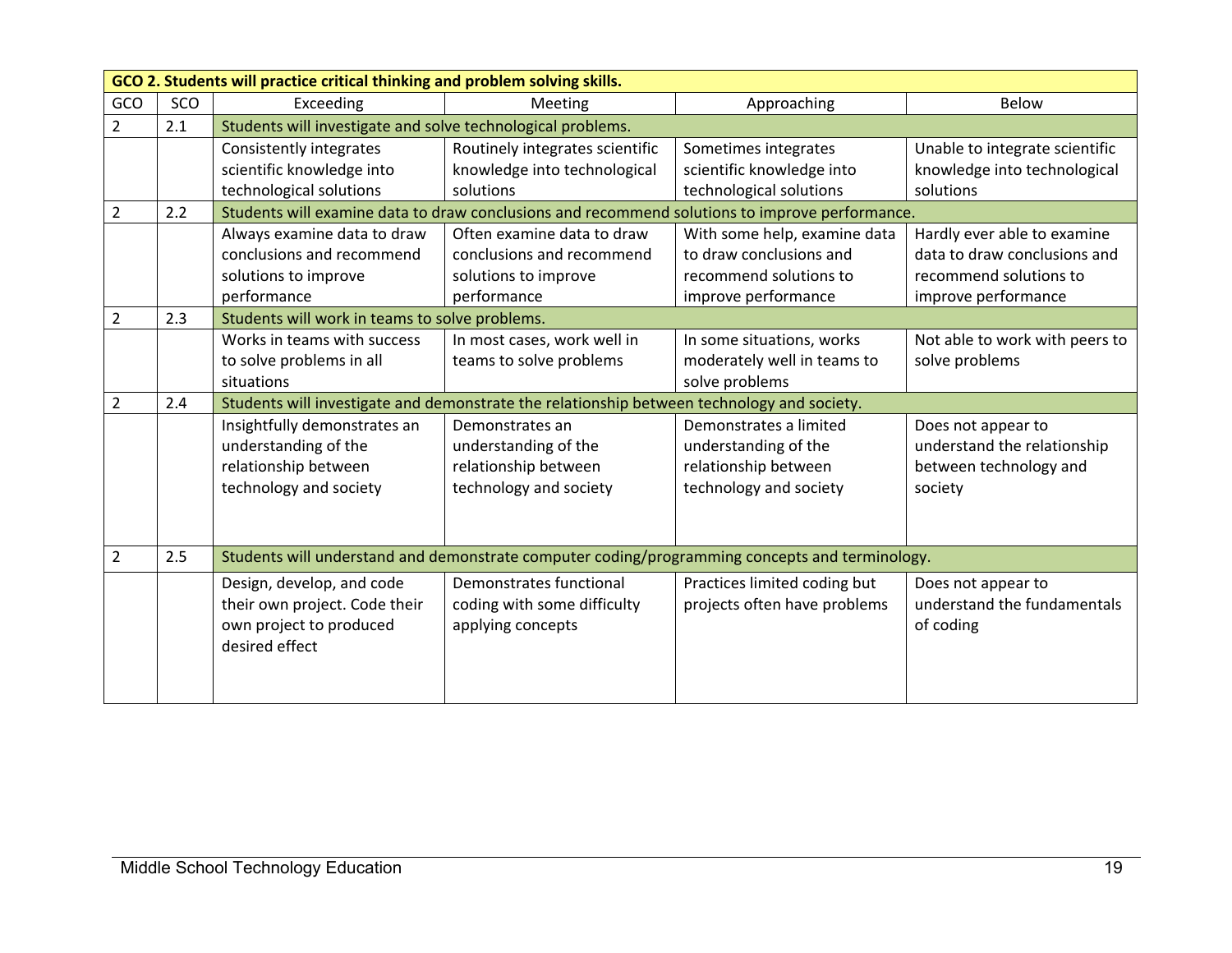|     | GCO 3. Students will practice responsible citizenship |                                                                                                                                                                                                                                                |                                                                                                             |                                                                                                                              |                                                                                                             |  |  |
|-----|-------------------------------------------------------|------------------------------------------------------------------------------------------------------------------------------------------------------------------------------------------------------------------------------------------------|-------------------------------------------------------------------------------------------------------------|------------------------------------------------------------------------------------------------------------------------------|-------------------------------------------------------------------------------------------------------------|--|--|
| GCO | SCO                                                   | Exceeding<br>Meeting                                                                                                                                                                                                                           |                                                                                                             | Below<br>Approaching                                                                                                         |                                                                                                             |  |  |
| 3   | 3.1                                                   | Students will demonstrate an awareness of human, cultural, and societal issues related to technology                                                                                                                                           |                                                                                                             |                                                                                                                              |                                                                                                             |  |  |
|     |                                                       | Demonstrates an<br>Independently investigates<br>and demonstrates an<br>understanding of human,<br>understanding of human,<br>cultural, and societal issues<br>cultural, and societal issues<br>related to technology<br>related to technology |                                                                                                             | With some difficulty<br>demonstrates an<br>understanding of human,<br>cultural, and societal issues<br>related to technology | Rarely demonstrates an<br>understanding of human,<br>cultural, and societal issues<br>related to technology |  |  |
| 3   | 3.2                                                   | Students will practice safe, legal, and ethical use of technology                                                                                                                                                                              |                                                                                                             |                                                                                                                              |                                                                                                             |  |  |
|     |                                                       | Always practices safe,<br>legal, and ethical use of<br>technology                                                                                                                                                                              | Routinely practices safe,<br>legal, and ethical use of<br>technology                                        | Practices safe, legal, and<br>ethical use of technology<br>when prompted                                                     | Shows disregard for the<br>safe, legal, and ethical use<br>of technology                                    |  |  |
| 3   | 3.3                                                   |                                                                                                                                                                                                                                                | Students will explore the educational and career pathways that exist in technology                          |                                                                                                                              |                                                                                                             |  |  |
|     |                                                       | Creatively explores career<br>pathways in technology with<br>independence                                                                                                                                                                      | Investigates and explores<br>educational and career<br>pathways in technology                               | Sometimes explores the<br>educational and career<br>pathways in technology                                                   | Rarely examines the<br>educational and career<br>pathways in technology                                     |  |  |
| 3   | 3.4                                                   |                                                                                                                                                                                                                                                | Students will interact, collaborate, and publish using technology respective of copyright                   |                                                                                                                              |                                                                                                             |  |  |
|     |                                                       | Skilfully interacts,<br>collaborates, and publishes<br>exemplary content using<br>technology                                                                                                                                                   | Routinely and proficiently<br>interacts, collaborates, and<br>publishes using technology                    | With support interacts,<br>collaborates, and publishes<br>using technology                                                   | Not able to use technology<br>tο<br>interact, collaborate, and<br>publish                                   |  |  |
| 3   | 3.5                                                   |                                                                                                                                                                                                                                                |                                                                                                             | Students will understand the concept of appropriate decision making with regards to their "Digital Footprint"                |                                                                                                             |  |  |
|     |                                                       | Always demonstrates<br>appropriate decision making<br>processes with regard to<br>"Digital Footprint"                                                                                                                                          | Consistently demonstrates<br>appropriate decision making<br>processes with regard to<br>"Digital Footprint" | Rarely demonstrates<br>appropriate decision making<br>processes with regard to<br>"Digital Footprint"                        | Does not demonstrate<br>appropriate decision making<br>processes with regard to<br>"Digital Footprint"      |  |  |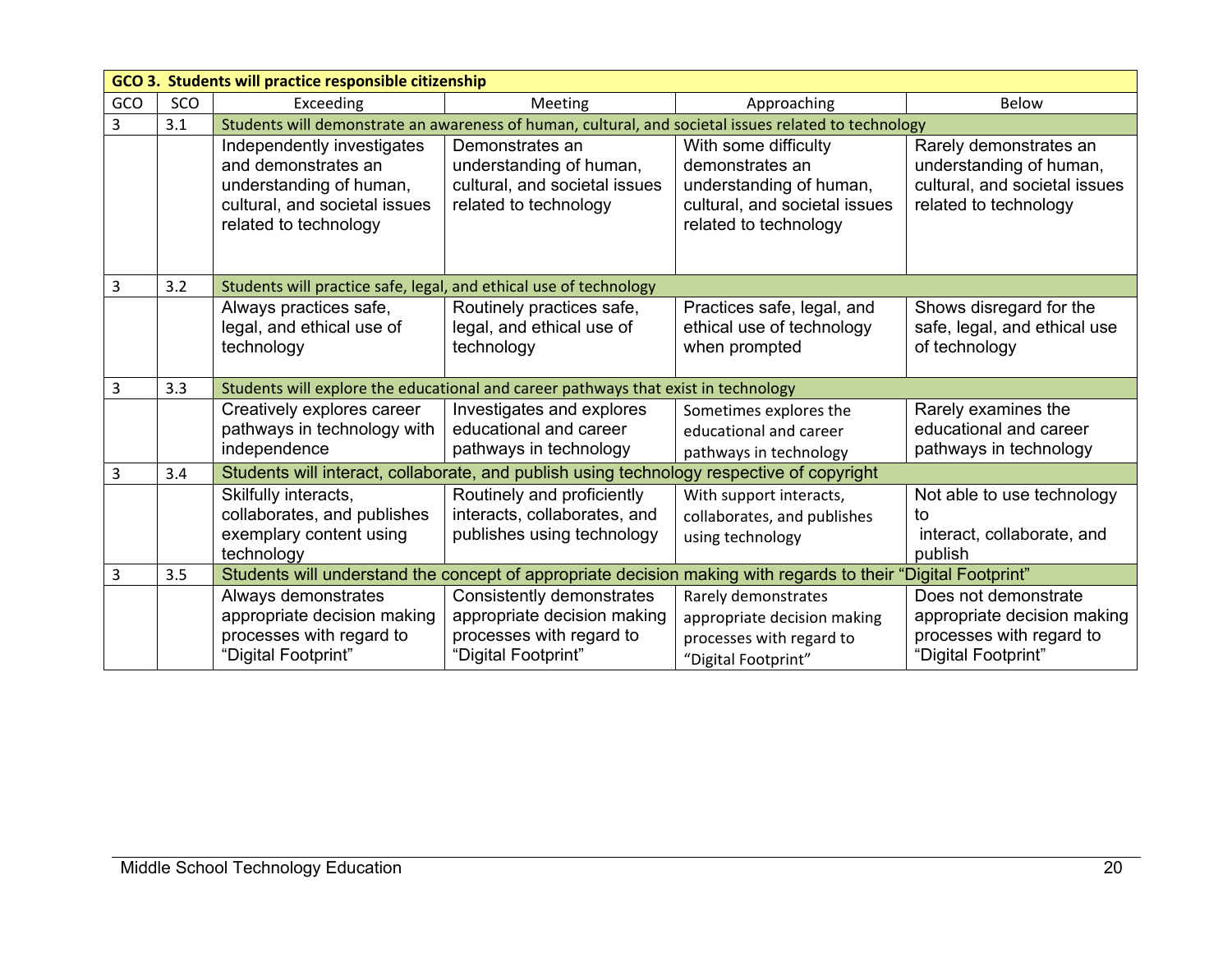## **Appendix B – Conceptual Framework Divisions for Grades 6 to 8**

**Middle School Technology can include the following:** 

## **Digital Technology Skills Exposure**

- File Management
- Office
	- o Word Processing
	- o Spreadsheets
	- o Presentations, etc.
- Coding/Programming
- Computer Aided Drafting/Design
- Image Production
- Video Production
- Audio Production
- Storyboarding
- Web Design
- Social Networking
- Digital Citizenship
- Internet Safety
- 3D Design
- Game Design
- Multimedia Editing

## **Manual /Project/Practical Skills Exposure**

- Measurement
- Small Hand Tools
- Cutting
- Sanding
- Sewing/Fashion Technology
- Culinary Skills
- Light Machine Tools
- Finishing
- Circuits
- Robotics
- Claymation
- Prototype Design
- Model Building
- Bridge Building
- Small Engines
- Manual Drafting
- 3D Comprehension
- Alternate Energy
- Aerodynamics
- Safety Knowledge

\*This section is facility dependent. Different schools have different equipment and capabilities.

\* A safety orientation is mandatory before any project work begins.

- $\cdot$  A minimum of 10% of each year must be spent on coding.
- $\div$  A minimum of 30% of each year must be spent on Manual /Project/Practical Skills.
- ❖ Schools must work out the scope and sequence of their 3 year MSTE schedule.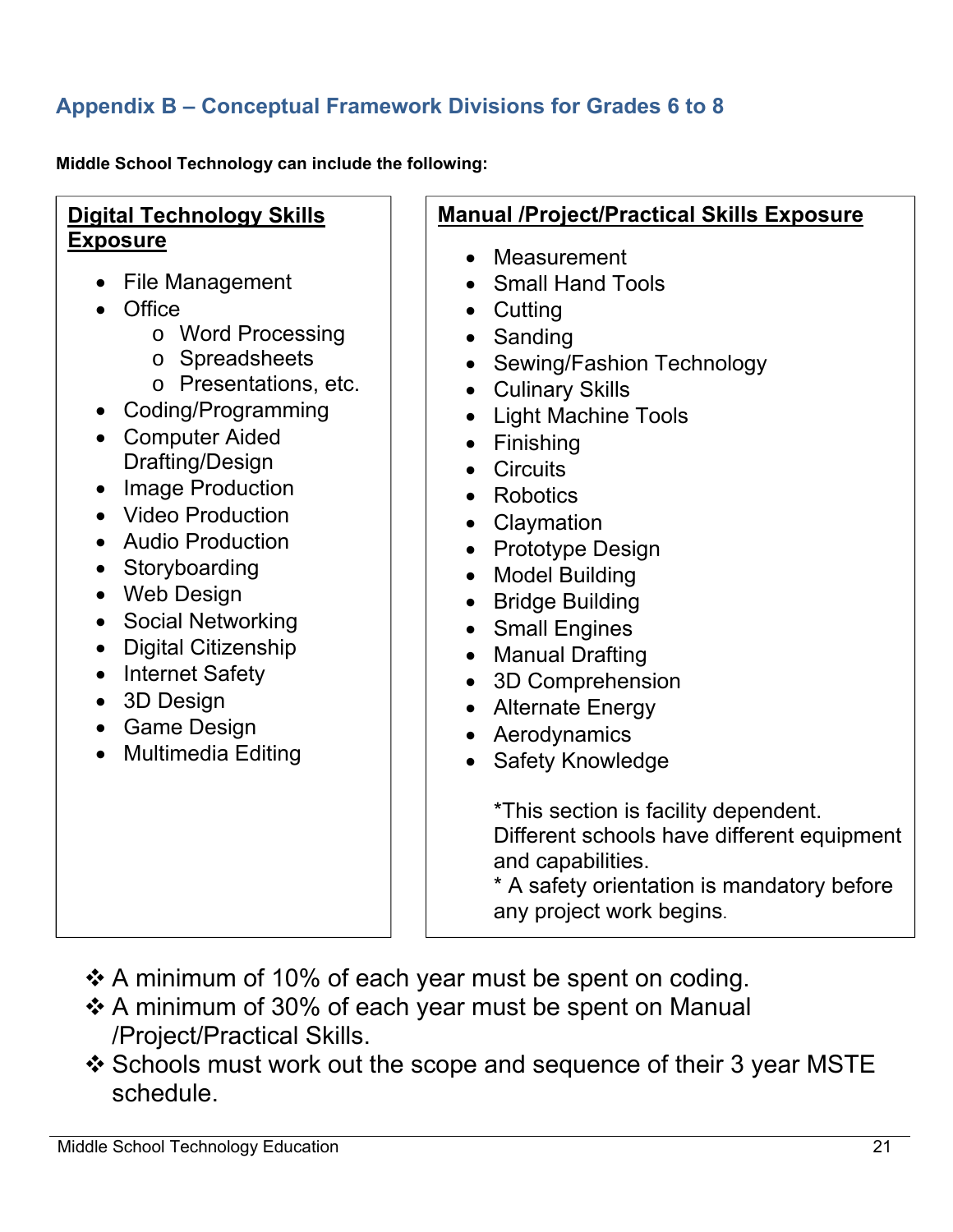## **Appendix C - MSTE Teaching Strategies for Coding**

1. **Become Familiar with the Resources**: The number of coding resources can be overwhelming. No single individual can hope to become fluent in the variety of programming platforms available. However, it is possible to familiarize yourself with the entry-level platforms offered by different coding organizations. Two resources have been prepared by New Brunswick teachers to facilitate familiarization: New Brunswick Coding Tree (Appendix D) and Coding K-12 Existing Resources and Policies from around the World (Appendix E) **Please note that Coding Resources are developed weekly and no list could be comprehensive. These organizations support Coding Education; visit their websites for an expanding collection of resources:**

#### **www.Code.org**

**www.codecademy.com/ www.khanacademy.org/** 

**hourofcode.com/ca** 

**www.edutopia.org** 

- 2. **Encourage Students to Collaborate**: Students appreciate the chance to share what they know with classmates. Such opportunities to be a leader can strengthen the identity of those students. As some students use coding to supplement their spare time activities, these students can become your class experts in particular programming languages. Also, there is the added advantage that students speak student language naturally and can often understand gaps in understanding from the student level.
- **3. Allow Students to Advance at their Own Pace**: There is no need to rush the learning of programming. In fact, expecting students to all maintain the same pace can lead to gaps in learning. Learning Coding is similar to learning a language; individuals learn at different speeds and it is necessary to have a solid foundation before moving onto more complex programs.
- 4. **Permit Students to Use Novelty Platforms**: Twenty years ago Coding was all about learning complex programming languages. The introduction of user-friendly platforms has democratized coding; everyone is able to find a platform or system in which they can work. In some cases, complex lines of code are now represented by labeled icons that allow the user to avoid learning detailed, syntax dependent formats. This has added ease of use and speed to the coding process allowing users a shorter project timeline with rapid feedback from their efforts. If students become more interested in coding they will naturally gravitate towards the more complex programming languages.
- 5. **Promote Coding at Home**: With the advent of novelty platforms starting coding at home is not difficult. By utilizing the entry-level block coding methods with instructional videos almost anyone can learn coding at home. For the self-motivated student at-home learning will allow that individual to specialize on more complex programming languages. Despite the broad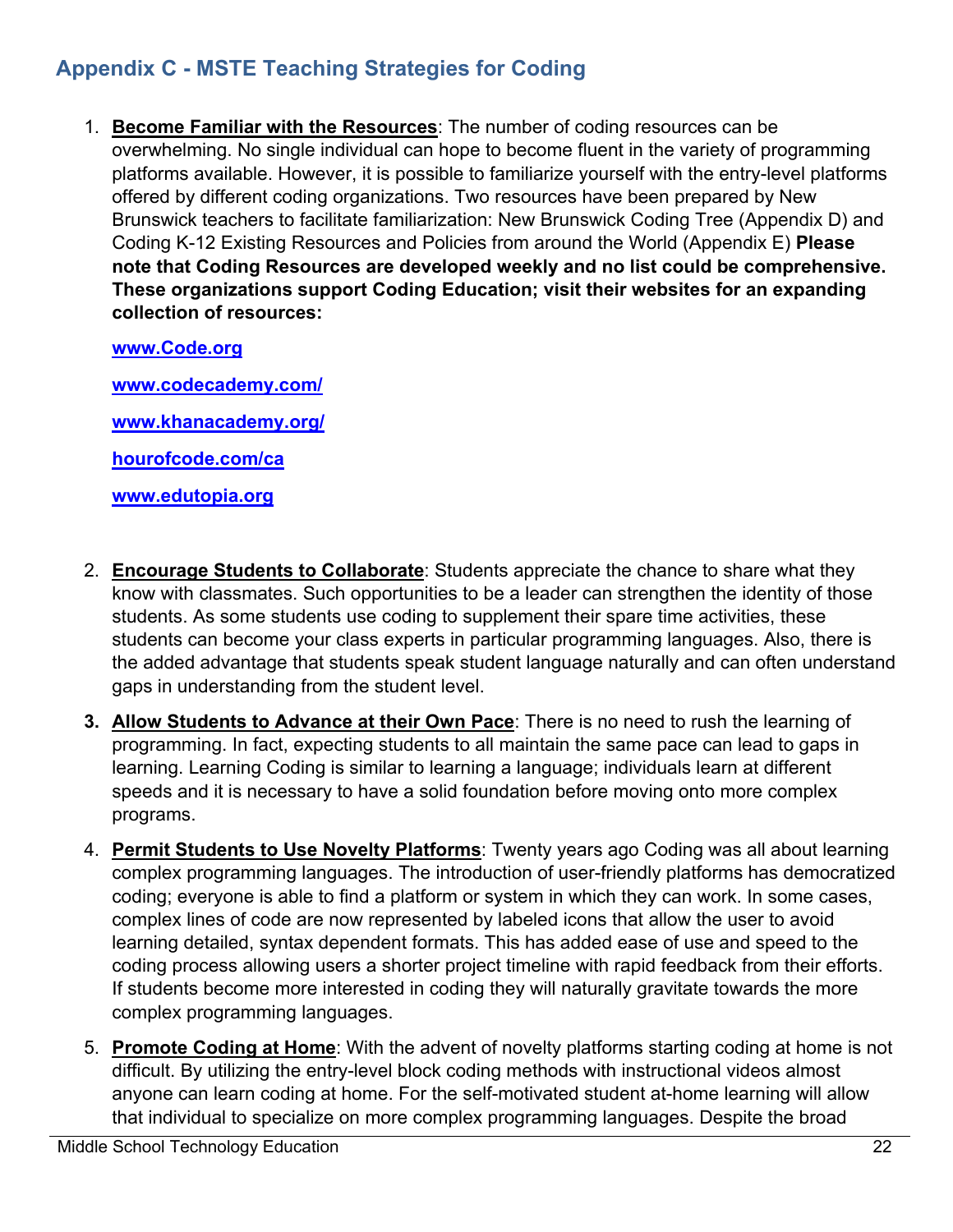selection of coding platforms significant time is still needed if individuals are to move beyond rudimentary operations. There is simply not enough time within the school day for anyone to advance vastly in coding. Remember Coding is part of the subject area we know as Computer Science.

- 6. **Assess on Participation and Understanding**: As different students will be at different places in their coding abilities decide and announce early how the assessment will be framed. Base your assessment on several of these factors:
	- a. Is there evidence that the student is learning?
	- b. Can the student explain what their coding is doing?
	- c. Is the student being creative with the coding platform? Or are they merely following a prepared module?

#### Sources or Research Basis:

Add Coding to Your Elementary Curriculum. . . Right Now (March 17, 2015) :http://www.edutopia.org/blog/addcoding-elementary-curriculum-now-mattharrell?utm\_source=SilverpopMailing&utm\_medium=email&utm\_campaign=032515%20enews-A%20coding%20ngm&utm\_content=&utm\_term=feature1hed&spMailingID=10973545&spUserID=MjcyODEyM Dk0NTES1&spJobID=501773575&spReportId=NTAxNzczNTc1S0

15+ Ways of Teaching Every Student to Code (Even Without a Computer) (December 4, 2013): http://www.edutopia.org/blog/15-ways-teaching-students-coding-vicki-davis

Teaching Kids to Code – A Comparison of 50+ Coding Tools: https://www.edsurge.com/guide/teaching-kids-tocode#A-Comparison-of-50-Coding-Tools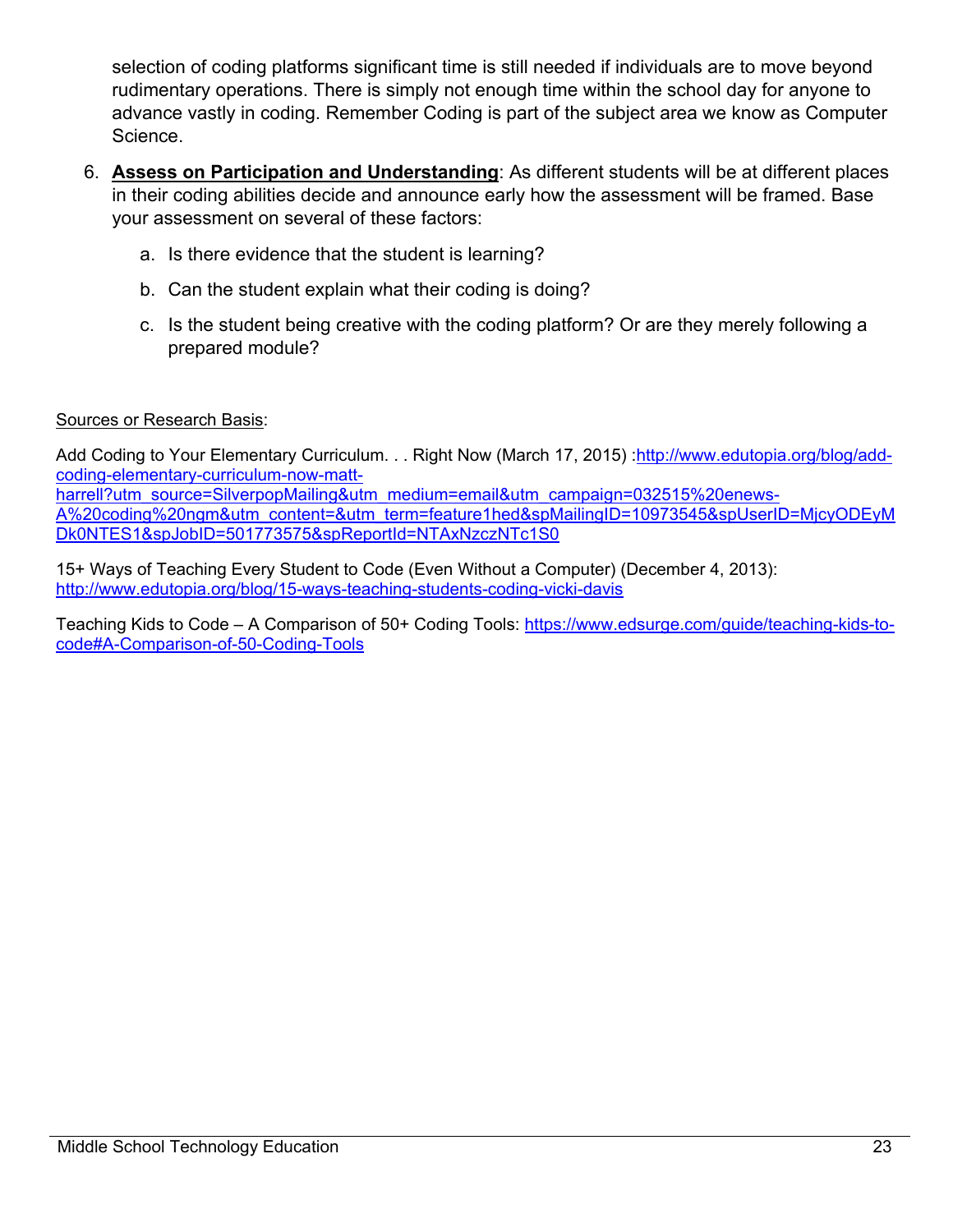## **Appendix D – New Brunswick Coding Tree**

Suggested Coding Resources based on experience of individual students. These SCRs can be used to differentiate and enrich classroom coding efforts and show students a natural progression as their skills develop.



**Suggested Coding Resources For Students - Designed by B. Kelly 2015**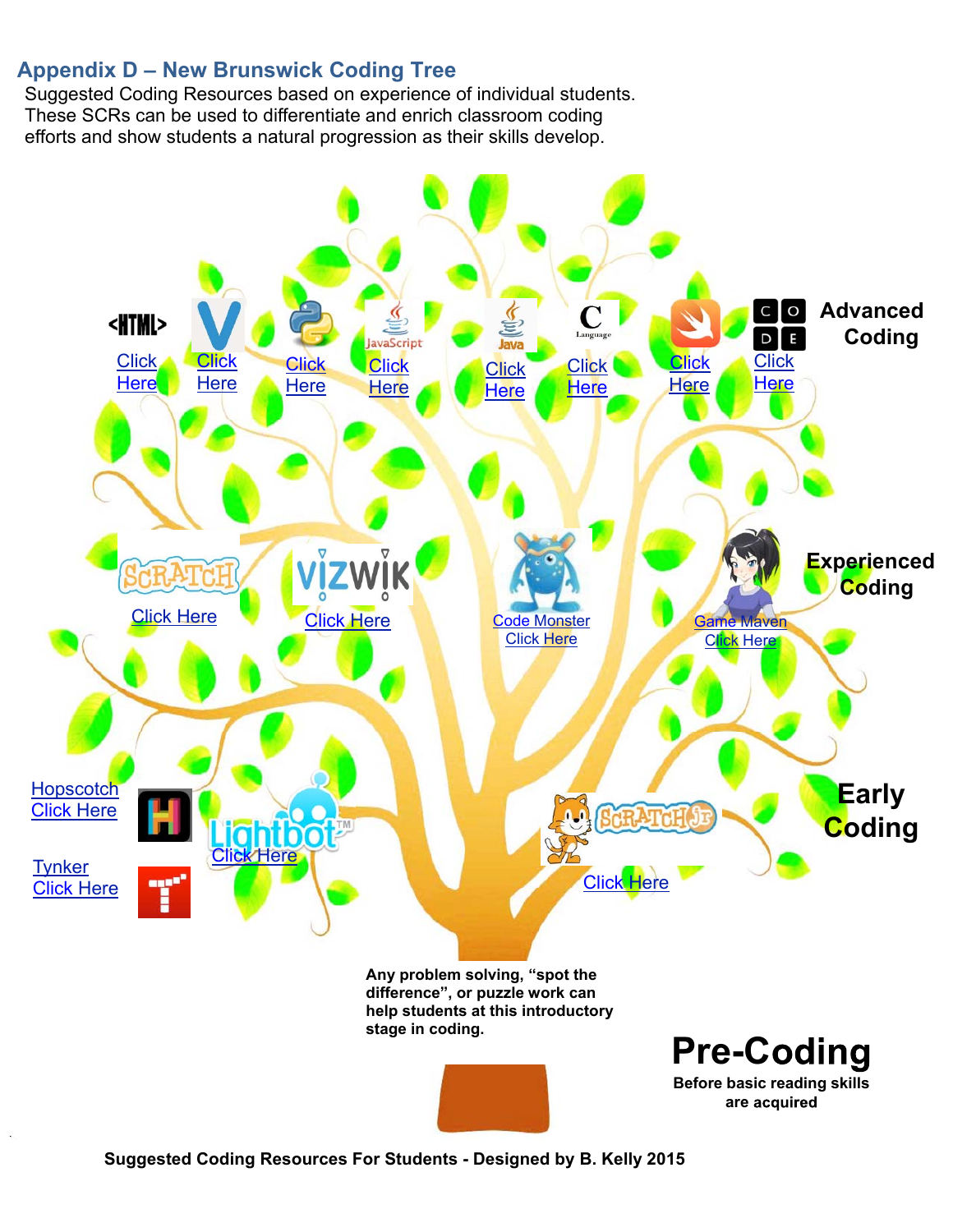**Appendix E - Coding K-12 Existing Resources and Policies From Around the World** 



**Existing Resources & Policies from Around the World (and right here at home!)**

> Prepared by: Graham Rich Prepared for: Department of Education and Early Childhood Development, Province of New Brunswick Research Dates: July/August 2014 This Document Compiled: October 26, 2014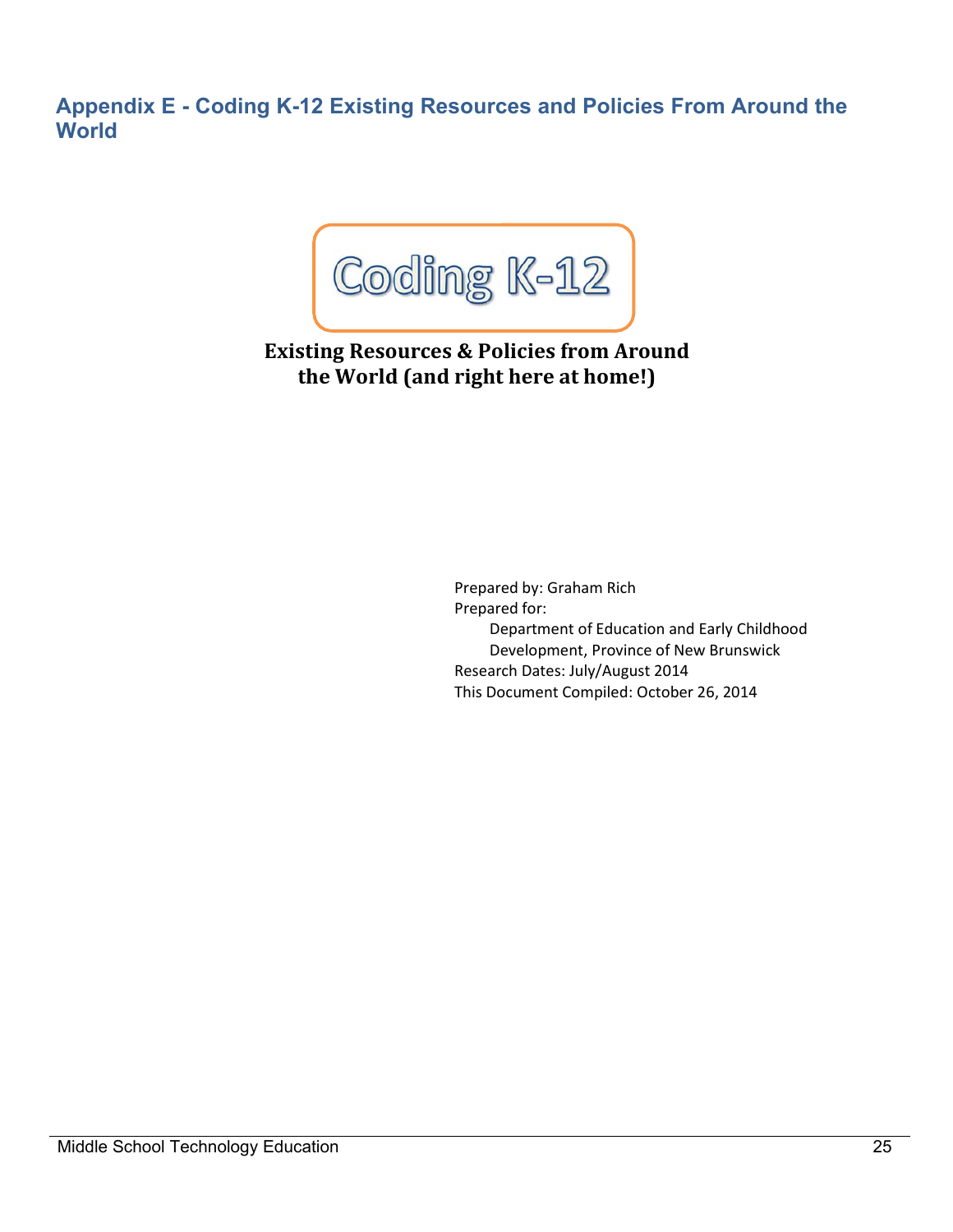## **Table of Contents**

All of the information contained in this document was first posted to http://bbtnb.ca under the course called "Broad Based Technology 10" and under the section called "K‐12 Coding".

If there are any broken links in this document, updated links may be found at http://bbtnb.ca.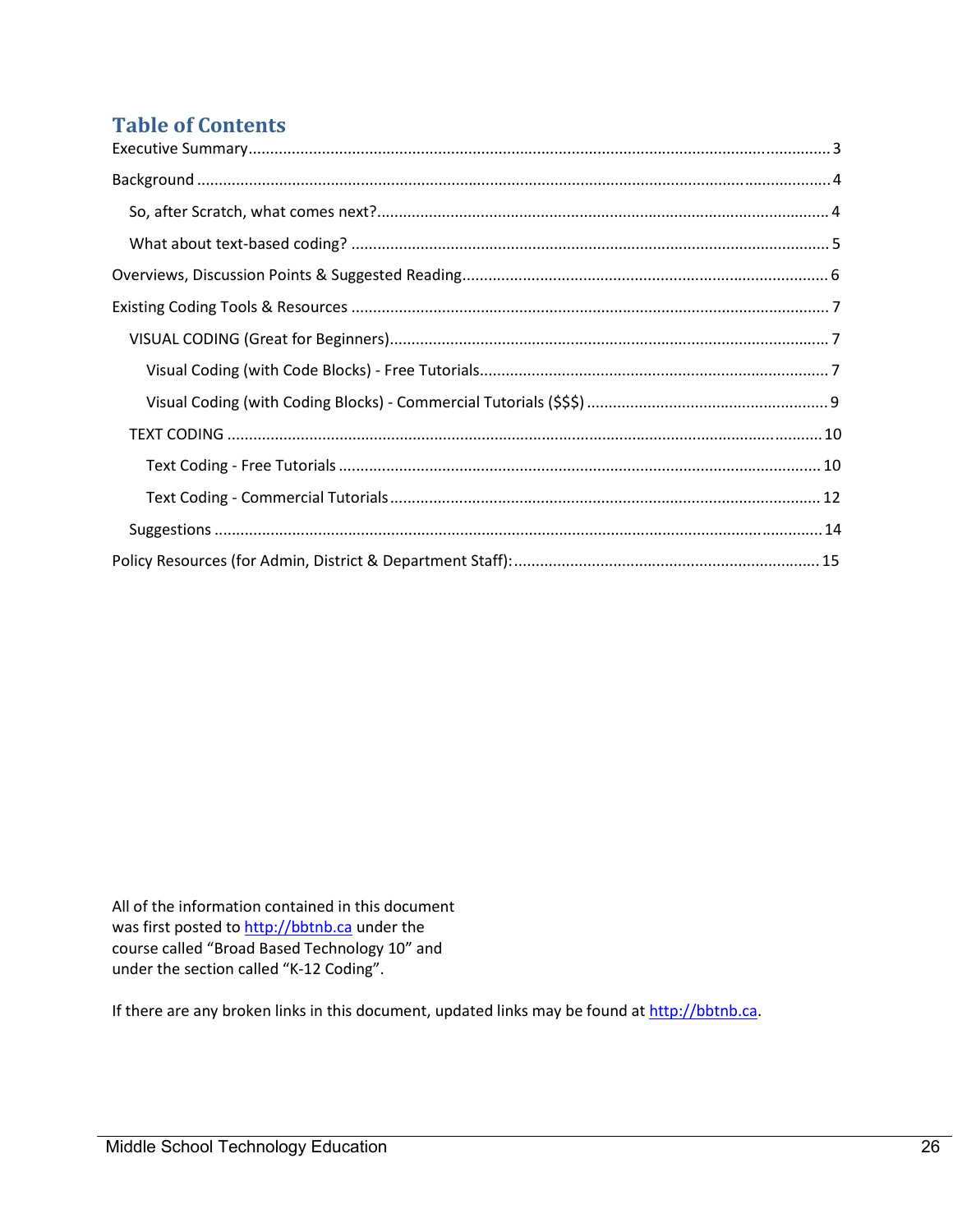## **Executive Summary**

This document lists as many active coding resources as could be found in July/August 2014.

Top recommendations for teachers looking for the best and most engaging coding tools, the recommendations are:

- $\bullet$  Kindergarten Grade 2:
	- o Scratch Jr for the iPad (http://www.scratchjr.org)
	- o Code.org (always being updated, awesome new courses!) (http://learn.code.org)
	- o Rapid Router (new from the UK) (https://www.codeforlife.education)
- Grades 3‐7:
	- o Scratch (preferably installed, but can also use the online version: http://scratch.mit.edu)
	- o Code.org (Entry Level: http://learn.code.org or see the Full List: http://code.org/learn)
- Grades 8‐10:
	- o Scratch (for new coders. Official Scratch Ed Site: http://scratched.gse.harvard.edu or try the Frogger Game: http://www.witty.ca/scratch‐2‐coding.html)
	- o Vizwik (requires Google Chrome and is only available online: http://vizwik.com)

For teachers looking for curriculum resources and unit plans, there are a number listed below, but these will also be updated frequently on the new BBT 10 curriculum ideas web site (http://bbtnb.ca).

## **Background**

Coding is the newest term for "Computer Programming" and "Software Development" and even "Software Engineering". Yet, whatever term you use, graduates of public high schools around the world often lack even a basic understanding of how computers can be programmed to assist with a range of tasks.

This document is a snapshot of existing Coding policy documents and resources currently available. Wherever possible, no new resources were created.

This document also springboards off the activities of the Broad Based Technology 10 (BBT 10) curriculum committee, especially from Ben Kelly and Graham Rich who had both been using Scratch (http://scratch.mit.edu) to teach Block Coding for a number of years.

This document also attempts to answer the question, "What's next?"

- for what are we preparing our students? What is our goal?
- If Scratch units, developed for BBT 10, are being borrowed by MSTE teachers for use in lower grades, then what will BBT 10 teachers use?
- after students have used Scratch, what tools/languages should students use next?
- what tools are enticing to students in the general population, not just those who are already drawn to working with computers and coding?

Some teachers in New Brunswick have been using Visual Basic for a number of years, sometimes for all students and sometimes as an enrichment activity. Visual Basic is an excellent entry‐point into the coding tools provided by Microsoft, with tie-ins to text-based coding with C# and SQL Server. These are certainly a viable answer to the question and, if already in use, are to be encouraged!

Middle School Technology Education 27 However, a recognizable shift has been happening in New Brunswick for the past number of years: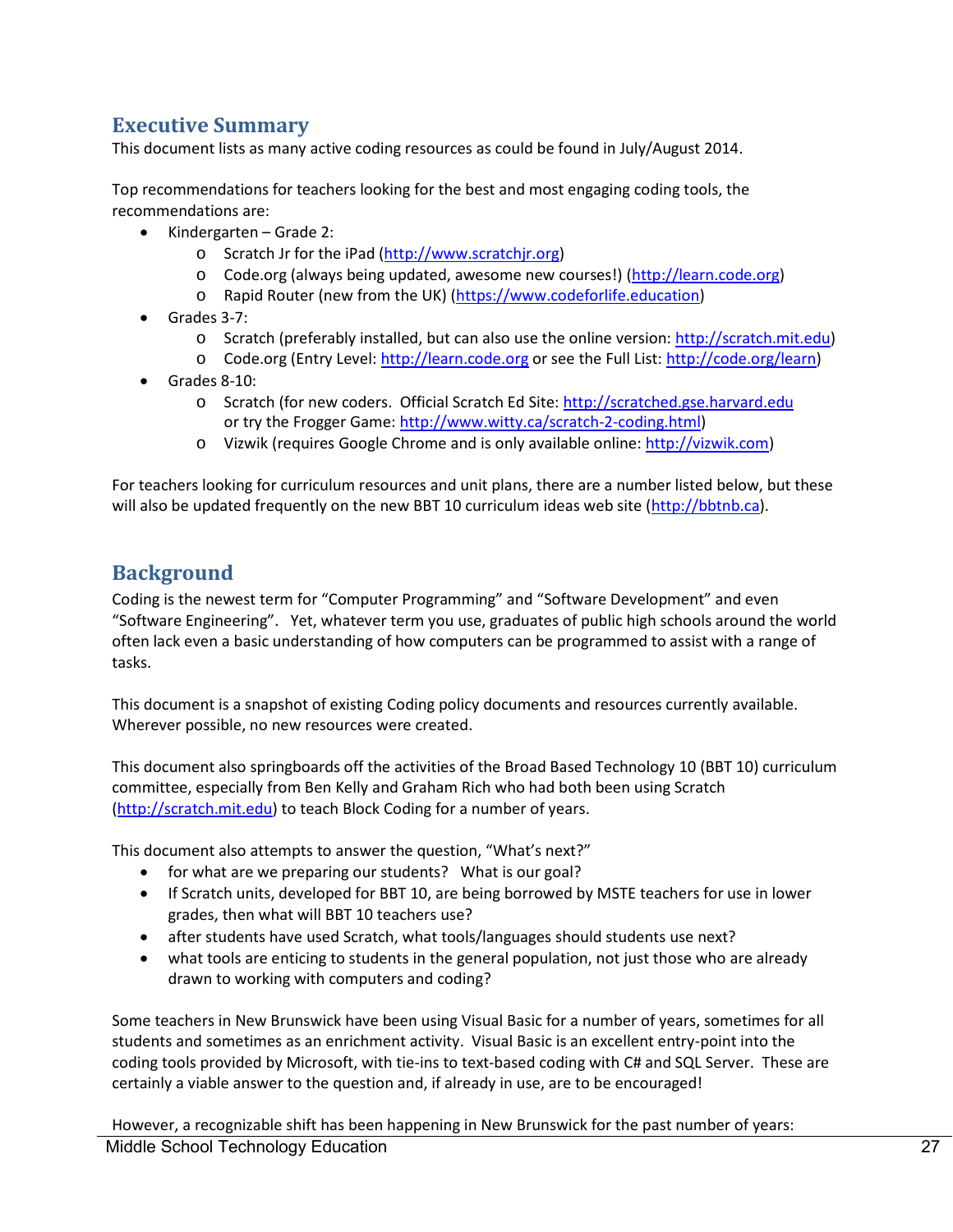Many BBT teachers (in either grade 9 or 10) do not have a strong background in technology, do not have much time to develop these technical skills, and often do not forsee teaching BBT longterm.

While this shift has been happening, our society has become much more technologically savvy and our students have higher expectations of their learning:

- for the technology used (Is this something new?)
- for the personal relevance and interest (Do I think this is a cool project?)
- for immediate results (Can I make something work right away?)
- for the "Wow" factor (Can I show this off to my friends and they will think it is cool?)

The combined effect of all of this means that text-based coding and also Visual Basic are often too complex for the new or part-time BBT teacher and are too uninteresting or difficult for the average student.

### **So, after Scratch, what comes next?**

There are precious few options, with the best answer to-date being Vizwik (http://vizwik.com), a block coding tool for phone apps that is being developed right here in Moncton by AgoraMobile. However, Vizwik has only gone public in September, so resources are scarce, but both Vizwik staff and New Brunswick teachers are developing text, graphical and video‐based tutorials to help students and teachers. To date, Vizwik is a free online resource that only requires Google Chrome (with nothing to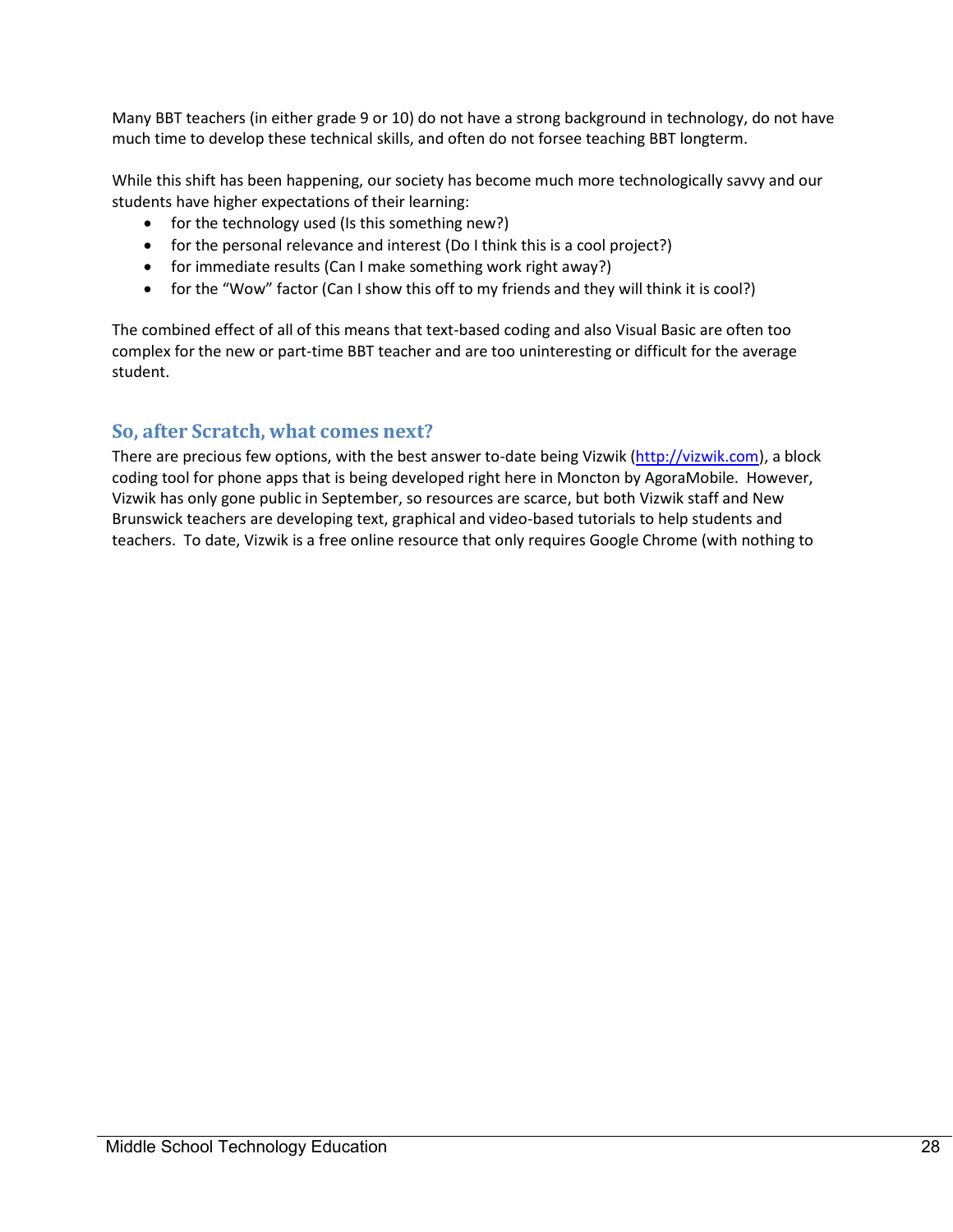install). As such, it is by far the best resource for general population students who aren't yet sure if coding or computer programming are for them.

### **What about text‐based coding?**

Vizwik is actually just a visual representation of Javascript. Once students master how to manipulate the code blocks, scripts, views and data, then there is a direct mental mapping to text-based coding with Javascript.

If students don't get that jump right away, then there are a variety of tutorials for Javascript, including the amazing Codecademy (http://www.codecademy.com) or the equally amazing Khan Academy (https://www.khanacademy.org/computing/computer‐programming).

In addition, New Brunswick has a number of strong Computer Science programs in grades 11 and 12. These typically use Java and/or Visual Basic/C# as their primary resources. With this in mind, the new BBT 10 curriculum team actively avoided using Java, Visual Basic or C# in their recommended curriculum. This does not mean Java/VB/C# are not allowed; far from it! These are to be encouraged where schools already have a workflow for students through their course offerings. However, for schools that do not already have such a workflow, then we recommend using Scratch and Vizwik in lower grades and allowing the grade 11 and 12 courses to remain as‐is. (These course curricula may someday be updated, but that is a topic for another document at another time.)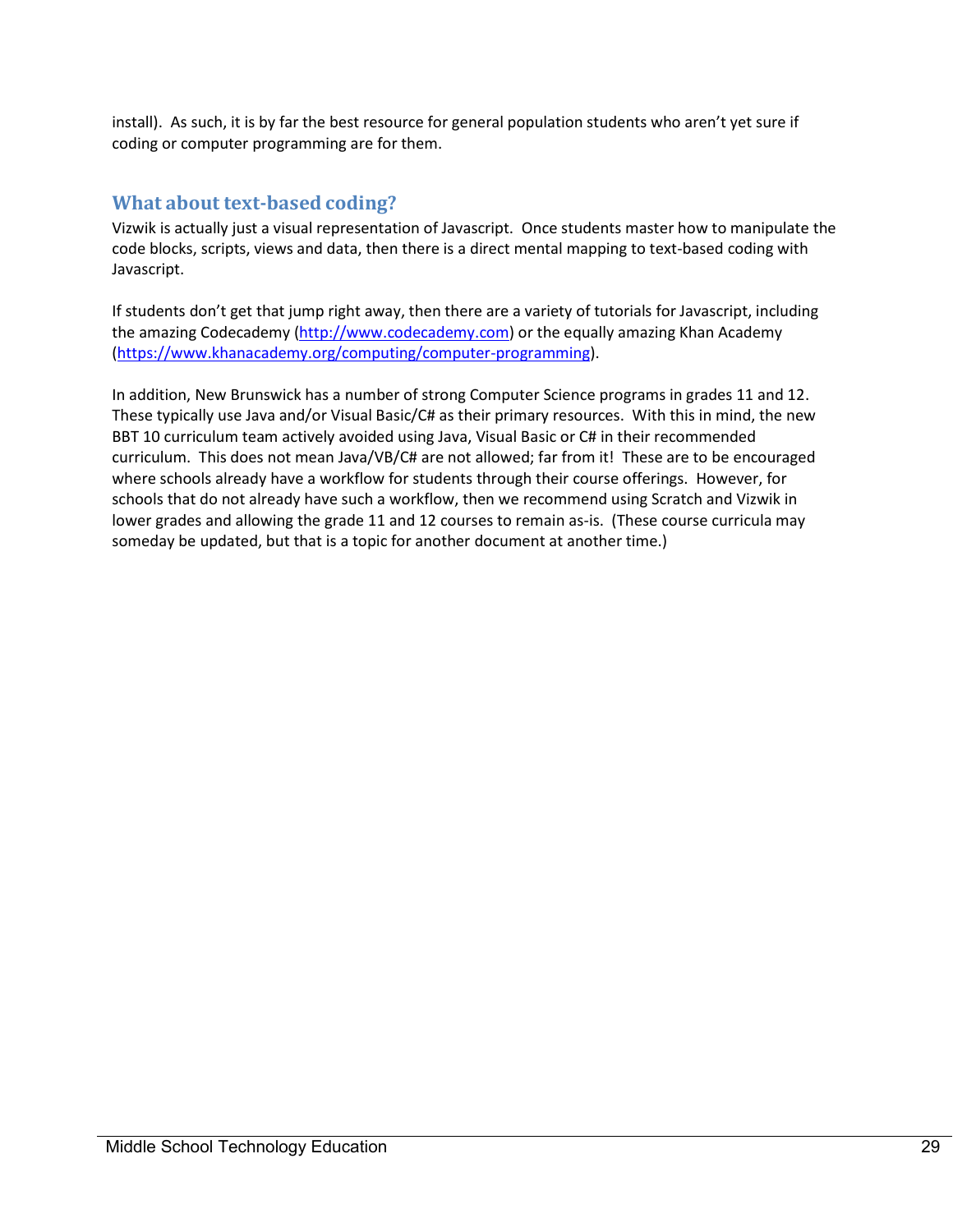## **Overviews, Discussion Points & Suggested Reading**

- **DRAFT** / **DISCUSSION POINTS: K‐12 Coding Curriculum Standards** ‐ Version 01
- **DISCUSSION POINTS: Coding vs Information Technology vs Digital Literacy**
- **BBC Schools ‐ Computing** Resources for both Elementary (Primary) and Secondary.



 **About the new "BBC Schools ‐ Computing"** News article about the new "BBC Schools - Computing" web site.

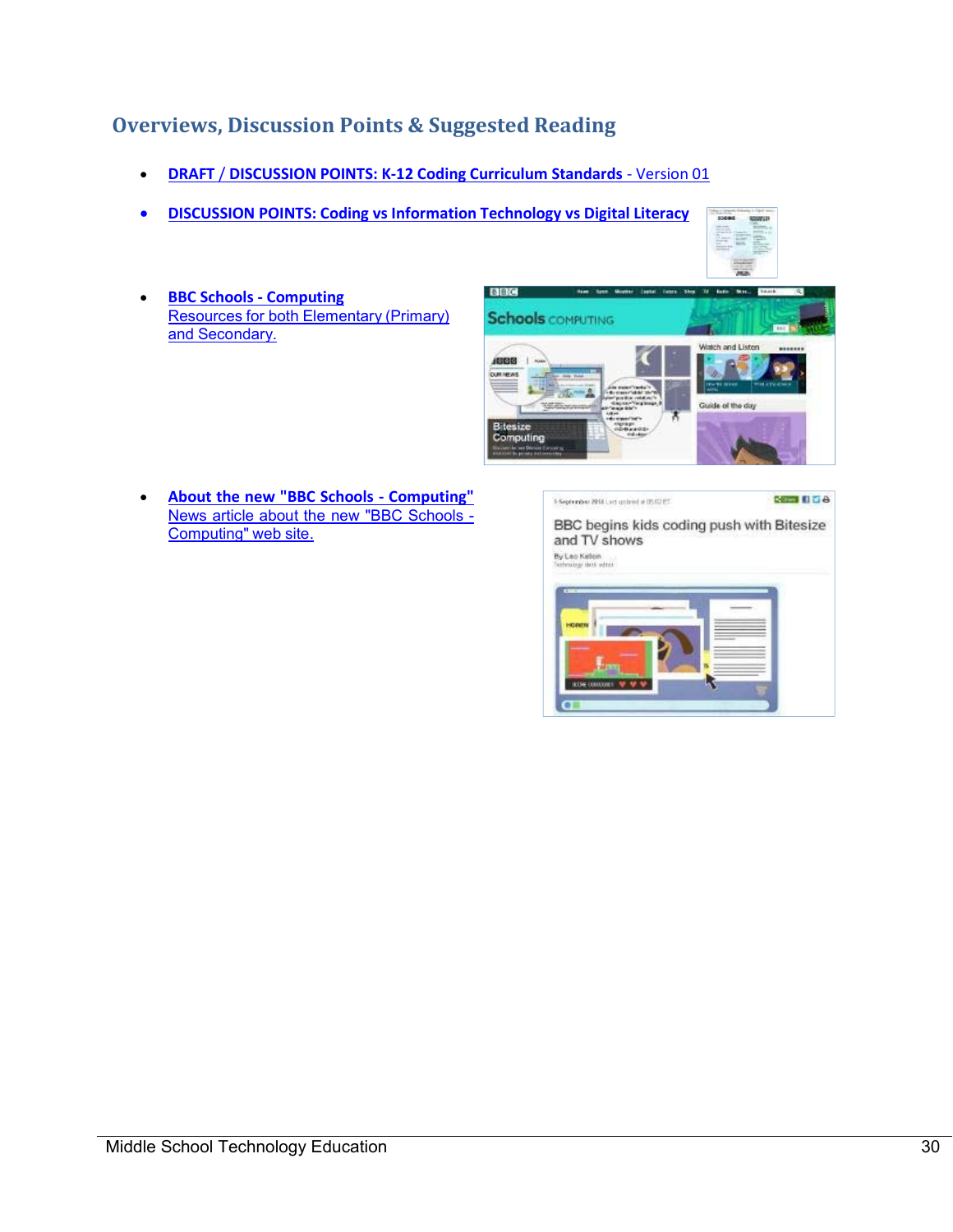## **Existing Coding Tools & Resources**

## **VISUAL CODING (Great for Beginners)**

Visual coding, by dragging code blocks into patterns, has been experimented with for years. The original Lego Mindstorms programming language was visual and was well received by both teachers and students. Unfortunately, when the Mindstorms NXT came out, the visual language was entirely new and not as well received.

However, in the aftermath, a number of alternatives sprang into existence! Here is a list of those available in Summer 2014.

#### **Visual Coding (with Code Blocks) ‐ Free Tutorials**

These are free resources with drag-and-drop blocks, especially for kids and new coders.

#### **Learn.Code.org (especially for kids & first‐time coders)**

K-8 Intro Course (15-25 hours)

[And new courses uploaded regularly]



Activities can be:

- o Unplugged for small groups
- o Unplugged for the whole class
- o Online "Blockly" coding (drag & drop blocks) no installation as it is all online
- o Video or text instructions

#### **Scratch (especially for kids & first‐time coders)**

#### **The absolute best tool for starting coding.**

- Online version (no download necessary).
- Download version (recommended but requires install).
- **•** Great help page and online community & resources!

*Online and download/installed versions are identical. Online is great but can lag if the Internet connection is slow (due to the whole class doing online activities.)*

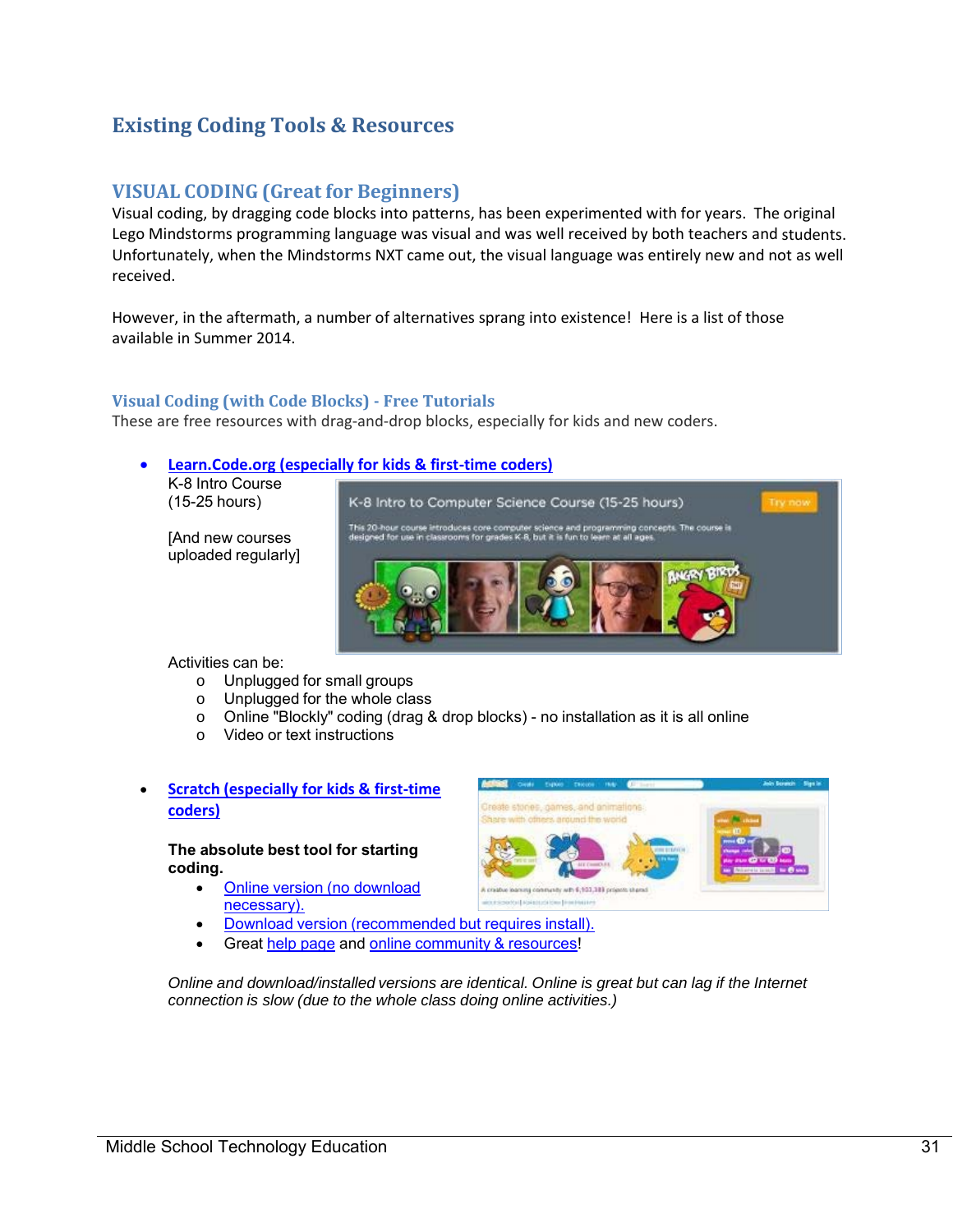*ScratchED is a great resource for teachers.*

- **SCRATCHED** What is Scratch? sonic query annung impunya Rusia<br>Int nominfone, and genre – and ble What is ScratchEd? nii it v **INCE is an one of**
- **ScratchJr (for the iPad and ages 5‐8)**

**WOW! Now a Scratch for even younger students (K-3)!**

Download it from the Apple App Store. (Requires an iPad.) Teaching resources on the site!

**CS‐First (Scratch Tutorials from Google. Especially for kids & first‐time coders)**

Workshops created for summer camps. Uses Scratch.

Topics:

- Scratch Game Design (8 days)
- Scratch Music & Sound (8 days)



#### **VizWik by AgoraMobile ‐ Make Apps for Any Device!**

Visual coding tool, simple enough for teens, professional enough for business.

Develop an App and have it automatically work on any Android or Apple phone.

*AgoraMobile is based in Moncton, NB. Their product, VizWik, has just been open to the public since Sept 2014.*

*Currently, students can only develop the code using Google Chrome.*

 VizWik Overview **Presentation** (larger images)

Middle School Technold



n: Made in New Bri Need bridge between K-5 and College...



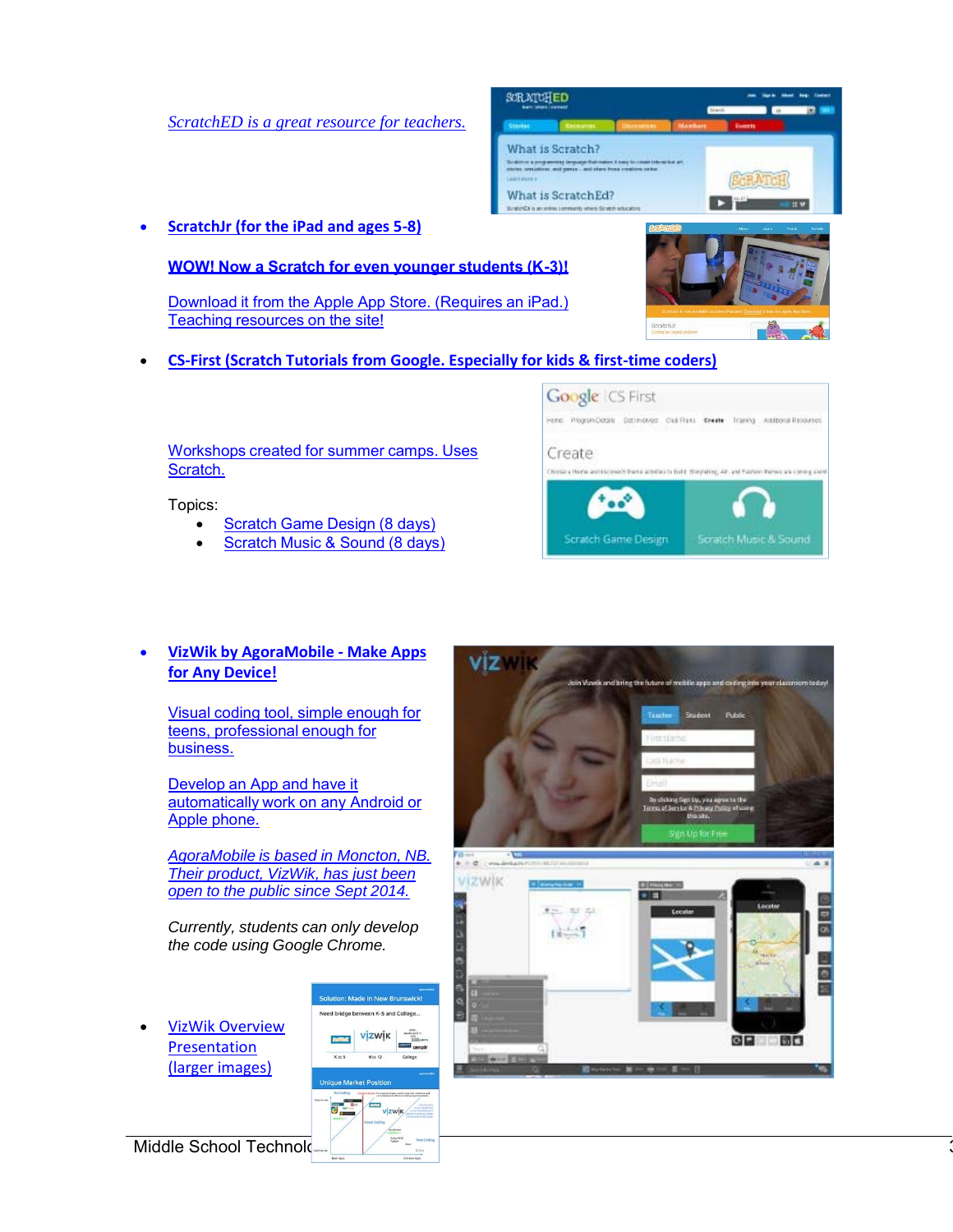**App Inventor ‐ Make Apps for Android (Phones & Tablets)**

Recommend you follow a tutorial, as there are important tricks to learn. Can use an emulator, so phone or tablet is not required.

**Alice ‐ 3D Programming**

Using an innovative programming environment to support the creation of 3D animations, the Alice Project provides tools and materials for teaching and learning computational thinking, problem solving, and computer programming across a spectrum of ages and grade levels.

**Blockly (also used in Learn.Code.org)**

Drag-and-drop block to build your code.

Use the Code.org tutorials

… or try these ones.

Used in the UK by "Rapid Router" to teach coding to

younger students. Blockly is actually a software tool made by Google so you can customize any grid‐based action.

### **"Rapid Router" & "Code for Life" by Ocado**

Rapid Router is a coding curriculum for young students (K-4). (Uses Blockly.)

"Code for Life" is a coding curriculum for older students (Gr. 5-12). (Uses Python.)

Created by the British company "Ocado" that is actually an online grocery store & delivery service.

**Visual Coding (with Coding Blocks) ‐ Commercial Tutorials (\$\$\$)**

- Tynker (Some free activities, \$50 courses or \$5 mobile app)
- Lightbot (kids game ‐ move robot and light blue squares







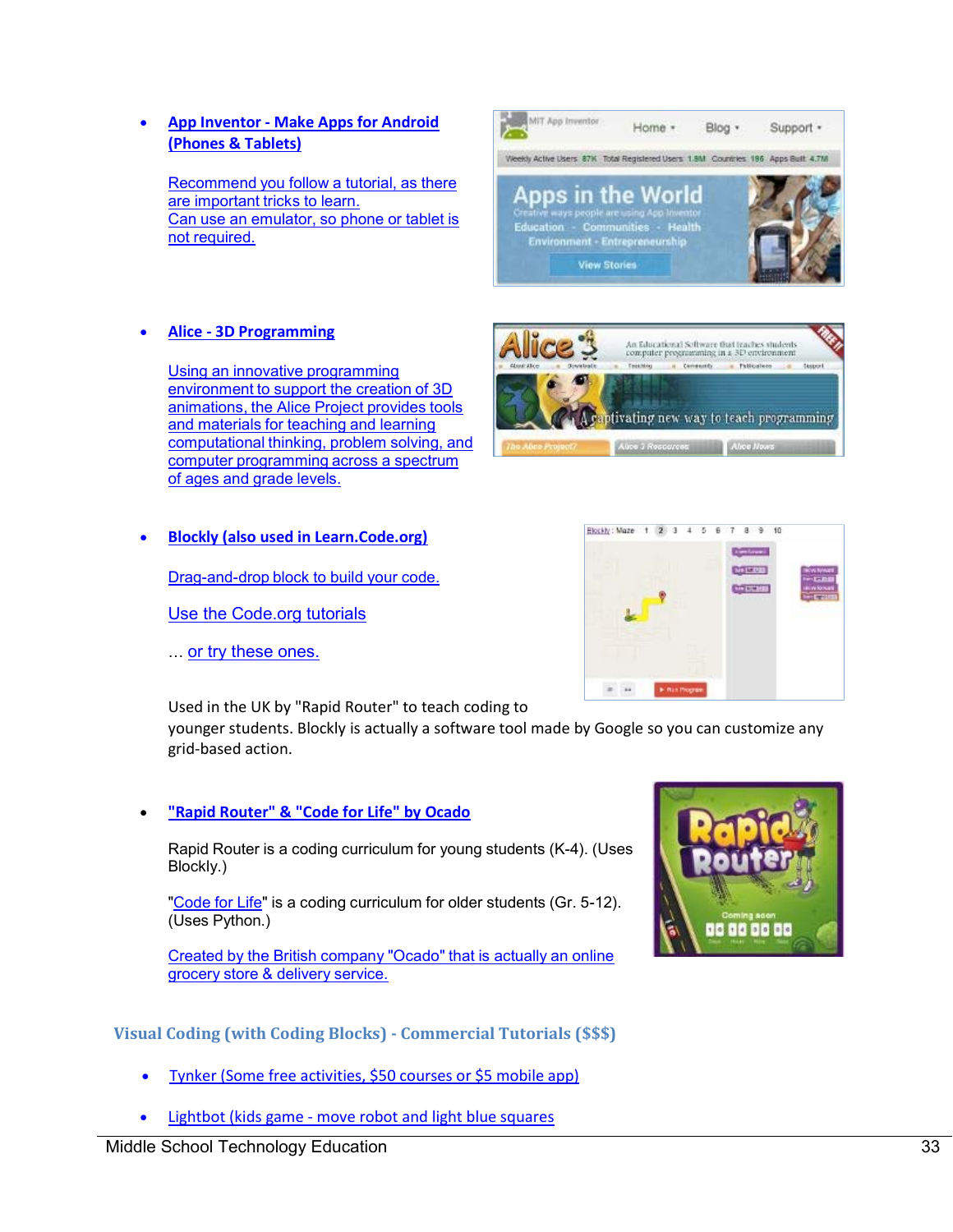#### **TEXT CODING**

Coding using text is what both university courses and businesses expect. Therefore, any schools looking to prepare students for to move on with computer programming should expect their students to learn text‐based coding.

However, text-based coding requires a high degree of rigour. In other words, one small spelling or syntax error will mean that either the code won't run at all, or it will run with strange side effects. As such, text-based coding is suggested for those students who want to pursue computer programming as a career or study option (at college or university).

#### **Text Coding ‐ Free Tutorials**

**Codecademy.com**

Learn to code interactively, for free! (no videos)

Type your code right into the site. It will confirm your code or offer hints.

Topics include:

- HTML & CSS
- JavaScript & jQuery
- $\bullet$  PHP
- Python
- Ruby



#### **Crunchzilla ‐ Code Monster**

Learn Javascript. Similar to Codecademy, but much more flexible, allowing students to move ahead even if they don't get the syntax perfect. (This can be both good and bad.)

- **Invent Your Own Computer Games with PYTHON**
	- 3 FREE eBooks!
	- 1. Invent Your Own Computer Games with Python
	- 2. Making Games with Python & Pygame
	- 3. Hacking Secret Ciphers with Python



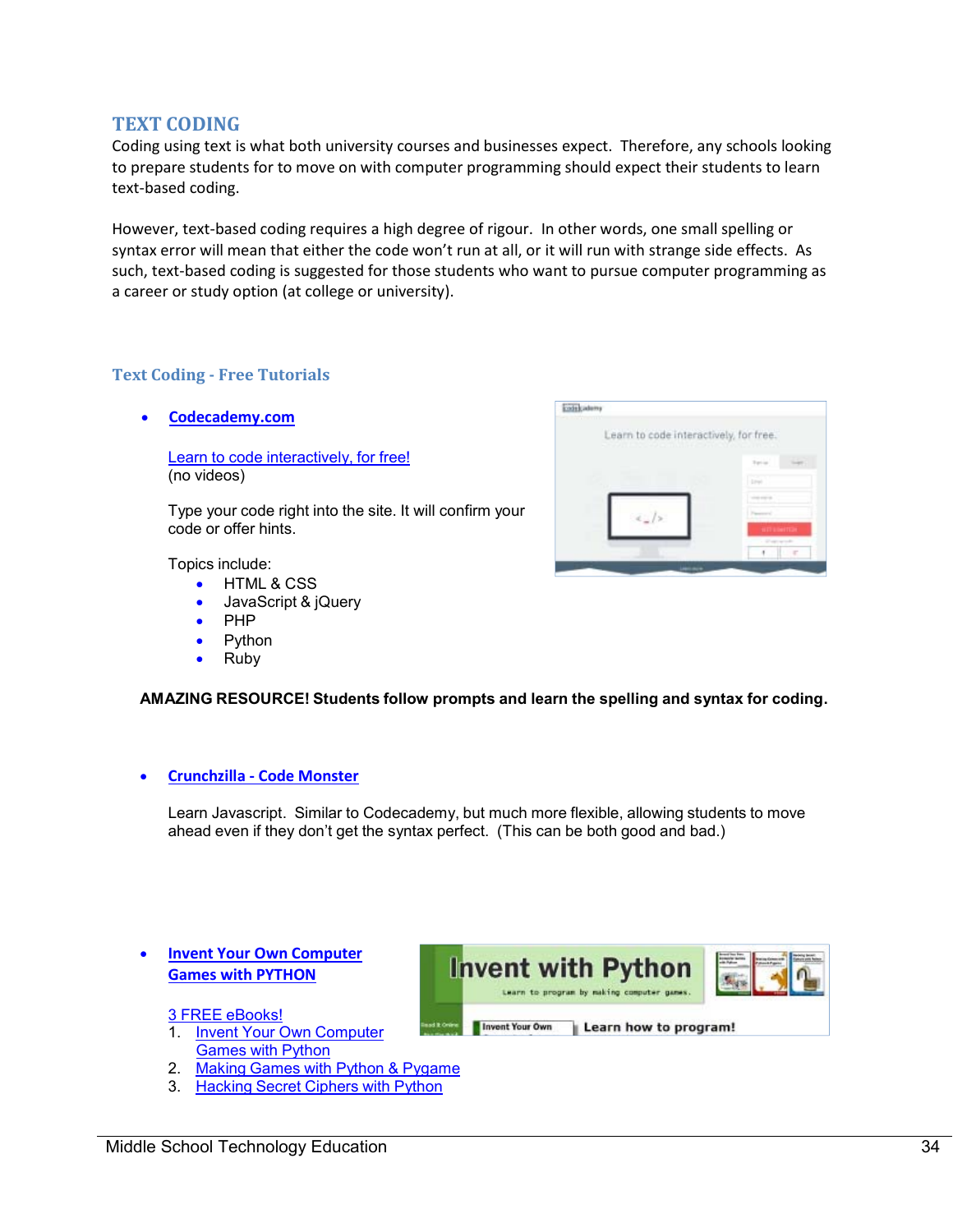**Khan Academy ‐ Computer Programming (JavaScript)**

*Online video-based teaching, targeting grade 4-12* https://www.khanacademy.org/computing/cs



Canadian review of Khan Academy's computer programming

**W3Schools**

Free instruction & activities (no videos)

Currently, courses in:

- 1. HTML & CSS
- 2. JavaScript & jQuery
- 3. SQL
- 4. PHP



#### **Bootstrap ‐ Algebraic Videogame Programming**

Build on student's math knowledge. Being used all over the USA.

Teacher resources are here.



"Unlike Python, Scratch or Javascript, functions and variables behave *exactly* the same way in Bootstrap that they do in your child's math book. Bootstrap focuses on order of operations, the Cartesian plane, function composition and definition, solving word problems and more." (Uses WeScheme and Racket languages)

#### **Pluralsight for Kids**

Free Video-based Courses:

- 1. "Teaching kids to program"
- 2. Scratch
- 3. App Inventor
- 4. Kodu Kingdom Defense
- 5. HTML

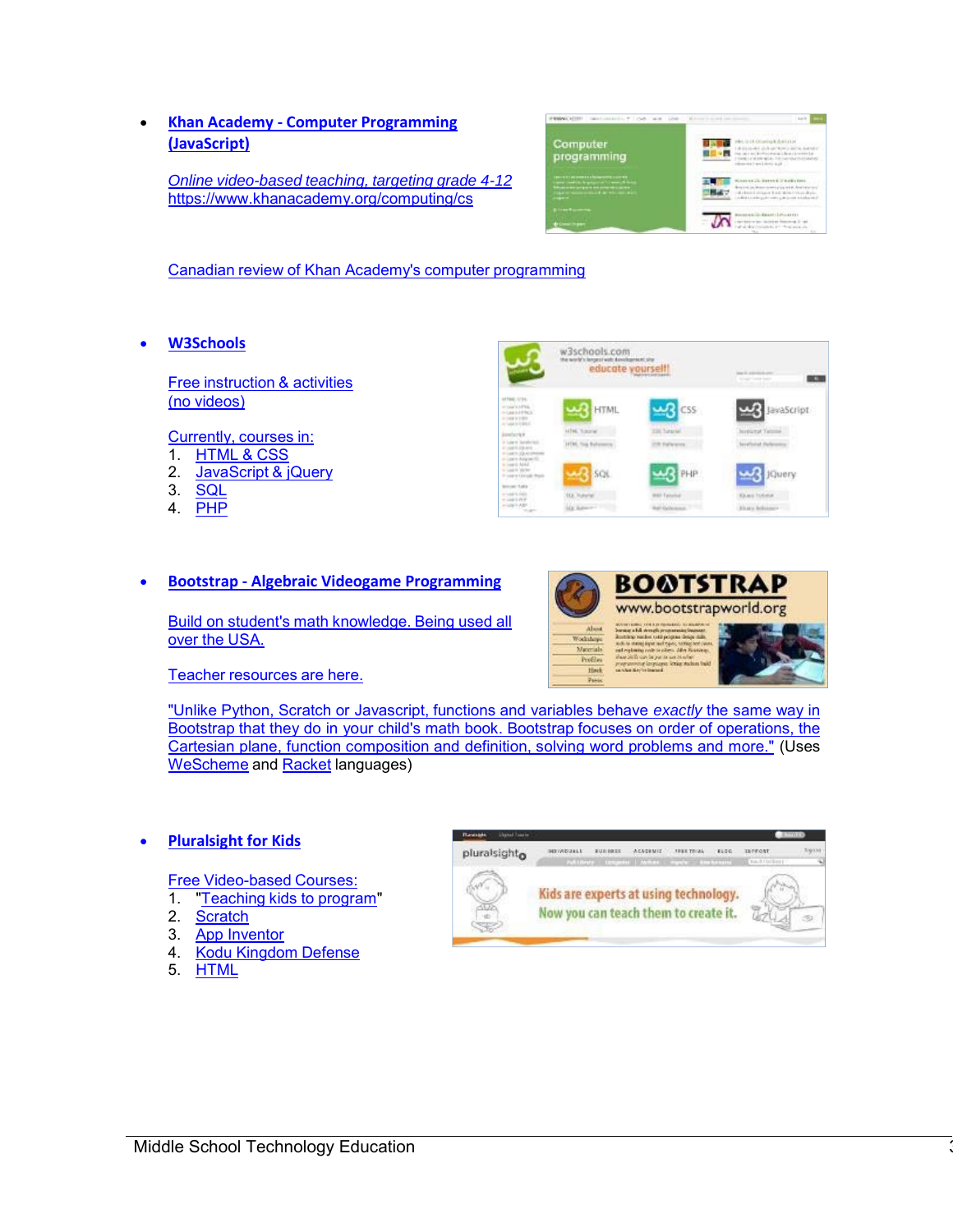#### **Text Coding ‐ Commercial Tutorials (\$\$\$)**

(Most offer a small selection of courses for free.)

**Pluralsight**

Video-based Courses: Started with Microsoft languages (VB, C#, ASP, ...)

Now has the widest library of language choices, and all with video learning!



Starts at \$29/month but also has a "Try It Free" option. http://pluralsight.com

**CodeSchool.com**

Online Coding + Video-based Courses:

Languages / "Paths":

- **1.** Ruby
- **2.** JavaScript
- **3.** iOS (iPad/iPhone)
- **4.** HTML/CSS

Watch a video and then type your code right into the site. It will confirm your code or offer hints.



Starts at \$29/month but also has some FREE courses. http://www.codeschool.com

#### **Team Treehouse**

Video-based Courses and Pioneers of the learning tracks, so your courses build towards a career. Tracks include:

- 1. Web & Front-End
- 2. Ruby on Rails
- 3. iOS (iPhone & iPad) 4. Android
- 5. PHP
- 
- 6. WordPress
- 7. "Starting a Business"

Starts at \$25/month but also has a "Try It Free" option. http://teamtreehouse.com/

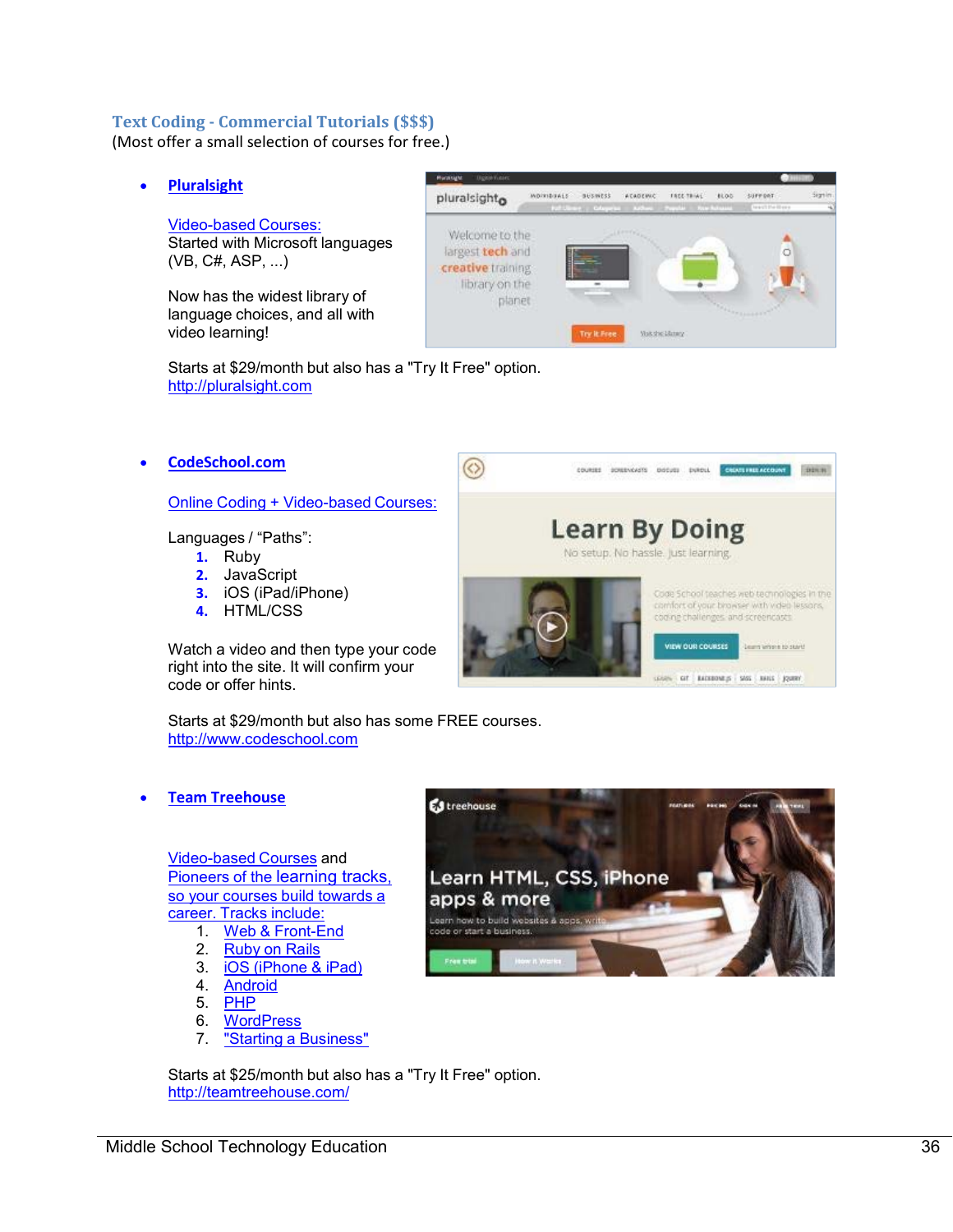#### **CodeHS**

First unit is free (JavaScript). Full course is \$25/month.

CodeHS offers TUTORS!!! \$400/month.

Based at Stanford University.



**Udemy.com**

#### Are you interested in:

- 1. only the free courses on Udemy.com?
- **2.** or all coding courses offered on Udemy.com (+\$)

| Ξ<br>coding.                              |           | udemy                       |                          | Losts @ English (IS) = |
|-------------------------------------------|-----------|-----------------------------|--------------------------|------------------------|
| Price.<br>$x + 1 = 1$                     |           | Search results for "coding" | SOE'LL<br>Domain         | 2570                   |
| Language<br>$B = (4/3, 2)$<br>liters.     | 65<br>(7) | awa da gwal                 | Coding <i>Usage y</i>    |                        |
| Instructional Level<br>Appropriate Par.At | 住院        | Programming                 | Entrepreneurs:           |                        |
| Eachings).                                | 12.311    | Integrate take Pregnaminae  | Codine for Intrepreneurs |                        |

#### **Minecraft Education**

**Discounted** licenses for education. Includes class management tools.



\$18/student + \$41/server

RobotsLab.com - "The Box"

Teacher uses \$4000 Robot "Box" in her Calculus class! Watch her video on YouTube!





**NAO Evolution** The Leading Humanoid Rebot The best teaching-aid In from Maria Affordables finant Erech .<br>Class to Learn many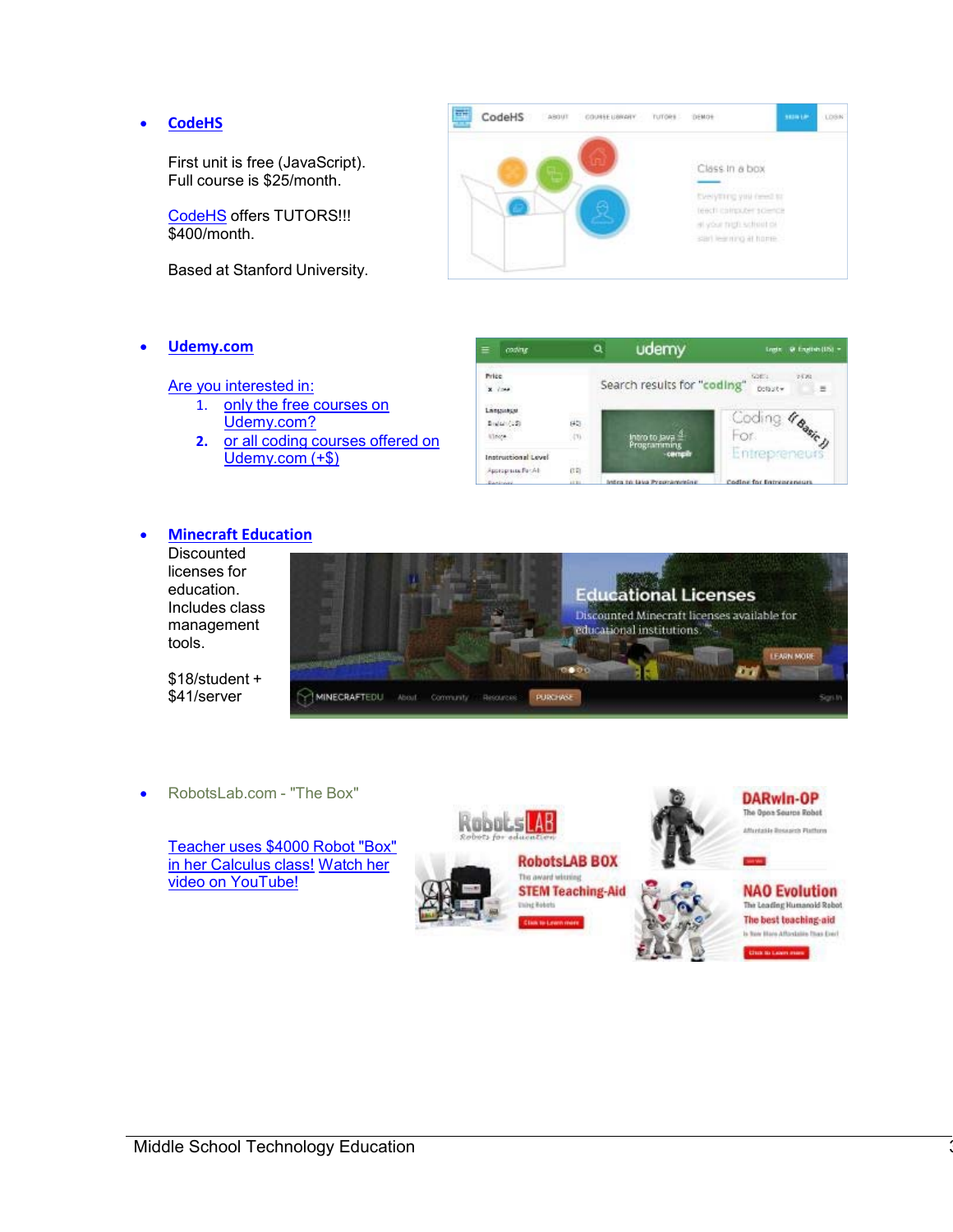## **Suggestions**

(Things to keep in mind, or alternative approaches)

- Making Your Own Videos? Keep this in mind!
- **Smart List: 20 Coding & CS, Assessment & Data Resources**

SMART LISTS / August 13, 2013. Coding, computer science and data resources

**•** Exploring Computer Science

Contains their own Computer Science curriculum (v5)

- 1. Human Computer Interaction (4 weeks)
- 2. Problem Solving (4 weeks)
- 3. Web Design (5 weeks)
- 4. Introduction to Programming (6 weeks)
- 5. Computing and Data Analysis (6 weeks)
- 6. Robotics (7 weeks)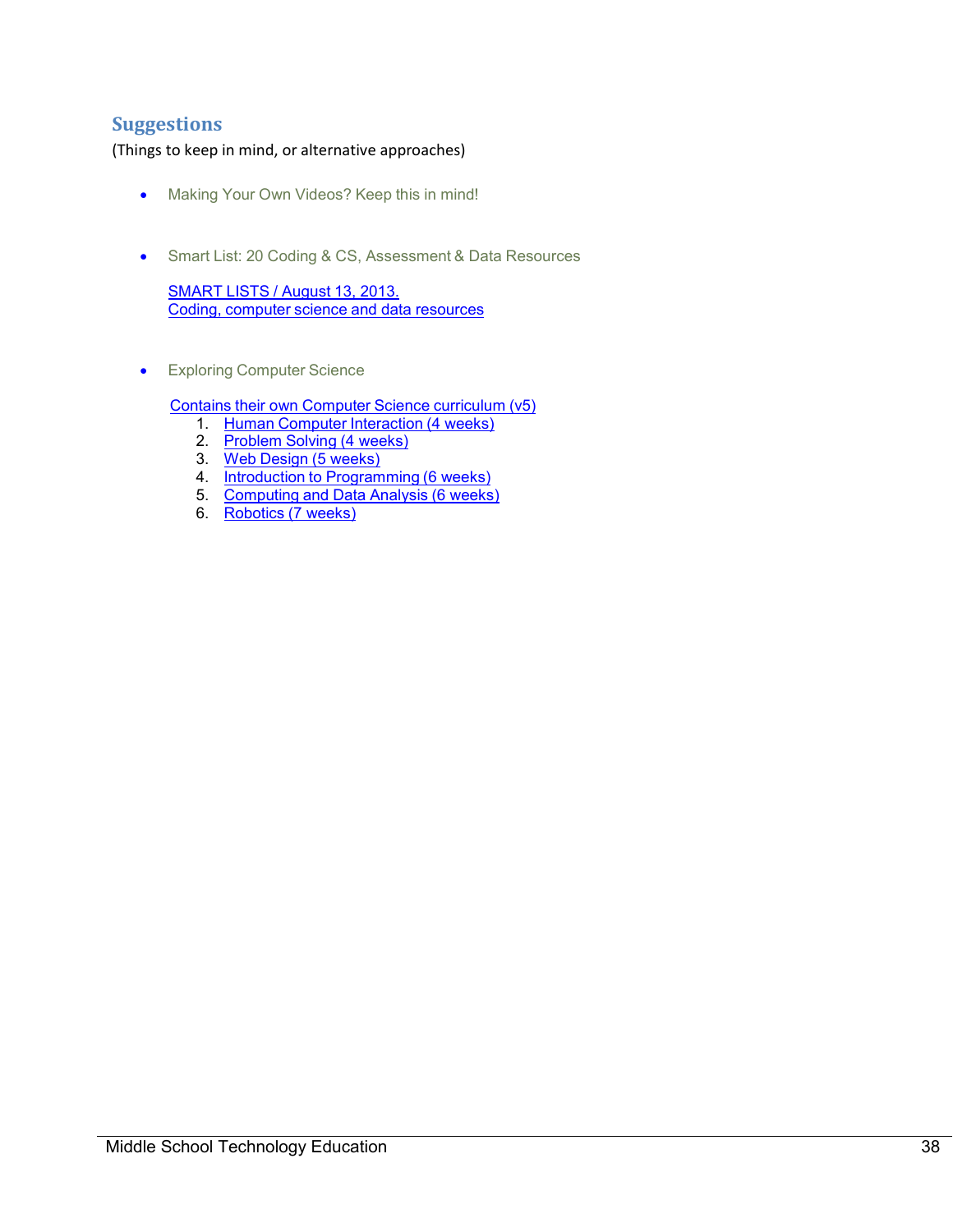## **Policy Resources (for Admin, District & Department Staff):**

## **United Kingdom**

- 0 **Official UK Coding Curriculum**
- . **Guide for Primary Teachers - Computing in the National Curriculum (UK)** File 6.1MB - Provided by Computing At School (original is here)
- $\bullet$  **Guide for Secondary Teachers - Computing in the National Curriculum (UK)** File 1.9MB - Provided by Computing At School (original is here)
- $\bullet$  **UK Coding Curriculum** - **Sampler** from Private Sector File 1.3MB - Easy-to-understand sampler from UK company.
- 0 **Codecademy's Curriculum & Teacher Resources (for UK)**

## **United States**

- . **CSTA - Computer Science Teachers Association (USA)**
	- 1. CSTA Standards Computational Thinking Scaffold Page
	- 2. CSTA Standards Collaboration Scaffold Page
	- 3. CSTA Standards Computer Practice and Programming Scaffold Page
	- 4. CSTA Standards Computer and Communication Devices Scaffold Page
	- 5. CSTA Standards Community, Global and Ethical Impacts Scaffold Page
	- **6.** CSTA Reports

Includes "Why is K-12 CS Education Fading as Digital Economy Grows?" and also "Addressing Core Equity Issues in K-12 CS Education: Identifying Barriers and Sharing Strategies"

#### 0 **Khan Academy**

- 1. Khan Academy Flow of Curriculum
	- Using JavaScript to code Basic Shapes, Complex Shapes, Colors, Text, Transforms, Mouse, Keyboard, Math, Trig, Date/Time, Debugging.
- 2. Khan Academy Curriculum to Become a Better Programmer Topics: Power of Docs, Pseudo-Code, Comments, Readable Code, What's Next.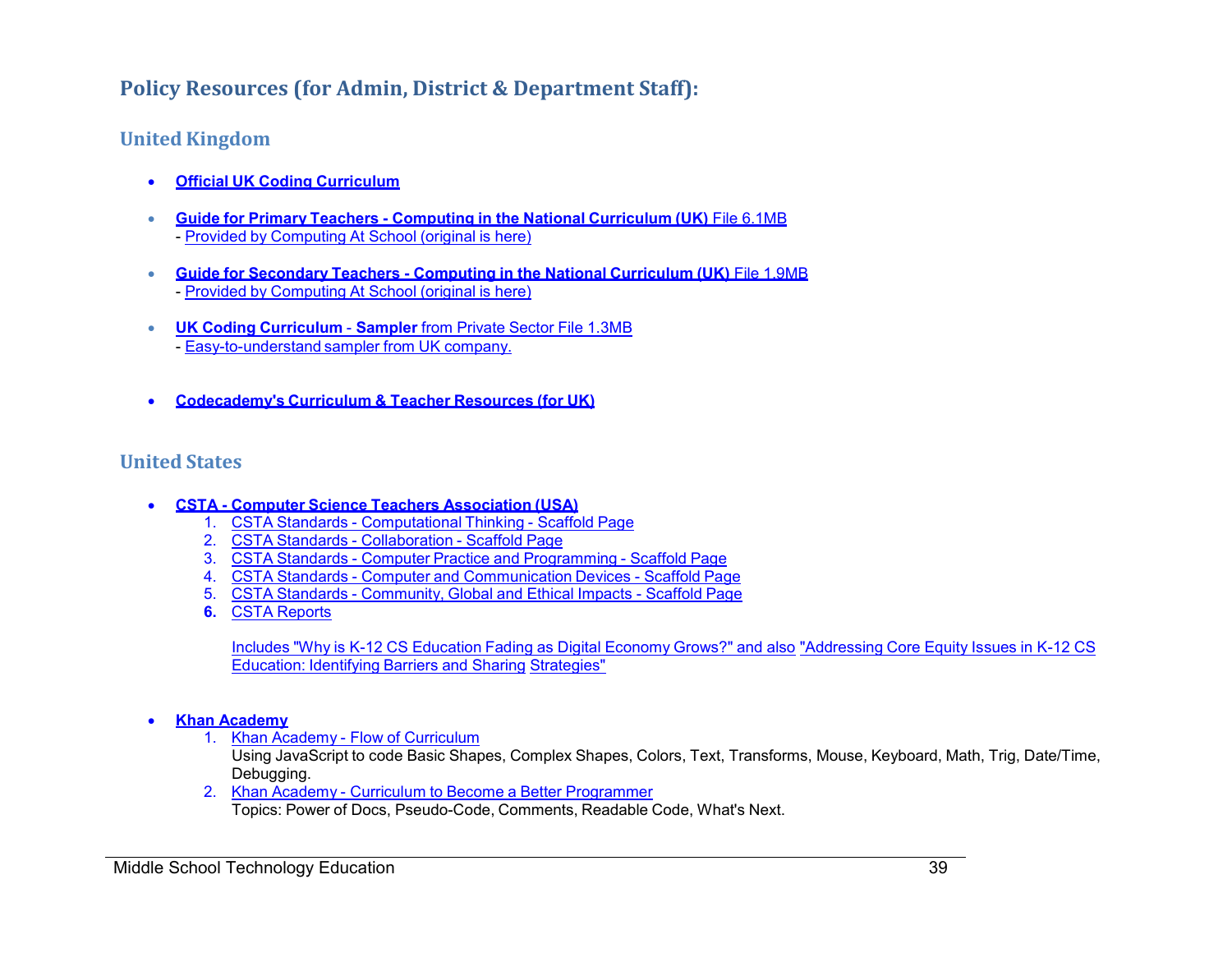- **AMSA Charter School Massachusetts school with mandatory Computer Science 6-11**
	- **1.** About Computer Science at AMSA
	- **2.** A YouTube Documentary about AMSA

## **Canada**

 $\bullet$ "How Alberta Got CS" (June 2011)

Best quote for how to attract high school students to coding: "Don't worry too much about the content of the K-12 CS curriculum. We still have no clue about what CS is or how to teach it."

1. HowAlbertaGotCS File 60.4KB PDF document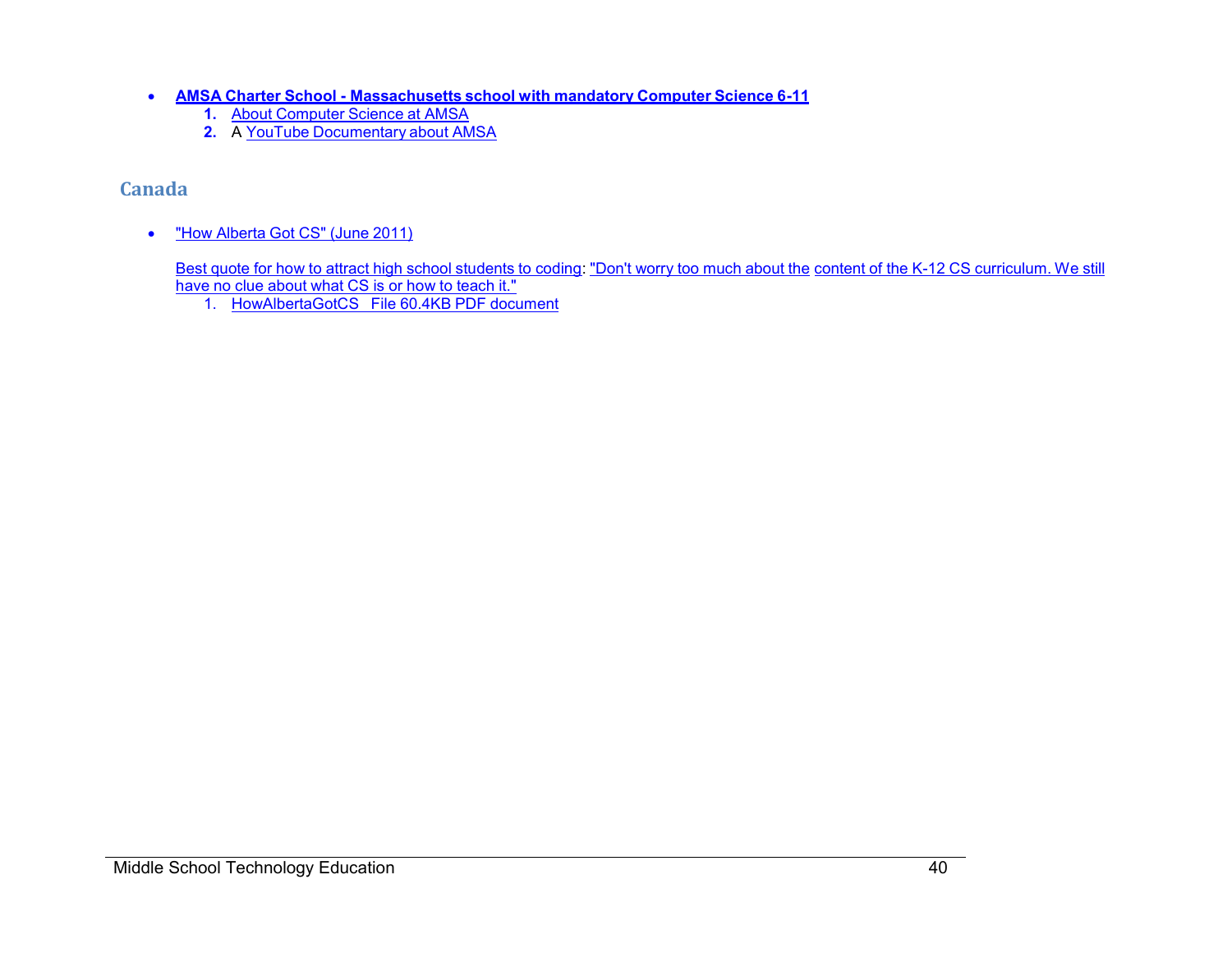## **Appendix F – MSTE Teaching Strategies for Project Work**

The types of projects that can be done in Middle School Technology vary significantly according to school facilities and educator expertise. The determining factor with the greatest significance is the safety of students and staff. Do not attempt projects in your school that cannot be safely done with the equipment and space available. Also, when selecting projects for students be mindful of the cognitive and physical abilities of not only each age group, but also individuals within each class. Not all students have comparable levels of strength, muscle control, agility, perseverance, courage, and ambition.

A larger framework for the progression of projects is included in Appendix 7 – MSTE Project Pathway. The points below represent pedagogical and managerial operations that will help to make your class more successful.

- Choose or recommend projects according to the make-up and age of the class
- Enrich project explanations with the "Science" behind the project
	- Example 1: The principles of aerodynamics for Rockets, CO2 Cars, Wind Turbine Generators, etc.
	- Example 2: The chemistry behind a culinary project.
	- Example 3: The nature of wood fibres for a wood project.
	- Example 4: The nature of electricity for a project using electrical components.
- Stress the absolute adherence to safety at all times, with special attention to Personal Protective Equipment.
- Structure your classes so that they start with a group meeting where rules are reinforced, expectations established and demonstrations performed. Effectively demonstrating a certain operation can pre-empt problems. Provide exemplars of both good and bad projects with detailed explanations of qualities and deficits.
- Do not be afraid to use technical language. Use the proper names for tools, techniques, and operations.
- Have a system for organizing student projects between classes to ensure damage is not done to student work.
- Expect students to become familiar with measurements and measuring devices. Stress that an adherence to precision is a class expectation.
- Establish consistent guidelines for clean-up at the end of work time.
- Encourage students to cooperate. If a certain operation is stressful for one student it is fine if another student assists them. However, the owner of the project must always be with their project even if the teacher or another student is performing a certain operation.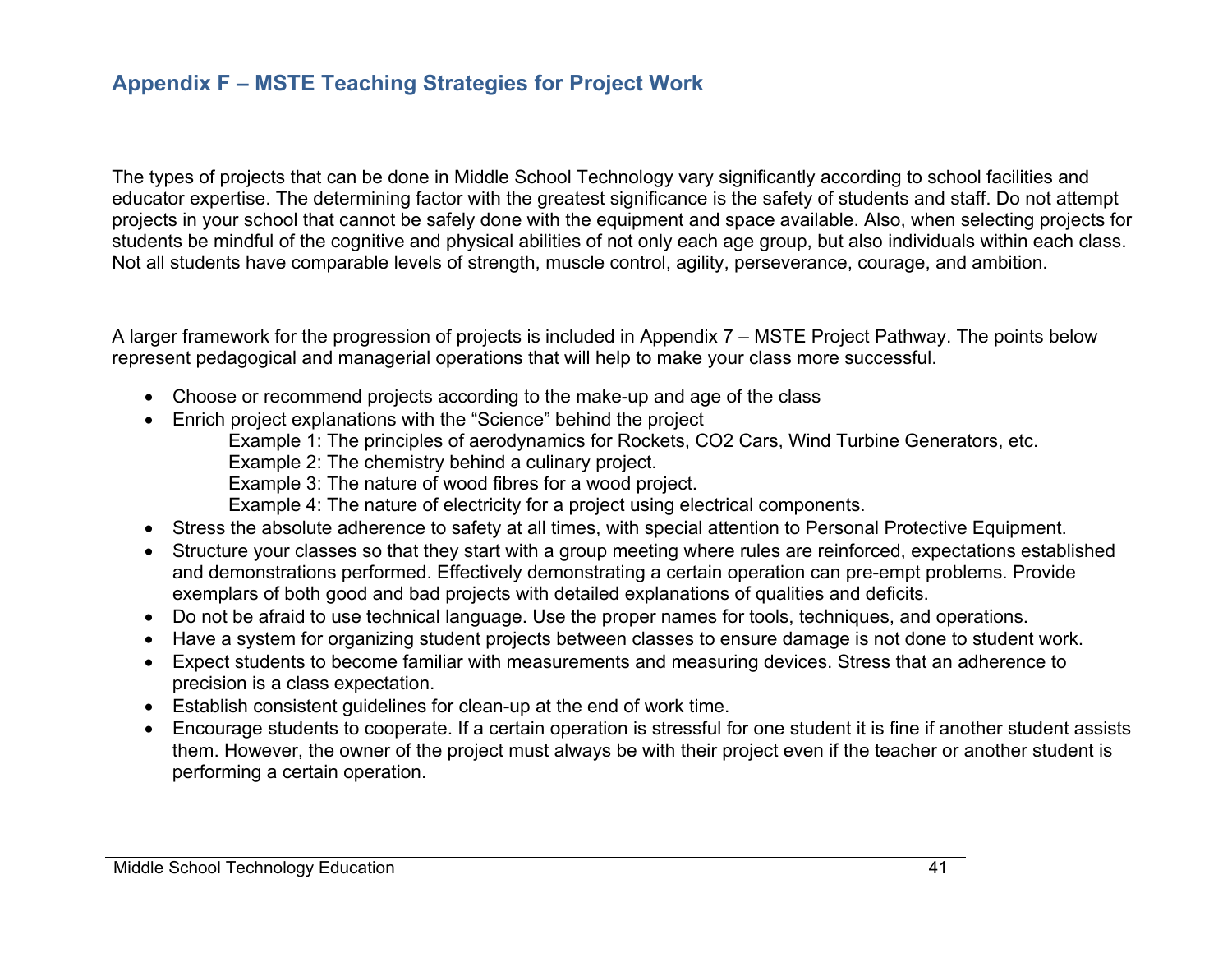- No student can be "forced" or "heavily persuaded" to perform actions with power tools for which they are not entirely comfortable. Monitor the social atmosphere of student groups closely to ensure that peer pressure does influence anyone so that the workspace becomes unsafe or uncomfortable.
- Ask students to calculate the cost of projects taking into consideration the materials used and the time consumed. Set a nominal value as the rate for an hour of work.
- Circulate continuously and make observations of student work habits and techniques. Students cannot be left alone with any types of tools. Glue guns, food mixers, utility knives, screw drivers, pliers, sewing machines, paint brushes, hand saws – all tools – have the potential for creating significant injury.
- Make sure students are familiar with ALL EMERGENCY PROCEDURES. Everyone should be able to explain the procedure to follow in any event – from a fire drill to getting a splinter to a lock-down. This develops a culture of safety.
- Discourage the wasting of any materials.
- Create and provide rubrics that are aligned to the outcomes and the specific project. Use this as a teaching tool at the beginning of the project.
- Assist students in learning to use measuring instruments and expect them to be able to talk about dimensions.
- Have conversations with students about the quality of their work. Share mistakes you have personally made while working on projects.
- Always model safe working habits.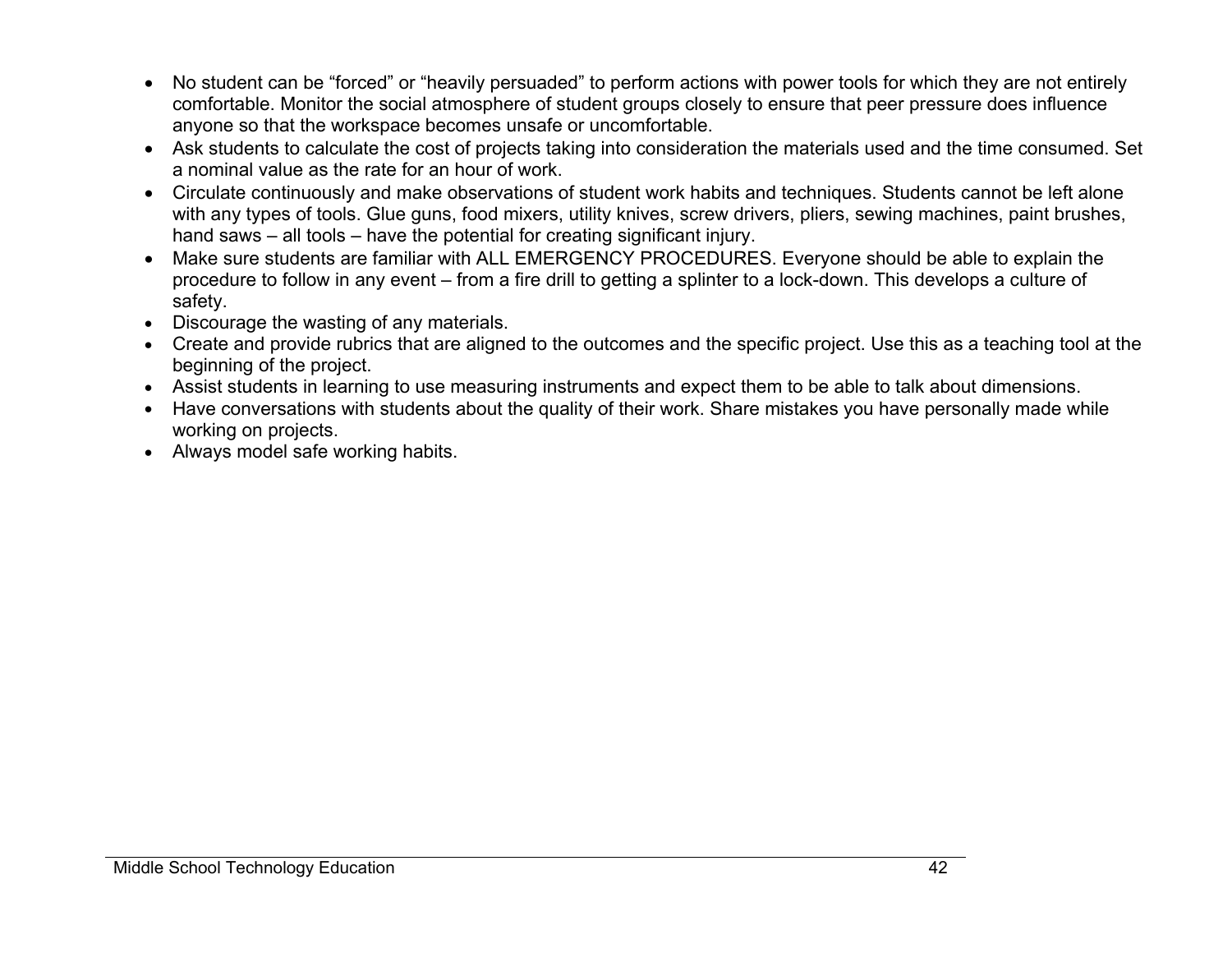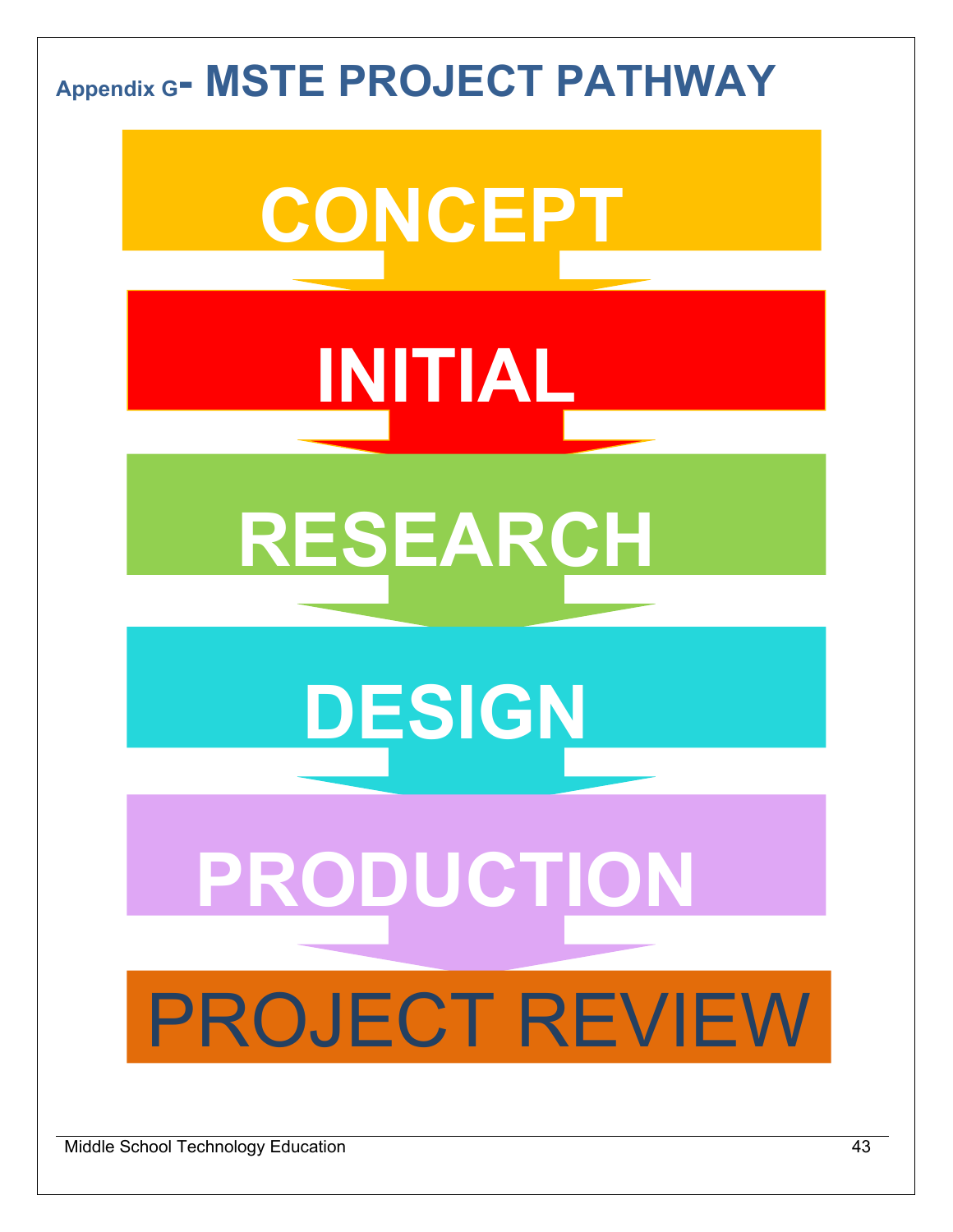## **STEP 1: INTRODUCE PROJECT CONCEPT**

- Define the need.
- What must you produce?
- What must you design?
- Do you have a project idea? (Maybe something totally new)
- What is the project?
- Is this an annual project? Something new to this setting? Or a prototype?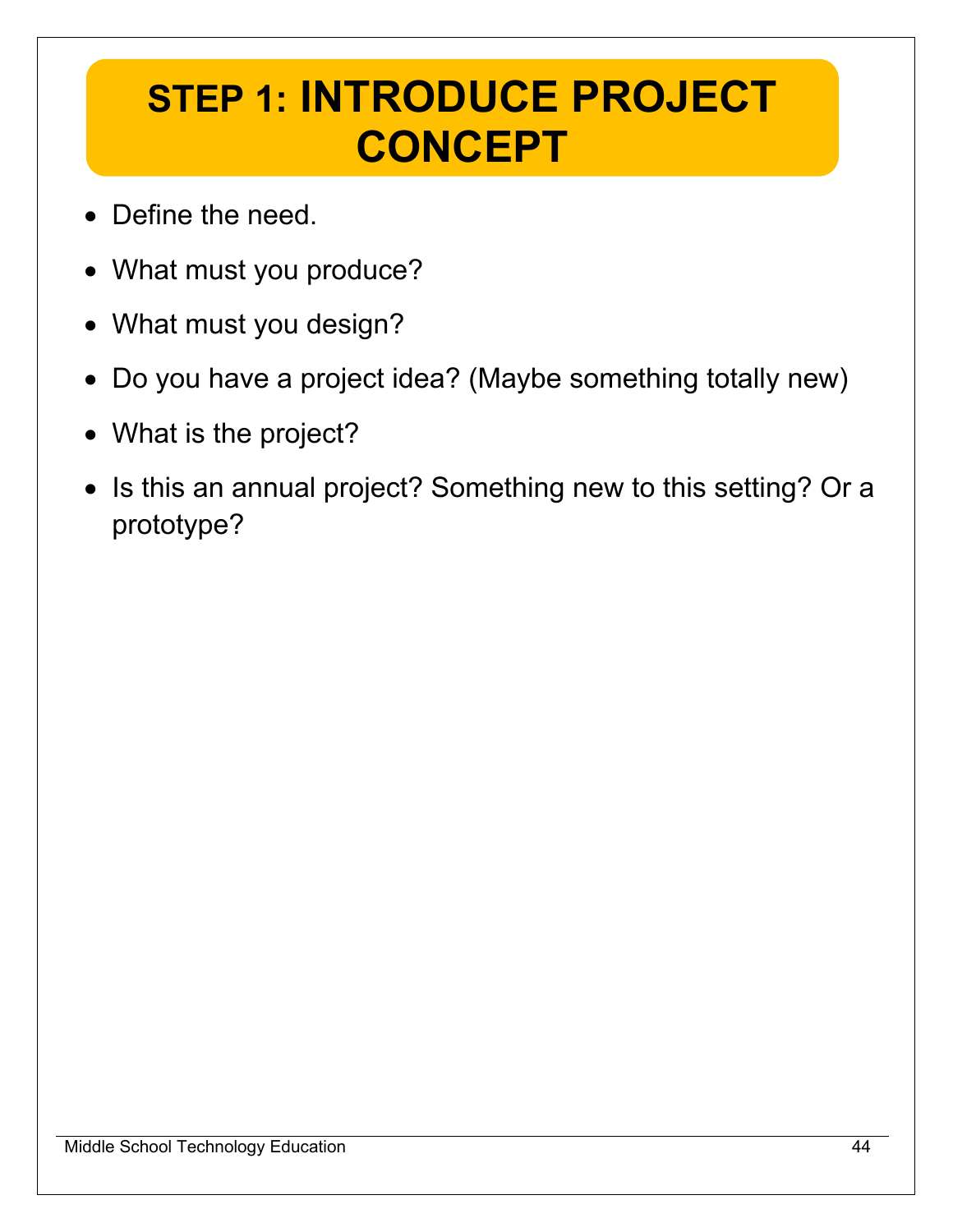## **STEP 2: INITIAL**

- What prior knowledge do you have about this type of project?
- Create a needs list.
- Initial analysis of problems.
	- o Perceived difficulties/ Possible solutions.
	- o What I know/ What I do not know.
	- o I need these materials/ I do not know what materials I need.
	- o I have these skills/ I do not have these skills.
- How do you think the problem might be solved?
- What types of careers are related to this project?
- Create initial designs rough sketches- no or few measurements.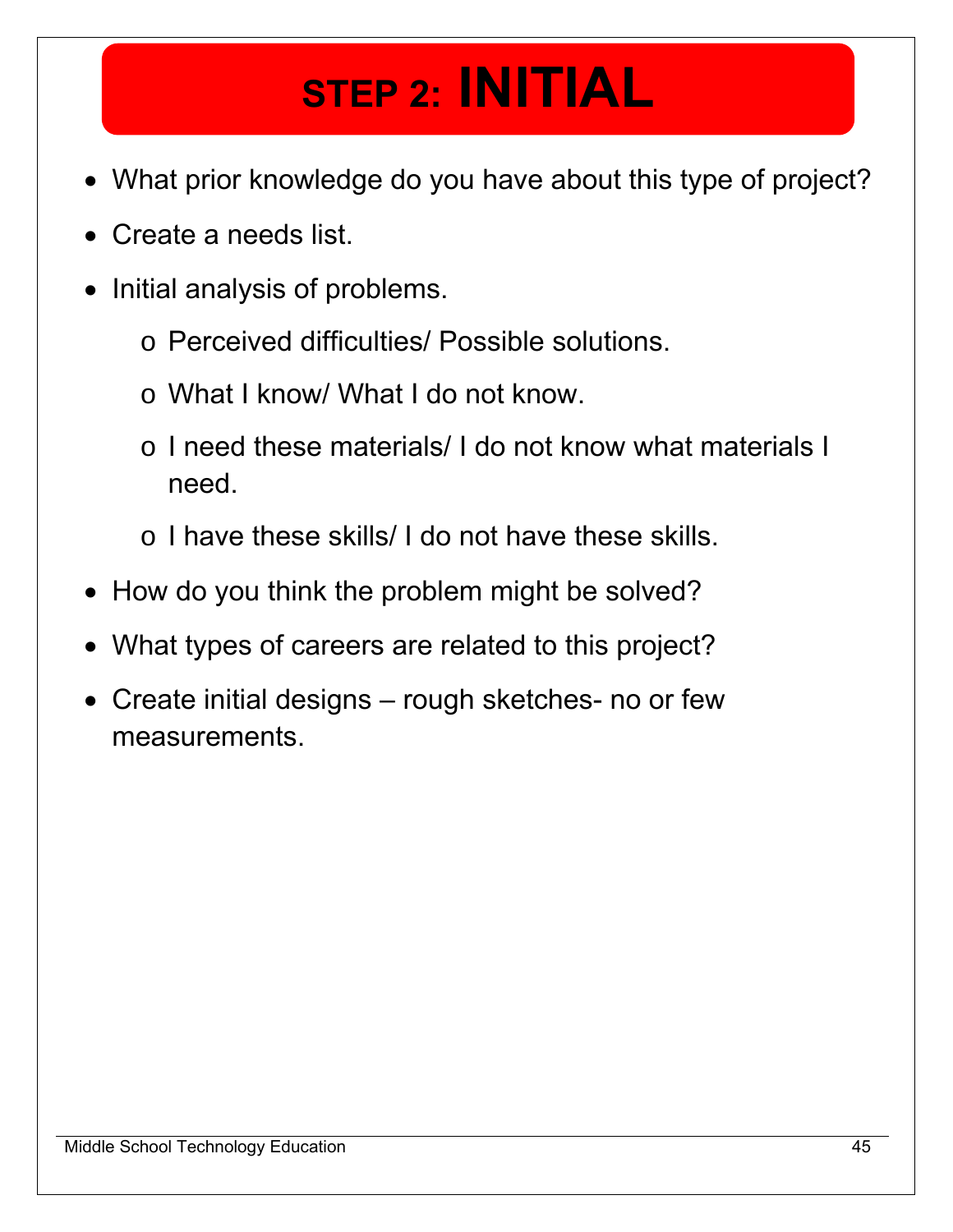# **STEP 3: RESEARCH STAGE**

- Search all the sources available
- Consider existing designs.
- Ask questions.
- Get an understanding of Dimensions
- Understand the related science.
- Investigate the materials that you want to use.
- What safety issues will there be?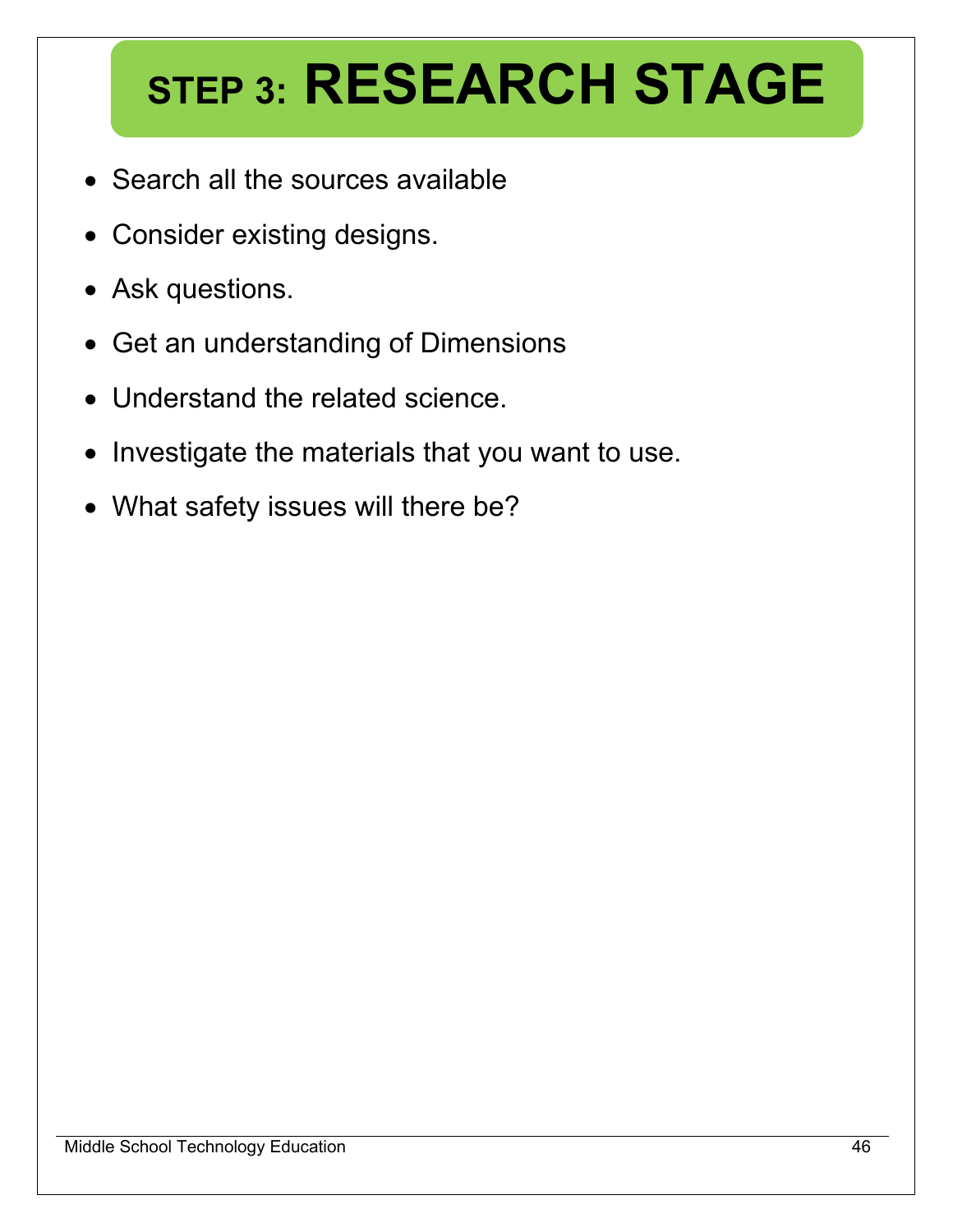# **STEP 4: DESIGN STAGE**

- Is the project pre-designed?
- Create paper or computer based designs. (Rough)
- Draw plans. (Higher Quality)
- Include measurements for everything.
- Write the specifications.
- Compare drawings to needs list.
- Check measurements for practicality.
- Ensure tools are capable of task.
- Consider non-traditional materials.
- Consider the "style" of your design. Create beauty when possible.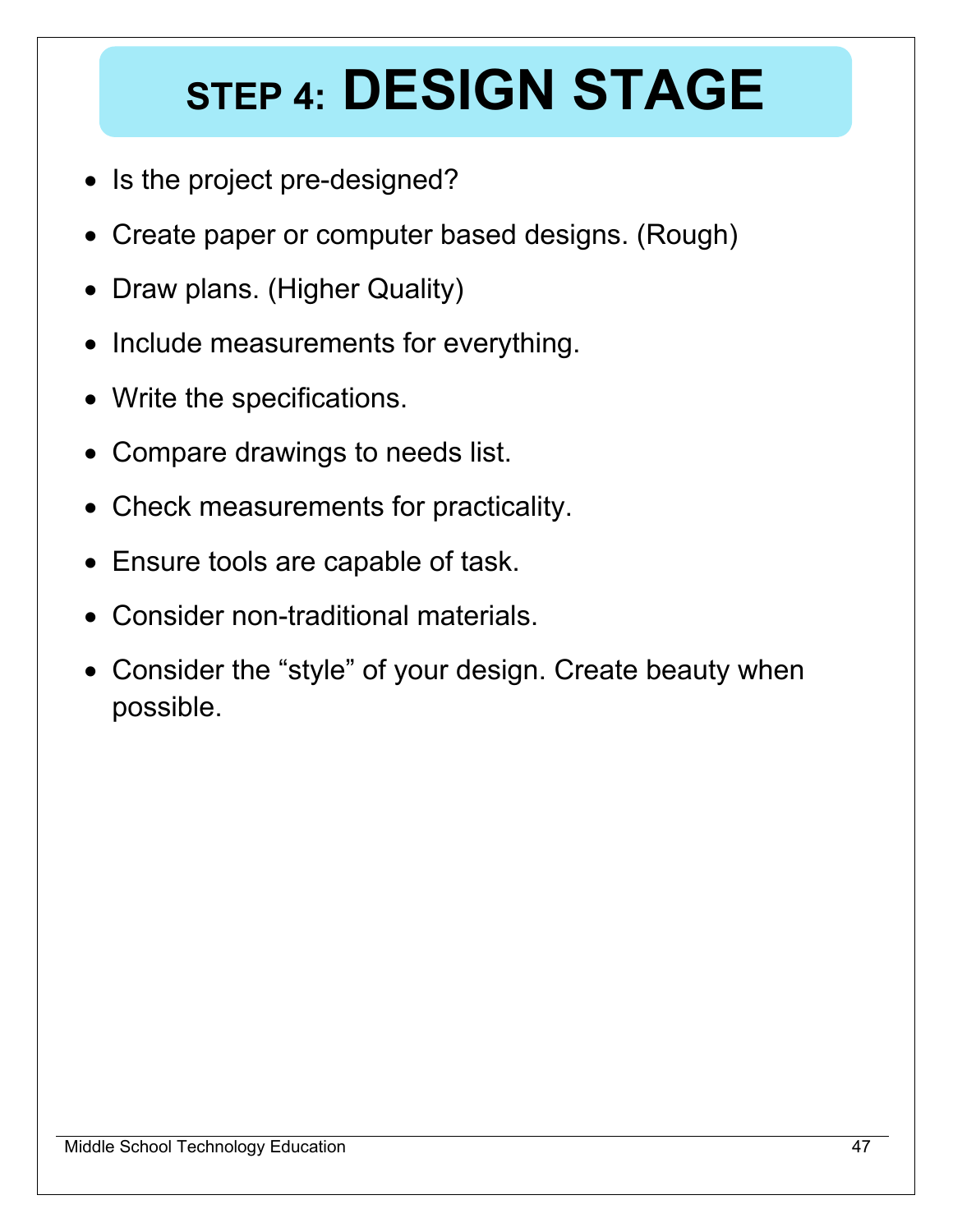# **STEP 5: PRODUCTION**

- Do not start until safety has been considered.
- Source materials.
- Measure repeatedly and compare to design.
- Follow logical steps.
- Pay attention to aspects of precision careful measuring, marking, cutting, finishing, etc.
- Be prepared to make alterations during this stage problems sometimes arise.
- Look for efficiencies. Can multiple pieces be manufactured at the same time?
- Exercise caution with materials usage waste nothing.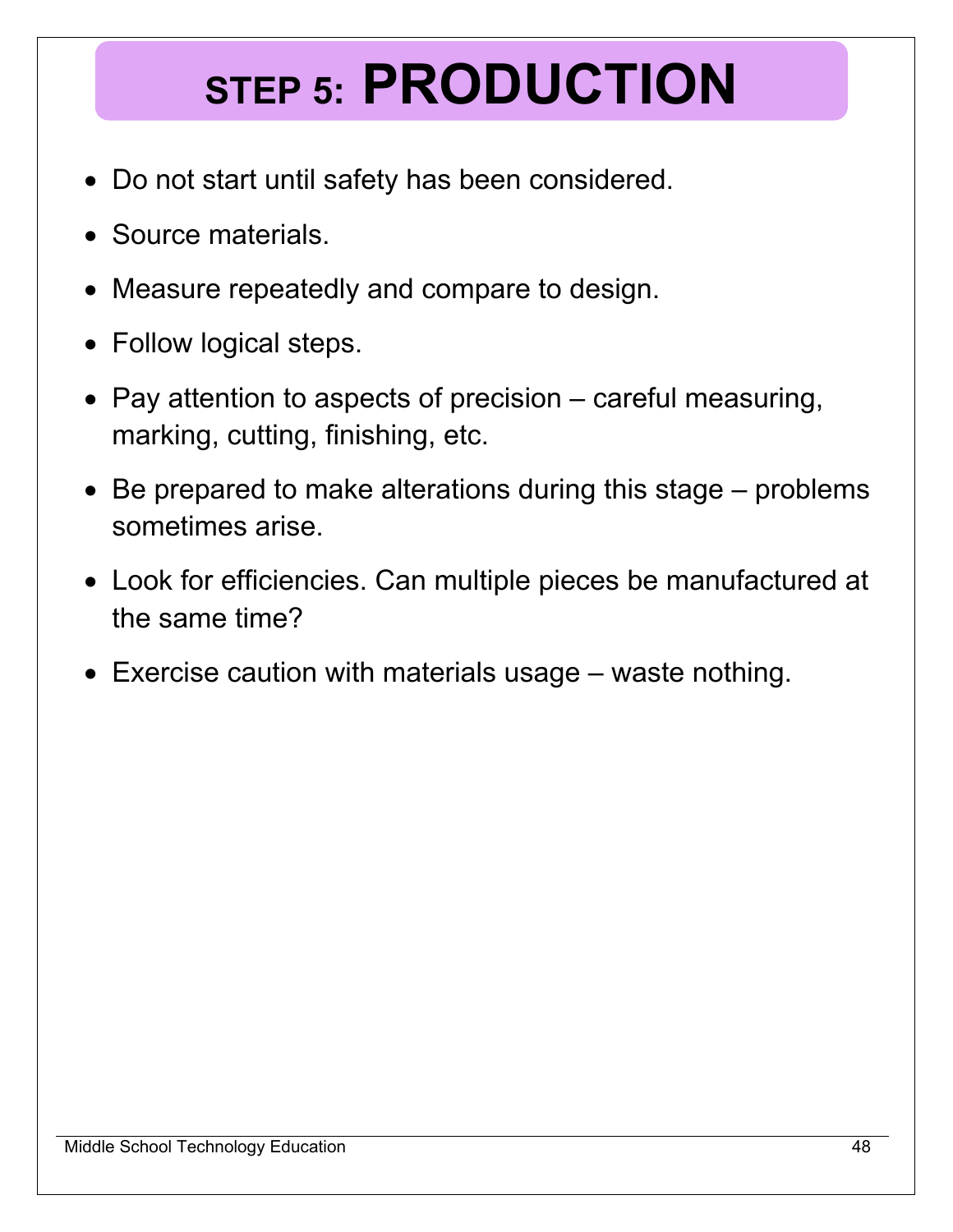# **STEP 6: PROJECT REVIEW**

- Comparison with original design.
- Comparison with cohorts' projects.
- Testing.
- Error Analysis
- Recommendation of improvements in design or production.
- Recommendation of change of materials.
- Presentation/ Defense of design.
- Cost analysis
- Publishing
- Were there safety issues?
- Final Assessment Level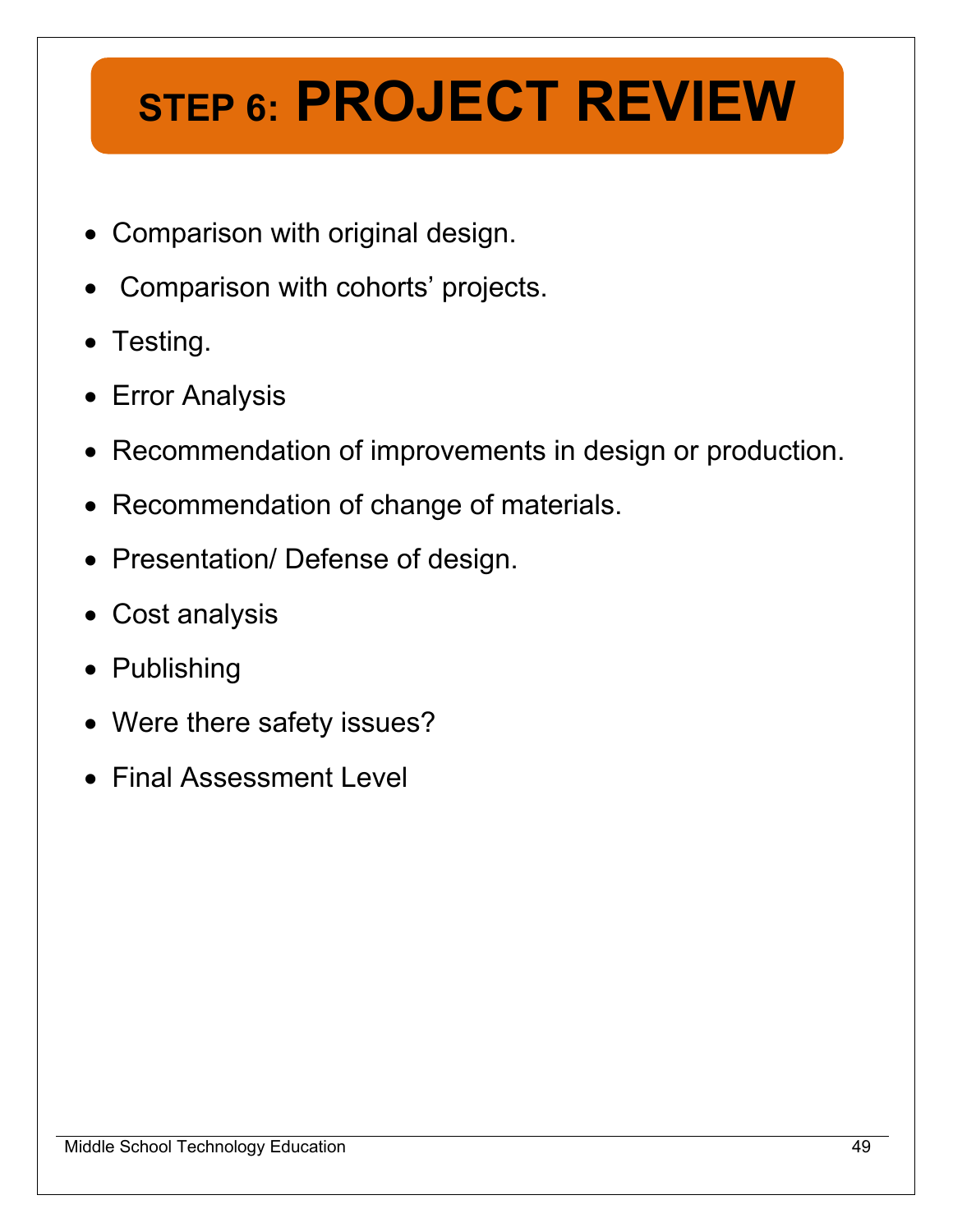## **Appendix H- Project Key Words for MSTE**

- Measurement Estimating
- 
- 
- Specifications Scale
- 
- 
- 
- Pattern  **Design**
- 
- 
- Cost Analysis Model
- Logic
- Citizenship
- Engineering
- Program
- Enterprise
- 
- Precision  **Digital Footprint**
- Workmanship  **File Management** 
	-
- Syntax Fine Tune
	- Careers **Careers Editing**
- Prototype  **Formal Process** 
	-
	- Revision **CONFIDENT CONTROL** Efficiency
- Innovation Environmental Impact
	-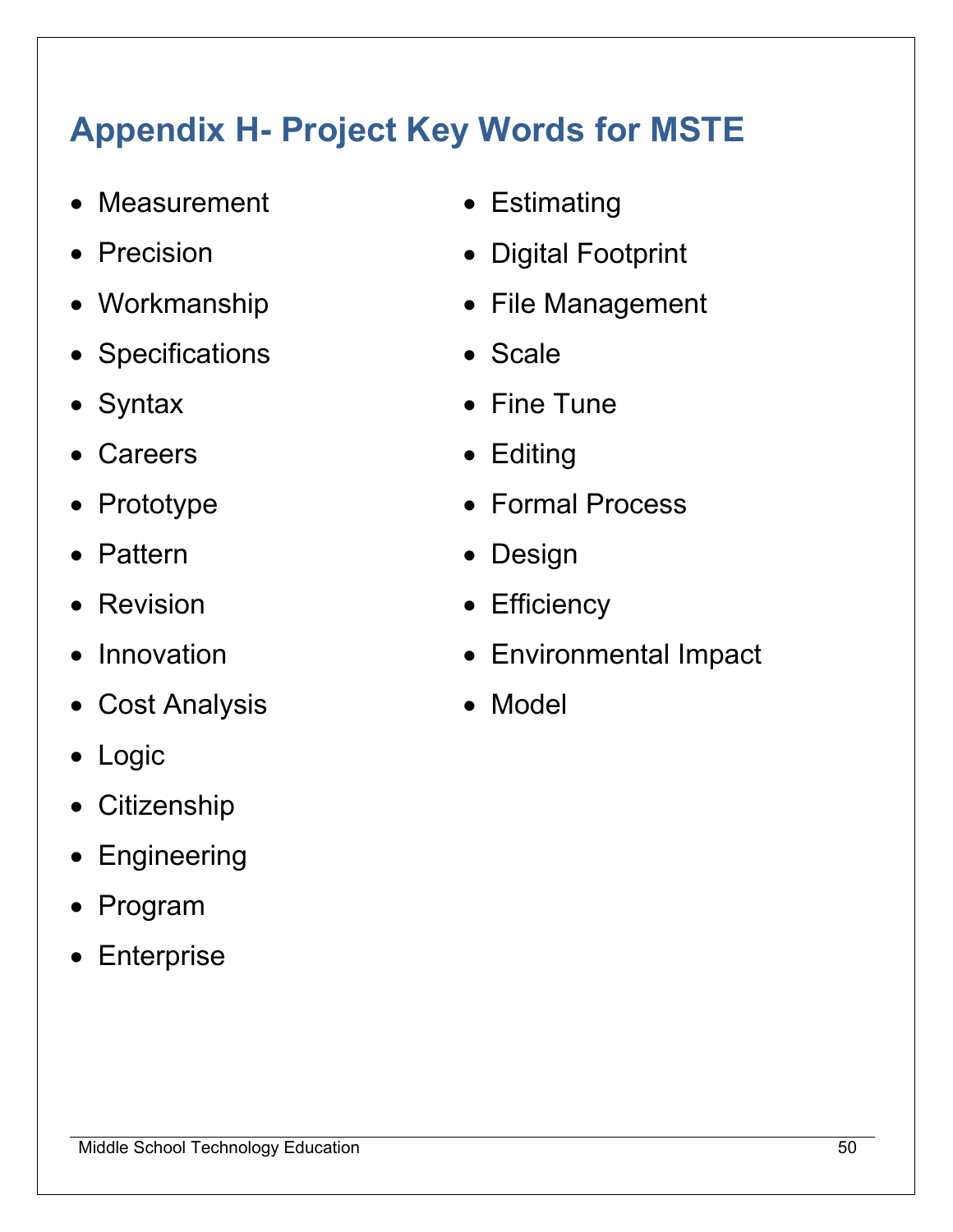## **Appendix J – MSTE "I Can" Statements**

## 1. **Computer Operations:**

- Sign into my computer account
- **•** Create an effective password
- Find the different drives in a computer
- **Create a folder in my student account**
- **Effectively name projects and folders**
- **•** Create and name subfolders in my student account
- Identify hardware components of a computer
- Start an application (program) and create a new project
- Save a project in the appropriate folder
- **Retrieve a project from the appropriate folder**
- Understand the difference between "Save" and "Save As"
- Use the print view to view a document before printing
- Print a project
- Use keyboard shortcuts
	- o CTRL+C (Copy)
	- o CTRL+X (Cut)
	- o CTRL+V (Paste)
	- o CTRL+Z (Undo)
	- o CTRL+N (Open a new document/project)
	- o CTRL+S (Save the open project)
	- o CTRL+M (Add a new slide)
	- o CTRL+W (Open a new window)
	- o CTRL+P (Print the current page or active pane)
	- o CTRL+B (Bold)
	- o CTRL+U (Underline)
	- o CTRL+I (Italics)
	- o CTRL+A (Select All)
	- o CTRL+O (Open)
	- o CTRL+Enter (New Page)
	- o ALT+Tab (Switching between open programs)
	- o ALT+Print Screen (Screen capture to clip board on a desktop)
	- o Function+Print Screen (Screen capture to clip board on a laptop)

## 2. **Program Operations:**

• Connect peripherals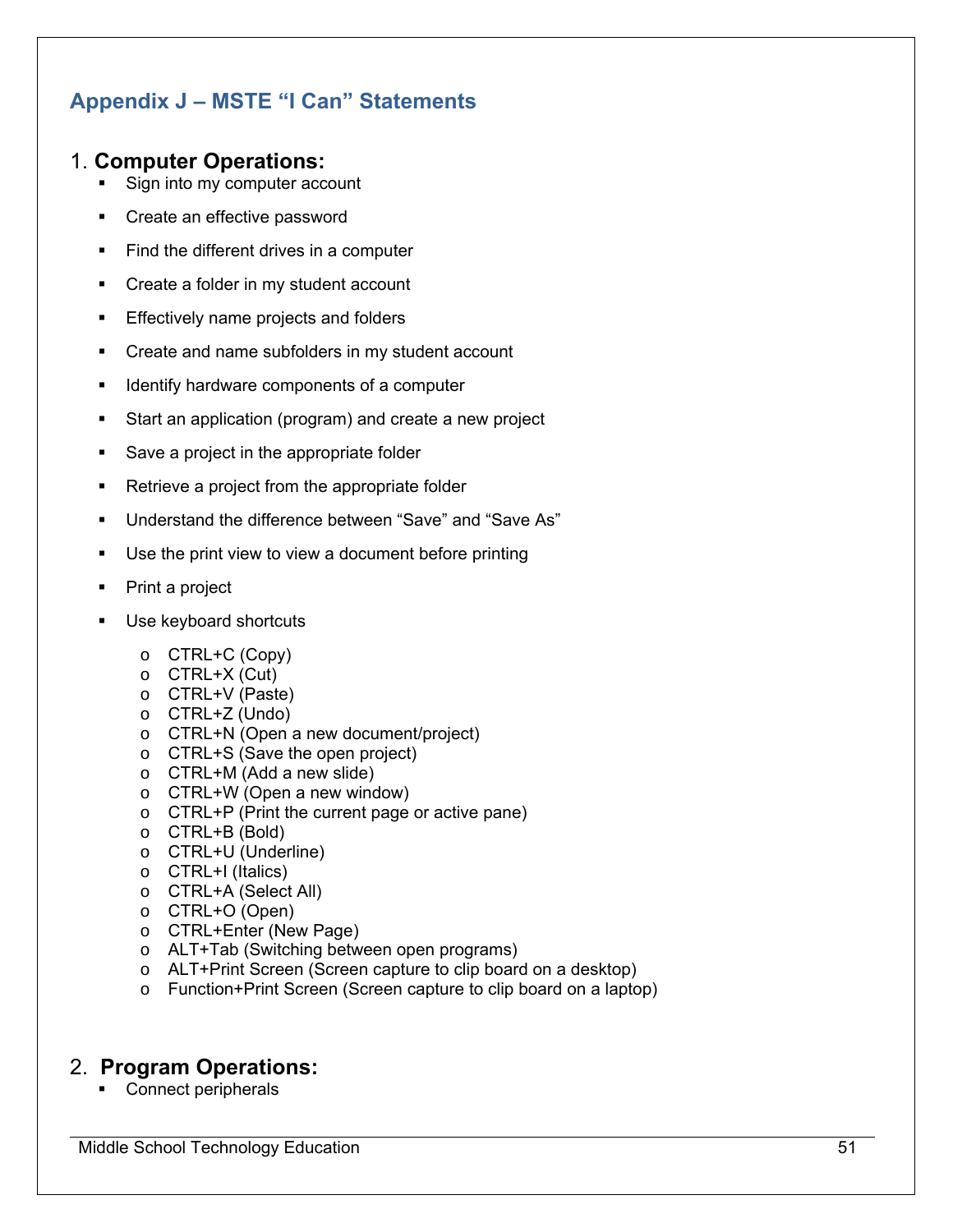- Use the dropdown menus in programs to find the tools I need
- Change the size and style of fonts
- Use cut, copy and paste
- **Automatically center**
- **Adjust margins**
- Change the orientation of a page
- Change the size of paper used in a project
- **Use a spell checker**
- Change page margins
- Use the "Undo" command
- **Select different text sizes**
- Add a table
- Create a graph
- **Insert a graph in a project**
- **Select objects with a selection tool**
- Delete or move objects
- **•** Crop, resize, or modify images
- **Understand image size**
- **Layer objects**
- Combine objects
- Use line properties and adjust the characteristics of lines
- Use a digital camera to create a graphics file
- Add sounds, images, or a video to a project
- **Insert hyperlinks in a project.**

## 3. **Internet Operations**

- Understand and adhere to Policy 311 (Information and Communication Technologies Use)
- Understand what a browser is
- **Recognize the differences between different browsers**
- **Create bookmarks**
- **Effectively use my student email**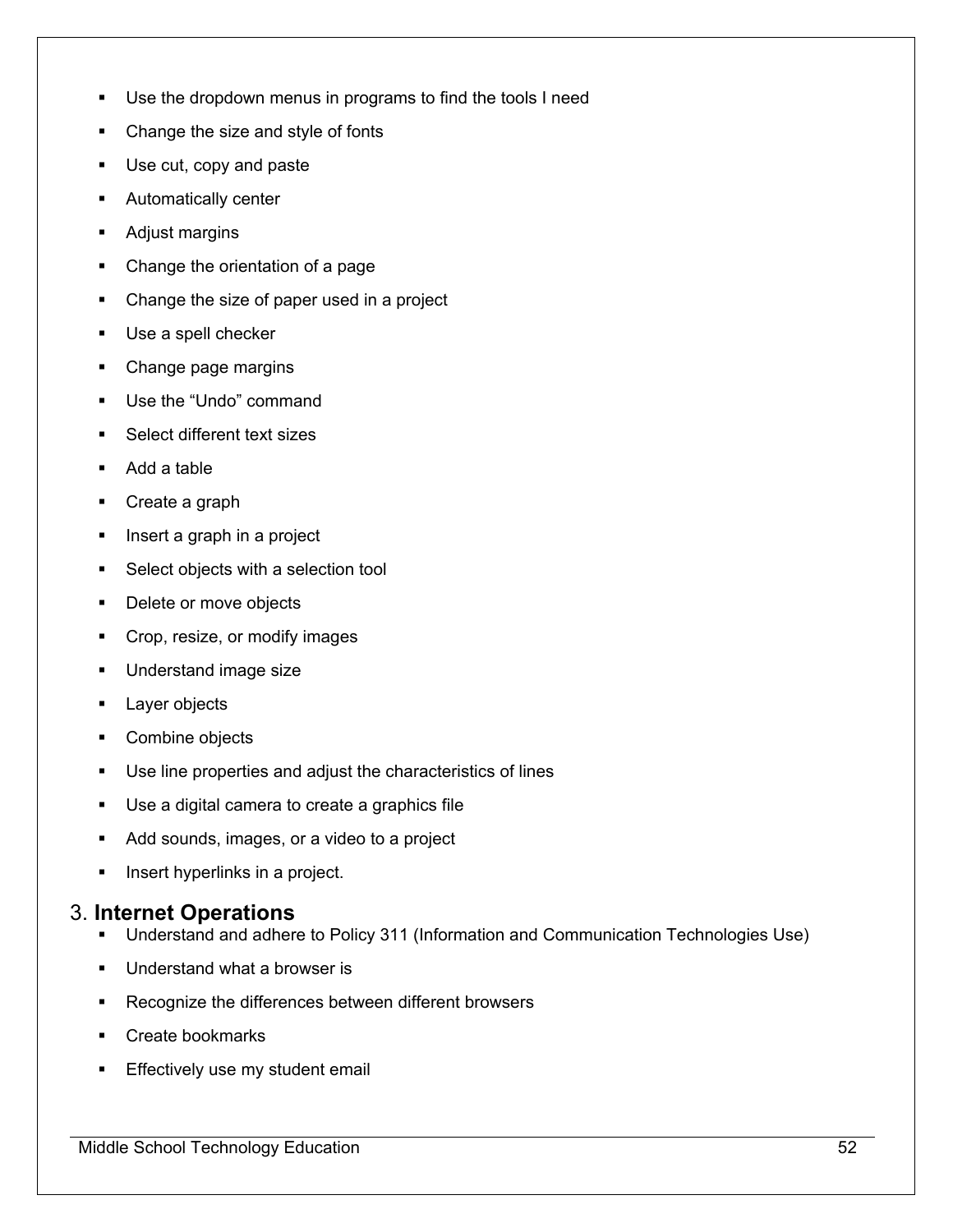- Use and understand the features of a browser (back, forward, stop, search, refresh, history, and home buttons)
- Properly cite internet references
- Determine whether internet information is current, accurate, and reliable
- **Effectively use search engines**
- Understand the general structure of an email address and a URL
- Compose and send emails that follow standard rules of protocol
- Attach a file to an email
- Use the address features of an email: To, CC, Subject, and Signature
- Explain the fundamentals of cloud computing
- **Research using scholarly articles**

### **4. Spreadsheet Operations**

- Understand the layout and purpose of a spreadsheet
- Understand the terminology that deals with spreadsheets
- Adjust the height and width of columns
- Change the fill colour in cells
- Adjust decimal places
- Write formulas that allow for mathematical operations
	- o Calculate sum and differences.
	- o Multiply and divide.
	- o Determine an average
- **•** Create graphs using a spreadsheet
- **Insert images into a spreadsheet**
- **Create cells that are designated as currency, date, or number.**

## **5. Project Operations**

- **Envision a project that I want to create.**
- Design a project according to standards and specifications
- Roughly sketch a design that falls into the project criteria
- Accurately draw a set of plans for my project.
- **Understand the concept of scale and proportion**
- **Understand that there are different measuring systems**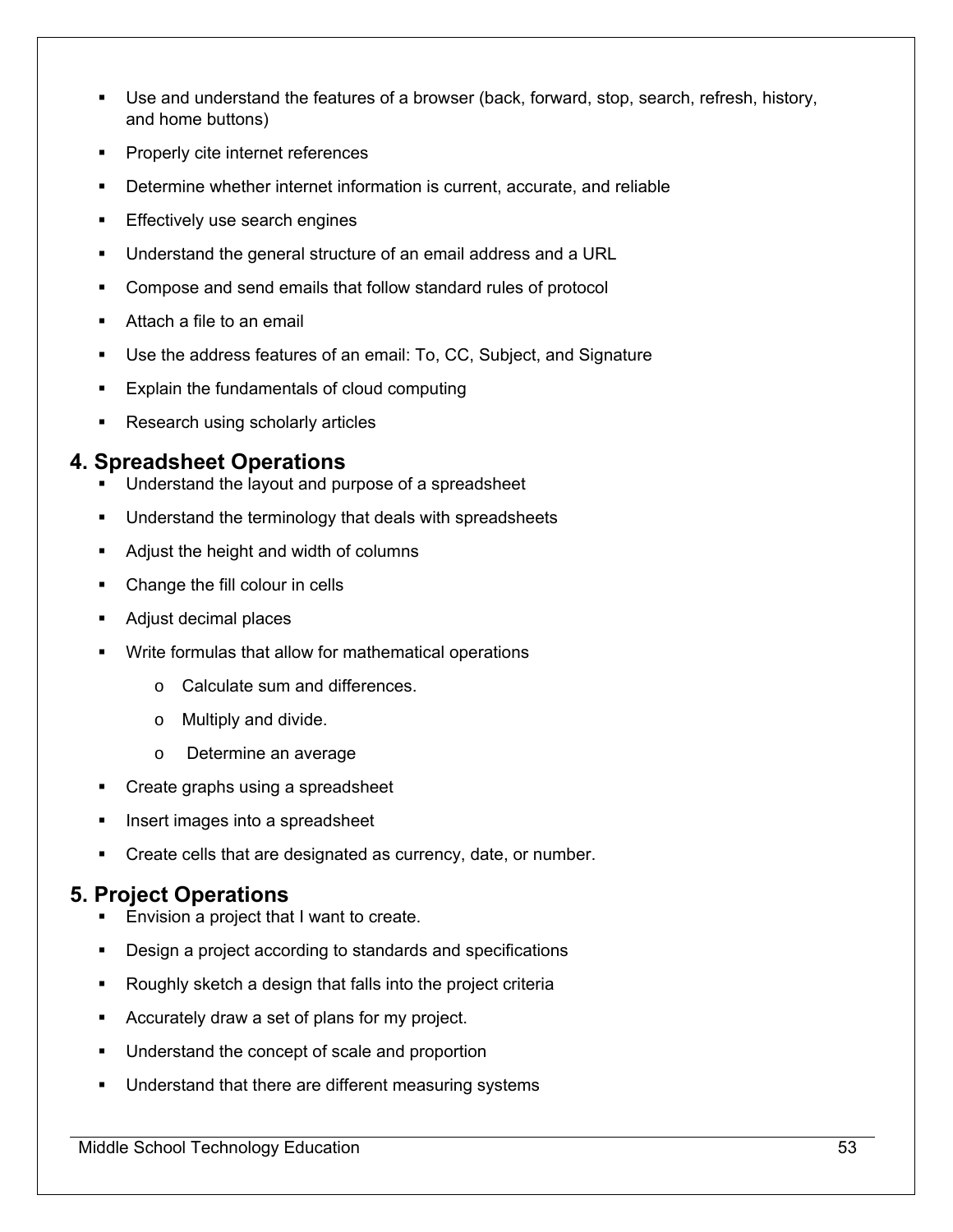- **Accurately make and mark measurements**
- Use tools safely
- **Avoid wasting materials**
- Maintain a tidy work space.
- Cooperate with classmates to safely share work space and responsibilities
- Follow a design that has been created or approved by the instructor
- List the order of procedure for completing my project
- Appropriately use Personal Protective Equipment
- **Understand the principles of producing quality work.**
- Finish my project according to the project expectations
- **•** Complete my project within the precision guidelines established by the instructor
- Demonstrate safe operations of tools
- **Assist classmates who need help**
- Recognize dangerous situations in the workplace
- Remain focused throughout the duration of the project
- Accept positive comments and constructive criticism about my project made by the instructor
- Analyze errors and faults in my project
- **Recommend ways to improve the project in the future**
- Recognize health and safety concerns and how they affect myself and others
- **Responsibly handle and dispose of waste materials**
- Comprehend the energy consumption of my project
- Do a post-analysis of my project
- Start and finish a project